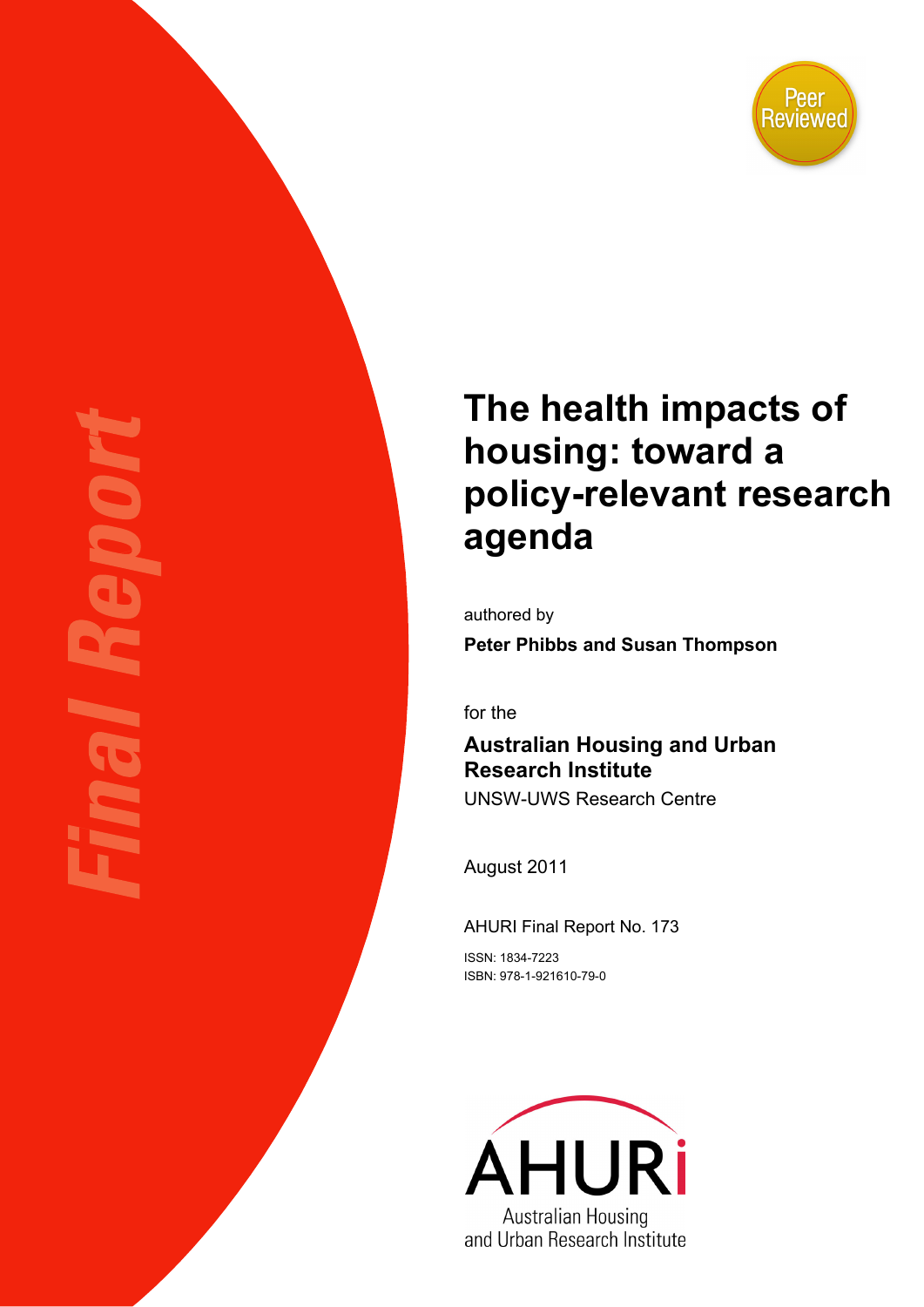| <b>Authors</b>            | Phibbs, Peter                                                           | University of Western Sydney                                                                                                                                                                  |
|---------------------------|-------------------------------------------------------------------------|-----------------------------------------------------------------------------------------------------------------------------------------------------------------------------------------------|
|                           | Thompson, Susan                                                         | University of New South Wales                                                                                                                                                                 |
| <b>Title</b>              | agenda                                                                  | The health impacts of housing: toward a policy-relevant research                                                                                                                              |
| <b>ISBN</b>               | 978-1-921610-79-0                                                       |                                                                                                                                                                                               |
| Format                    | <b>PDF</b>                                                              |                                                                                                                                                                                               |
| <b>Key words</b>          | health, impacts, housing, policy-relevant, research, agenda             |                                                                                                                                                                                               |
| <b>Editor</b>             | Jim Davison                                                             | <b>AHURI National Office</b>                                                                                                                                                                  |
| <b>Publisher</b>          | Australian Housing and Urban Research Institute<br>Melbourne, Australia |                                                                                                                                                                                               |
| <b>Series</b>             | AHURI Final Report; no. 173                                             |                                                                                                                                                                                               |
| <b>ISSN</b>               | 1834-7223                                                               |                                                                                                                                                                                               |
| <b>Preferred citation</b> | Institute.                                                              | Phibbs, P. and Thompson, S. (2011) The health impacts of housing:<br>toward a policy-relevant research agenda, AHURI Final Report<br>No.173. Melbourne: Australian Housing and Urban Research |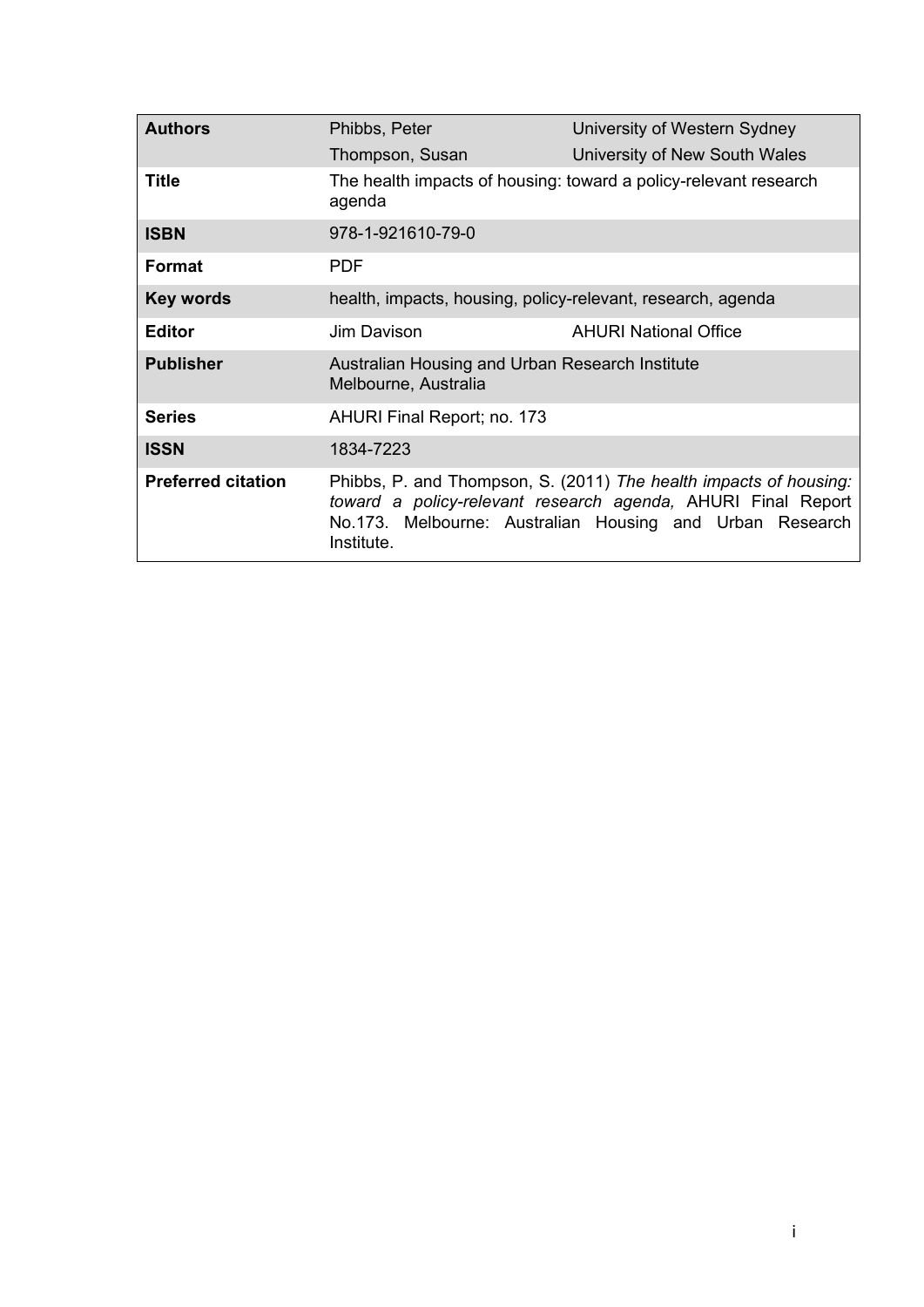#### **ACKNOWLEDGEMENTS**

This material was produced with funding from the Australian Government and the Australian states and territory governments. AHURI Limited gratefully acknowledges the financial and other support it has received from these governments, without which this work would not have been possible.

AHURI comprises a network of universities clustered into Research Centres across Australia. Research Centre contributions, both financial and in-kind, have made the completion of this report possible.

The contribution of the Healthy Built Environments Program, City Futures Research Centre, UNSW is acknowledged. The Healthy Built Environments Program receives core funding from the NSW Department of Health. Research and organisational assistance from Joanna York and Devin Gibson is also acknowledged.

This report has benefited from the comments of two anonymous reviewers on an earlier version, as well as discussions with AHURI staff in relation to an evaluation of the Investigative Panel process and the best way of writing this up.

#### **DISCLAIMER**

AHURI Limited is an independent, non-political body which has supported this project as part of its programme of research into housing and urban development, which it hopes will be of value to policy-makers, researchers, industry and communities. The opinions in this publication reflect the views of the authors and do not necessarily reflect those of AHURI Limited, its Board or its funding organisations. No responsibility is accepted by AHURI Limited or its Board or its funders for the accuracy or omission of any statement, opinion, advice or information in this publication.

#### **AHURI FINAL REPORT SERIES**

AHURI Final Reports is a refereed series presenting the results of original research to a diverse readership of policy-makers, researchers and practitioners. This report presents the findings of an Investigative Panel that directly engaged experts from the research and policy communities to interrogate a specific policy question.

#### **PEER REVIEW STATEMENT**

An objective assessment of all reports published in the AHURI Final Report Series by carefully selected experts in the field ensures that material of the highest quality is published. The AHURI Final Report Series employs a double-blind peer review of the full Final Report—where anonymity is strictly observed between authors and referees.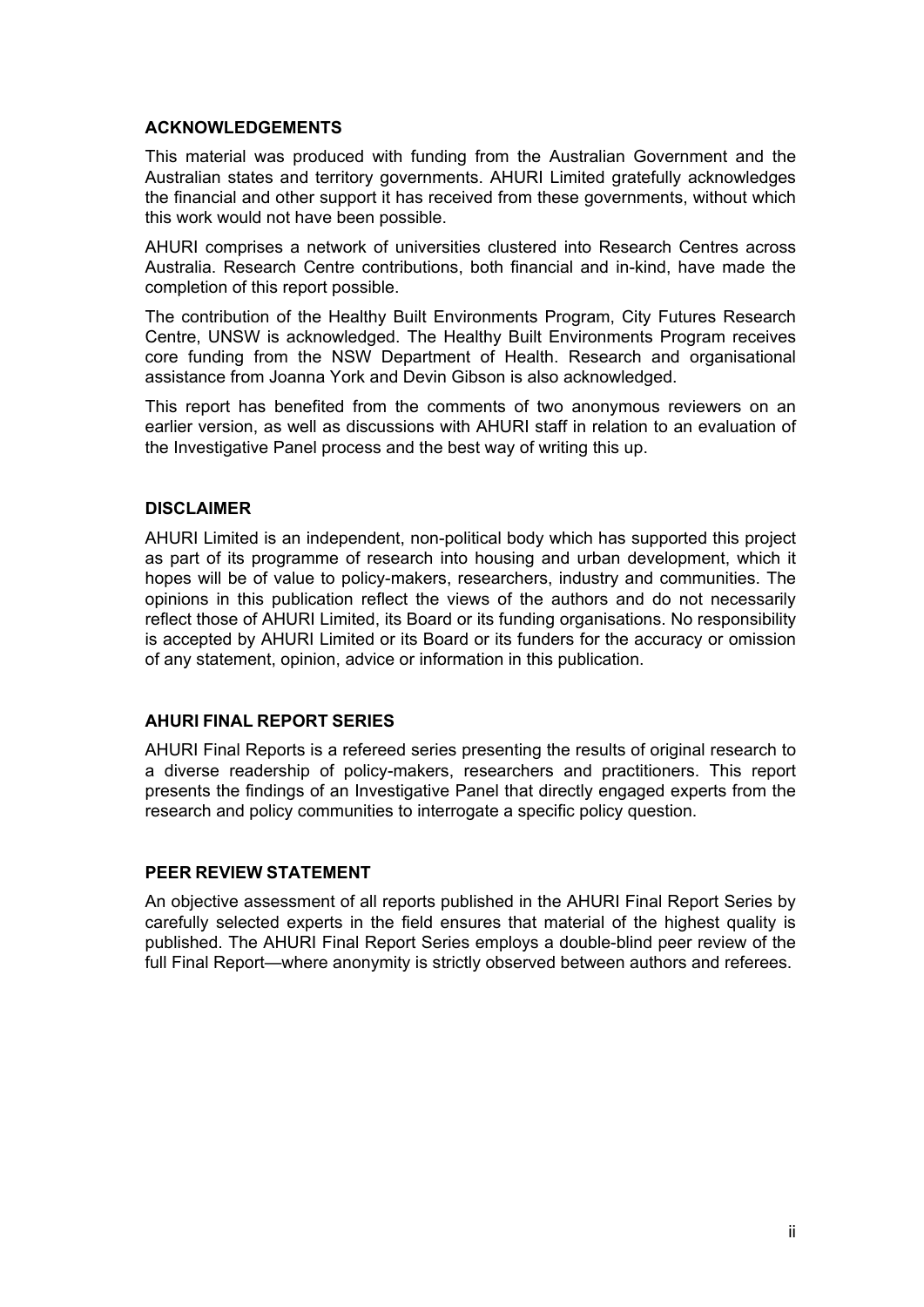# **CONTENTS**

| 1           |       |                                                               |  |
|-------------|-------|---------------------------------------------------------------|--|
| $\mathbf 2$ |       |                                                               |  |
| 2.1         |       |                                                               |  |
| 2.2         |       |                                                               |  |
| 2.3         |       |                                                               |  |
| 3           |       |                                                               |  |
| 3.1         |       |                                                               |  |
| 3.2         |       |                                                               |  |
|             | 3.2.1 |                                                               |  |
|             | 3.2.2 |                                                               |  |
| 3.3         |       |                                                               |  |
|             | 3.3.1 |                                                               |  |
|             | 3.3.2 |                                                               |  |
|             | 3.3.3 |                                                               |  |
|             | 3.3.4 |                                                               |  |
| 3.4         |       |                                                               |  |
| 3.5         |       |                                                               |  |
| 3.6         |       |                                                               |  |
| 4           |       |                                                               |  |
| 4.1         |       |                                                               |  |
| 4.2         |       |                                                               |  |
|             | 4.2.1 |                                                               |  |
|             | 4.2.2 |                                                               |  |
|             | 4.2.3 |                                                               |  |
|             | 4.2.4 |                                                               |  |
|             | 4.2.5 |                                                               |  |
|             | 4.2.6 |                                                               |  |
|             | 4.2.7 |                                                               |  |
|             | 4.2.8 |                                                               |  |
|             | 4.2.9 |                                                               |  |
|             |       |                                                               |  |
|             |       |                                                               |  |
| 5           |       | <b>GENERATING A RESEARCH AGENDA FOR HOUSING AND HEALTH 31</b> |  |
| 5.1         |       |                                                               |  |
| 5.2         |       |                                                               |  |
| 6           |       |                                                               |  |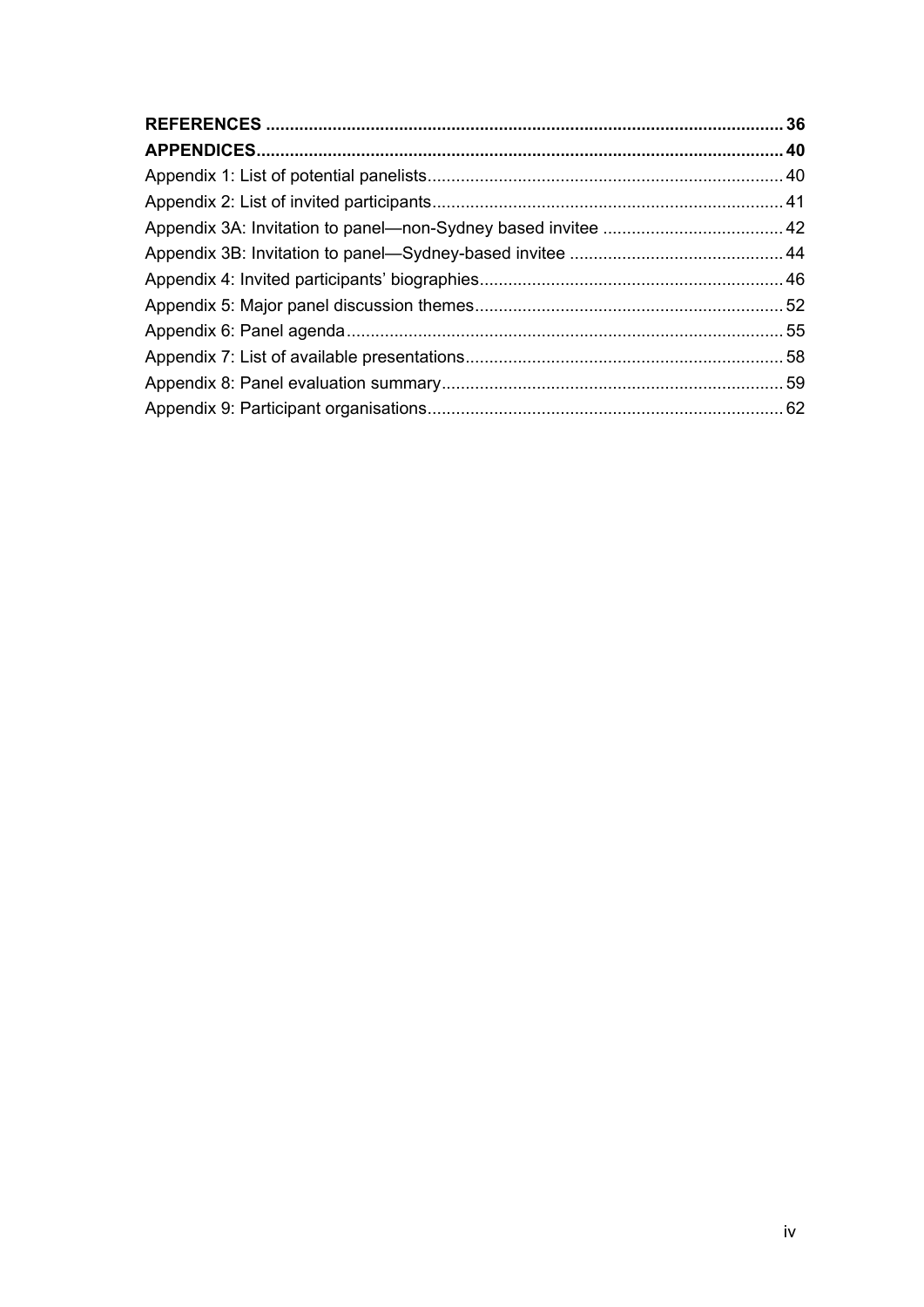# <span id="page-5-0"></span>**LIST OF TABLES**

| Table 2: Possible research projects in a housing-health research stream33 |  |
|---------------------------------------------------------------------------|--|

# **LIST OF FIGURES**

| Figure 3: Before and after rate ratios for disease conditions in intervention and non- |  |
|----------------------------------------------------------------------------------------|--|
| Figure 4: A housing ring added to the social determinants of health model  24          |  |
|                                                                                        |  |
| Figure 6: Panellists investigate a nearby 'Edible Landscaped Street'  28               |  |
|                                                                                        |  |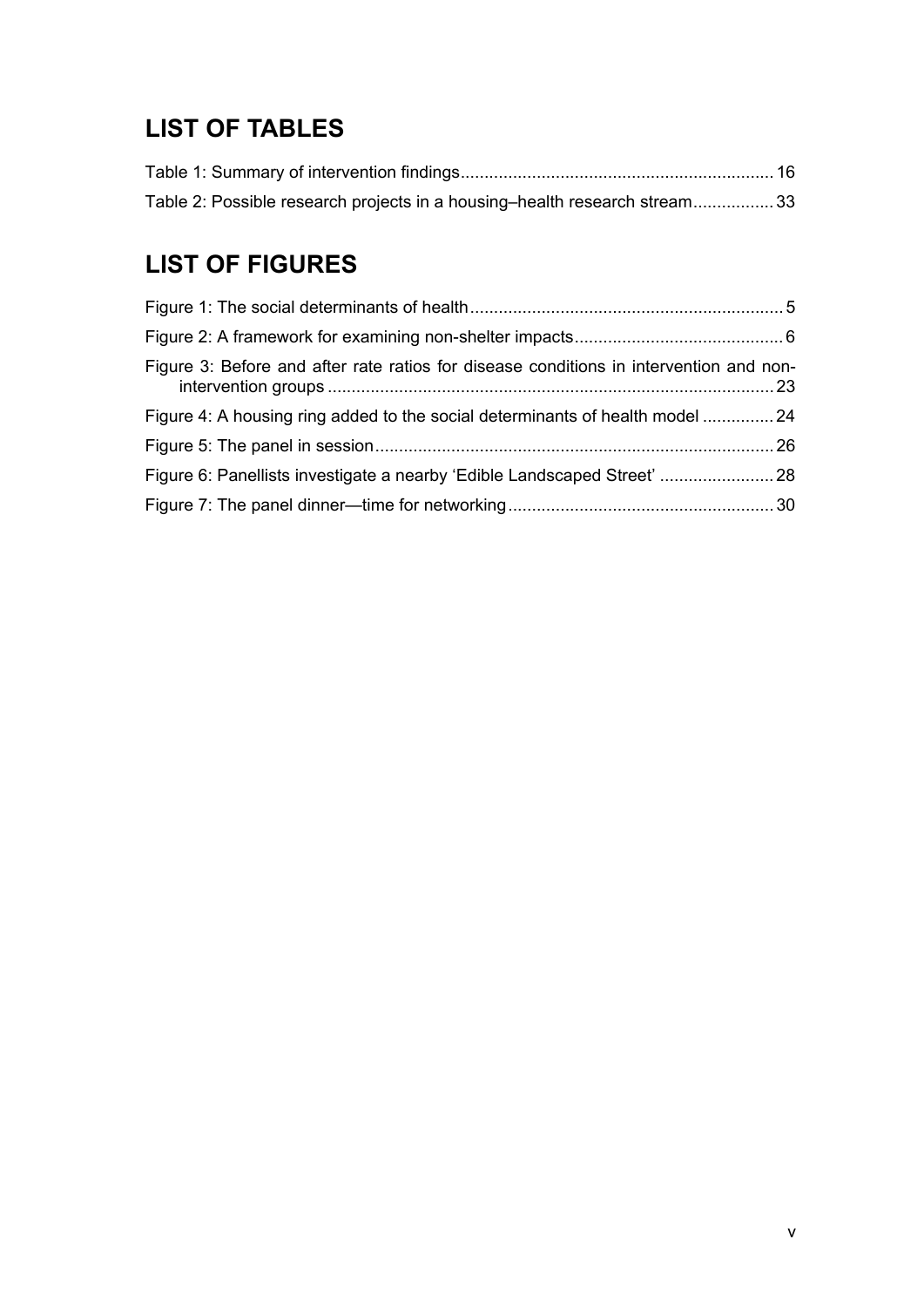# <span id="page-6-0"></span>**ACRONYMS**

| <b>AHURI</b>  | Australian Housing and Urban Research Institute Limited                                    |  |  |
|---------------|--------------------------------------------------------------------------------------------|--|--|
| <b>CABE</b>   | <b>Commission for Architecture and the Built Environment</b>                               |  |  |
| <b>CDC</b>    | Centers for Disease Control and Prevention                                                 |  |  |
| <b>EPA</b>    | <b>Environmental Protection Authority</b>                                                  |  |  |
| <b>ETS</b>    | environmental tobacco smoke (passive smoking)                                              |  |  |
| <b>FaCSIA</b> | Australian Government Department of Families, Community<br>Services and Indigenous Affairs |  |  |
| <b>HEPA</b>   | high efficiency particulate air (filter)                                                   |  |  |
| <b>LSAC</b>   | Longitudinal Survey of Australian Children                                                 |  |  |
| <b>LSIC</b>   | Longitudinal Survey of Indigenous Children                                                 |  |  |
| <b>NCHH</b>   | National Center for Healthy Housing                                                        |  |  |
| <b>NHMRC</b>  | National Health and Medical Research Council                                               |  |  |
| <b>NRV</b>    | <b>National Research Venture</b>                                                           |  |  |
| <b>NSW</b>    | New South Wales                                                                            |  |  |
| <b>SHAs</b>   | <b>State Housing Authorities</b>                                                           |  |  |
| <b>VOC</b>    | volatile organic compound                                                                  |  |  |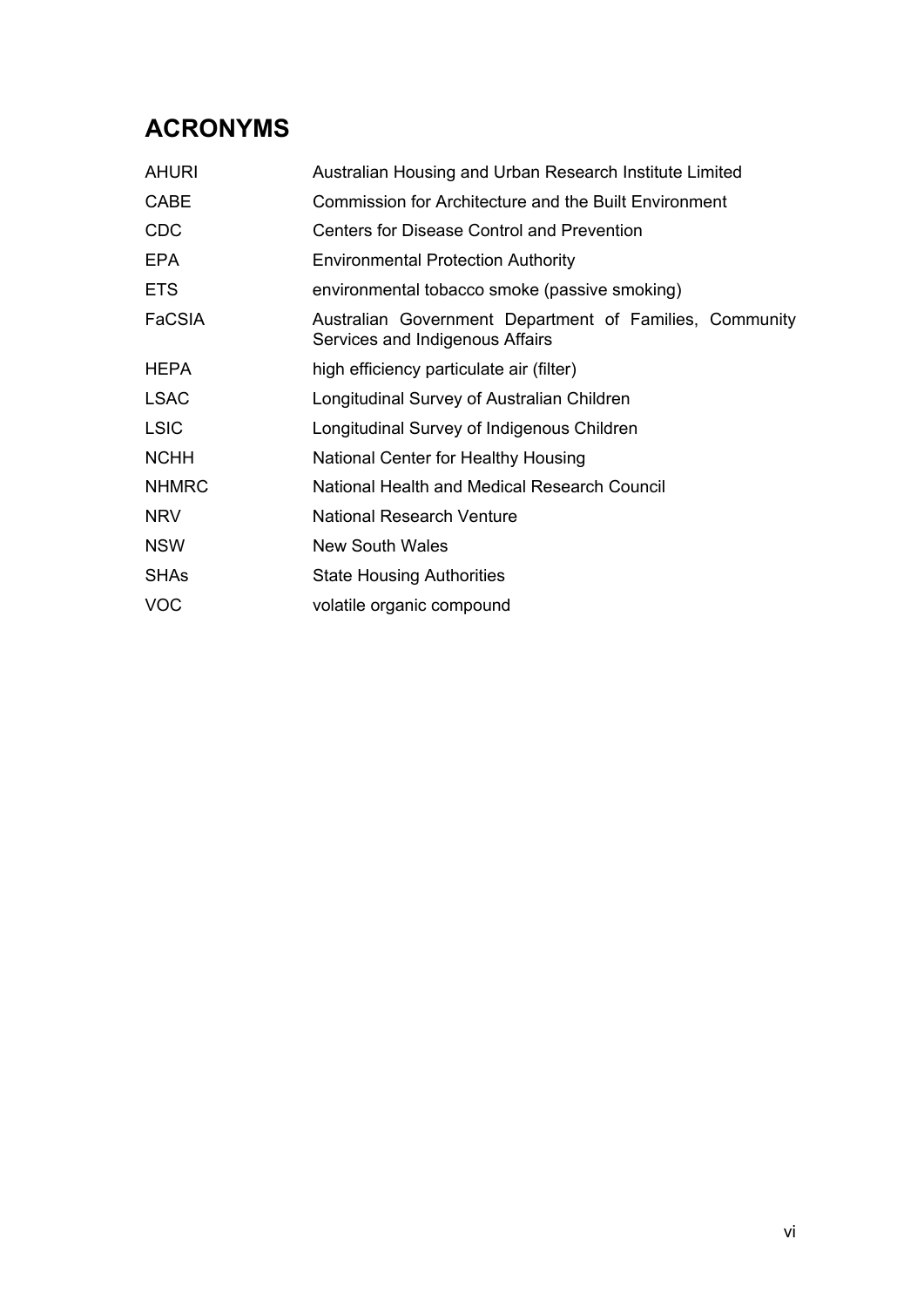# <span id="page-7-0"></span>**EXECUTIVE SUMMARY**

Housing is central to our lives. And while it may be seen on one level as principally about shelter, housing importantly provides other benefits. Affordable, appropriate, and adequate housing is argued to have a marked impact on people's health, their access to labour markets, and an array of other benefits. The ways in which housing impacts upon human health is considered in this report which presents a scoping study of the health impacts of housing. Our study has been undertaken using the new AHURI Investigative Panel methodology. We set out to establish the current level of knowledge and major research gaps in the housing and health field. We used a focused literature review to initiate this process. The aim of the review was to provide a foundation for the construction of a viable Australian research agenda on the relationship between housing and health. The review conceptualised the non-shelter outcomes of housing using scholarly work from both the housing and health disciplines. The latter has a well-established and widely recognised conceptual framework for engaging with the housing–health interface.

The review focused on a number of different types of literature including:

- $\rightarrow$  Review articles which perform literature reviews on the relationship between housing and health.
- $\rightarrow$  Systematic reviews that use a particular methodology for identifying and describing literature results.
- $\rightarrow$  Intervention studies that examine the health impacts of modifying housing.

We found a substantial international literature on the connections between housing and health. Studies identified physical qualities of the dwelling that are definitely detrimental to health, as well as other factors which require further investigation. Intervention studies provide strong evidence for particular housing improvements and the health benefits that flow as a result. Leading work in this area is being conducted by public health researcher Howden-Chapman and colleagues at the Centre for Sustainable Cities, University of Otago in New Zealand. In Australia Paul Pholeros of Healthabitat has been actively addressing health and housing issues in Indigenous communities and monitoring the results for over two decades. His focus on healthy living practices associated with washing, waste removal and safety, has yielded significant gains in Indigenous health where these often simple housing interventions have been implemented.

The review of literature encompassed newer housing–health concerns. Initiatives that link health with the built environment have important implications for residents. The housing setting needs to be supportive of healthy behaviours, such as physical activity, social interaction and access to nutritious foods, as part of everyday life. Similarly, loneliness has been identified as a serious health issue related to housing tenure. Climate change is another emerging area of research of relevance to housing and health.

We invited Australasian researchers, policy-makers and practitioners from housing and health disciplines to participate in an Investigative Panel to discuss and debate the issues identified by the literature review. This report details the panel process to ensure that it is well understood by readers and as a way of enabling future researchers to use this methodology as effectively and efficiently as possible. This was particularly important as this is one of the first Investigative Panels to be undertaken for AHURI. A critical review of our specific panel process is included. More general recommendations are made for future Investigative Panels to ensure their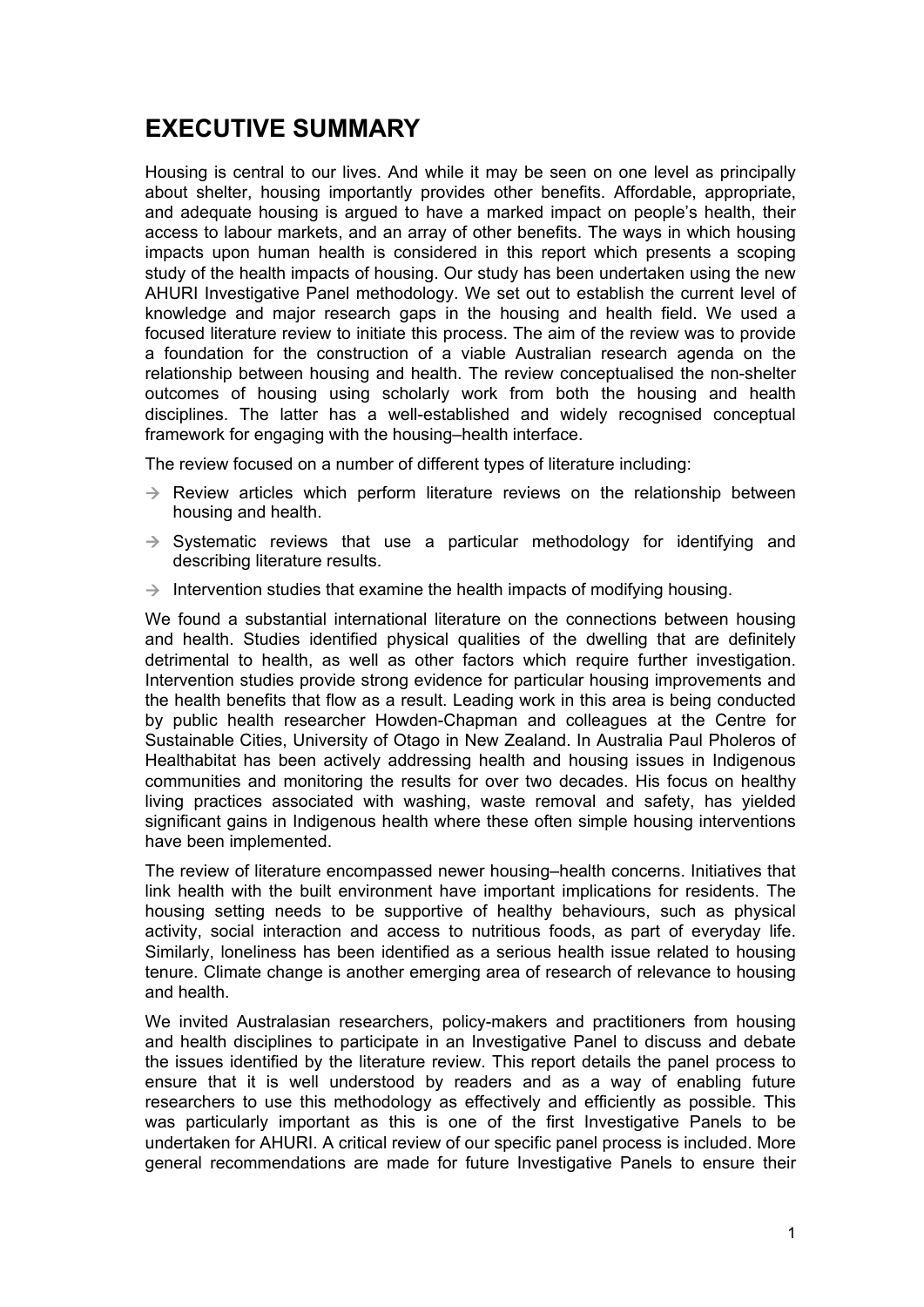effectiveness as strategic policy-relevant research framework instruments, as well as important networking opportunities for researchers and policy-makers working on contemporary housing problems.

Following an analysis of the panel's deliberations, informed by input into the literature review and presentations by panellists, we devised a set of principles to identify policy-relevant and high-priority research projects. We have also identified a possible research agenda with a listing of potential projects that bring housing and health researchers together. It is recommended that these findings be used to encourage AHURI researchers to partner with public health experts to investigate policy-relevant housing and health questions. It is also recommended that our suggestions for future Investigative Panels be considered by AHURI in refining the panel methodology. We believe that the Investigative Panel can be an effective strategic research-framing instrument, as well as an important means to bring researchers and policy-makers together on complex contemporary housing issues that demand interdisciplinary thinking and action.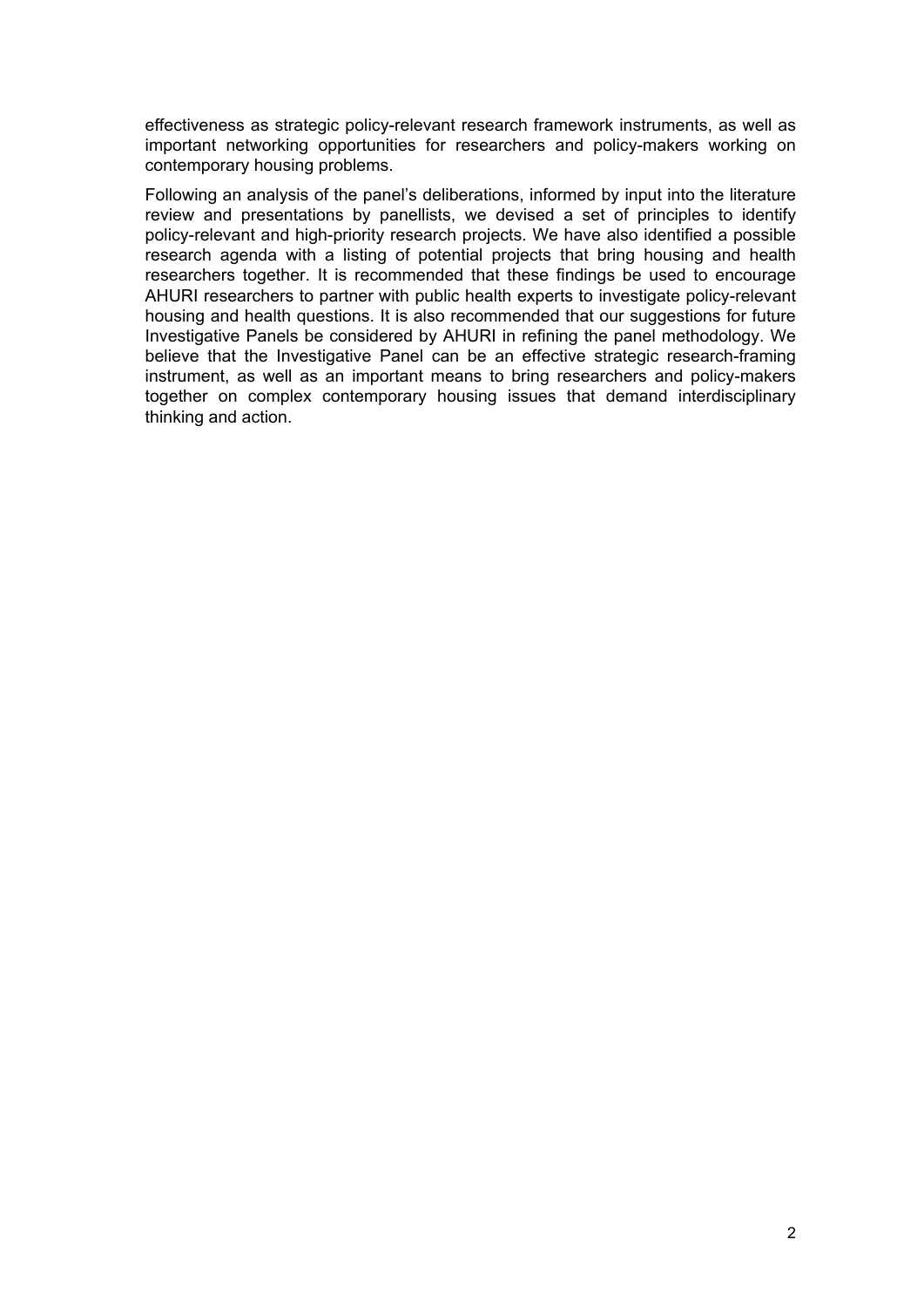# <span id="page-9-0"></span>**1 INTRODUCTION**

Commonwealth and state governments spend very large amounts of money on housing assistance. The housing or shelter impacts of these interventions are reasonably well understood. They provide housing of particular types in particular locations, with specific affordability outcomes. However, given the capacity of housing to affect many other elements of people's lives, an important question is the extent to which housing assistance can benefit a range of what the AHURI research agenda refers to as 'non-shelter outcomes'.

An understanding of these non-shelter outcomes is important for a variety of reasons. First, if it can be shown that spending on housing has a variety of non-shelter benefits that may reduce the call on other government funds in the short, medium and longterm. This is an important argument to make when negotiating with Treasuries and others for housing assistance funds. Second, the type or 'design' of housing assistance might have significant impacts on the multiplier between shelter and nonshelter benefits—this has implications for State Housing Authorities and others in the delivery of housing assistance.

In response to these important matters, AHURI has commissioned a range of projects. Phibbs and Young (2005) looked at this issue in their longitudinal study focusing on Brisbane public housing tenants. While they included research on housing and health in their study, health was only one of a number of non-shelter impacts addressed. There was a literature review by Bridge et al. (2003) and AHURI's National Research Venture [1](#page-9-1) (NRV1)<sup>1</sup> focused on the non-shelter outcome of economic participation. A team led by Mike Dockery (2010) completed a scoping study on housing and child development which included a variety of child health issues.

The interest in the connection between housing and health is hardly new. Since Edwin Chadwick made the link between the ill health of the poor and their dire housing conditions in 1842 there has been a widening recognition of the impact of poor housing on health. In 1921 Christopher Addison (the English Health Minister and a medical doctor) requested that the Registrar General make a calculation of the annual cost of a number of conditions related to poor housing, notably tuberculosis. The answer was about £42 million, about £1.5 billion at today's values (Addison 1922). In an indication of a lack of progress, in that same country the distinguished epidemiologist Sir Michael Marmot stated in 2010 that, 'bad housing conditions including homelessness, temporary accommodation, overcrowding, insecurity, and housing in poor physical condition—constitute a risk to health' (Marmot 2010, p.79).

Recently there has been growing national and international interest in the link between the broader issue of the built environment and health. There is mounting evidence that western societies have constructed urban environments that are fundamentally unhealthy for their inhabitants.

<span id="page-9-1"></span><sup>&</sup>lt;sup>1</sup> 'AHURI's National Research Ventures are the flagships of the AHURI research program. Each National Research Venture is a multi-year research project that anticipates and responds to the national housing and urban research priorities of the Housing Ministers' Conference.

National Research Ventures are integrated suites of projects that extend over three years, and tackle research questions that are complex and/or longitudinal in nature. They are collaborative in nature, combining the expertise of a number of AHURI Research Centres and partners in government, industry and the community sector.' Source: AHURI web site.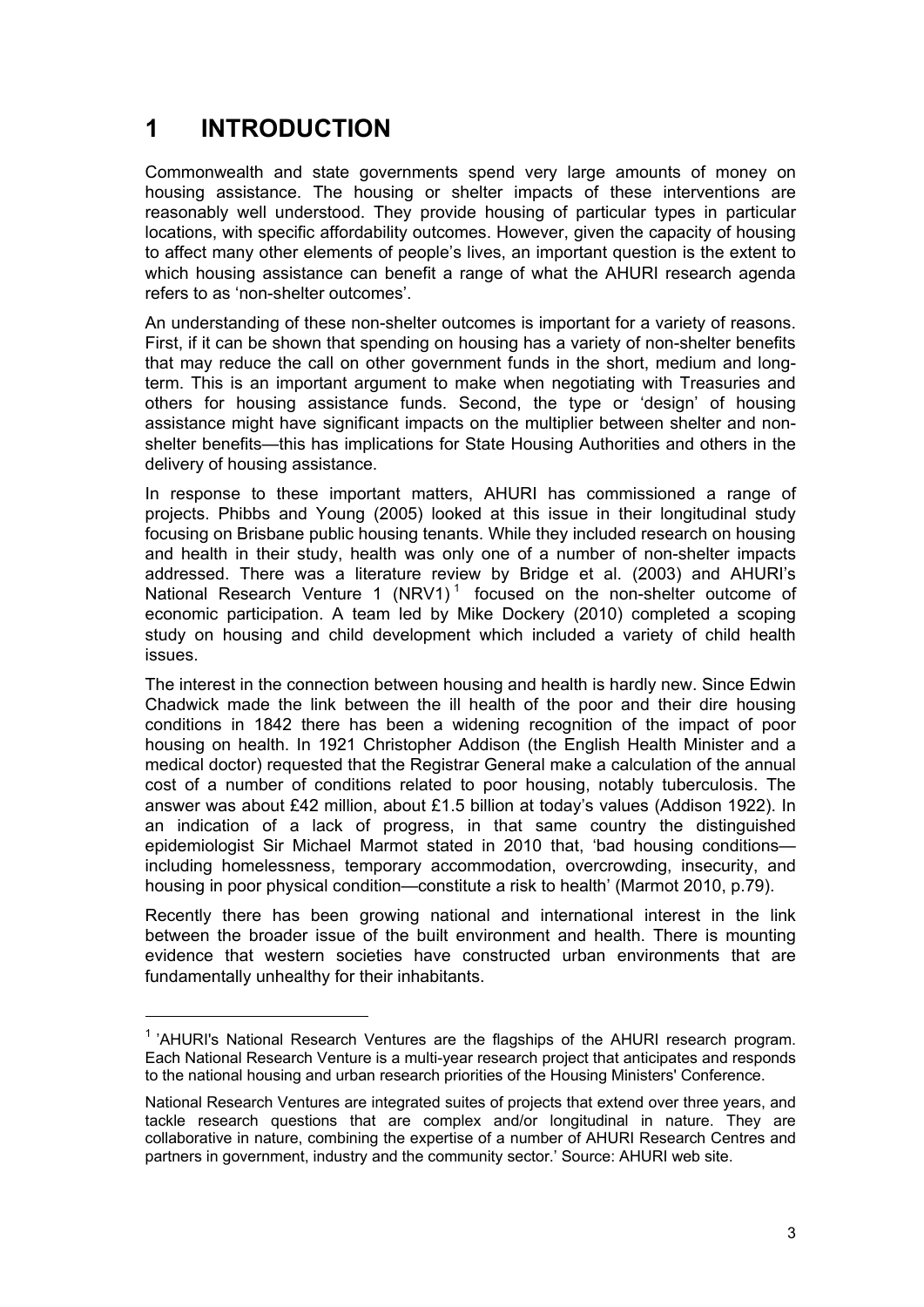Given the importance of health for well-being, the size of the health budget and the growing national and international interest in preventative health, AHURI's thin research outputs in this area need to be strengthened.

There is a real opportunity for AHURI to extend its work in the non-shelter benefits of housing areas by undertaking some robust research that investigates the link between housing and health. This area of inquiry can also take AHURI research closer to a broader urban research agenda.

This large area of research motivated the authors to undertake the current project. The objectives of this scoping study are to:

- 1. Establish the current level of knowledge.
- 2. Identify the major research gaps.
- 3. Prioritise these using a number of criteria, including research ability and potential impact on policy.
- 4. Propose a number of research projects to explore the highest priority research gaps.

The current project was undertaken using the new AHURI research strategy—that of the 'Investigative Panel'. This is defined by AHURI as follows:

Investigative Panels are designed to bring about direct engagement between experts from the research and policy communities (and potentially practitioners from industry and community sectors) to interrogate a specific policy or practice question. The Investigative Panel process draws on the experience and expertise of the members of the Investigative Panel, who may meet several times to discuss a research question of immediate practical relevance to policy development. Typically, Investigative Panels involve some literature or data review and some scenario building. Researchers are encouraged to be innovative in the form that reports take.

This report details one of the first Investigative Panels to be undertaken for AHURI. The concept of Investigative Panels emerged from a review of AHURI's work and effectiveness (Smith 2009). We had no prior panels to consult in developing our methodology, nor were there any reports of panel outcomes for us to consider. Accordingly, we reflect on the method and evaluate our panel process, as well as reporting the findings from the deliberations.

The panel used for the current project consisted of leading researchers and public policy officials from the housing and health fields across Australasia. This report presents the outcomes of the panel, identifies the current level of knowledge in both research and policy, and makes recommendations on priority research areas.

Recommendations are made to assist AHURI to refine the Investigative Panel methodology and argue for its effectiveness and benefits. The Investigative Panel is not a research product per se. Rather, it is a way of framing a strategic research agenda with input from researchers and policy-makers interacting on key issues. The interaction is key. This needs to be well facilitated and targeted. Our experience with the Investigative Panel process for housing and health has been a positive learning experience which is detailed in this report. It is hoped that the resulting recommendations will support further development of this important AHURI initiative.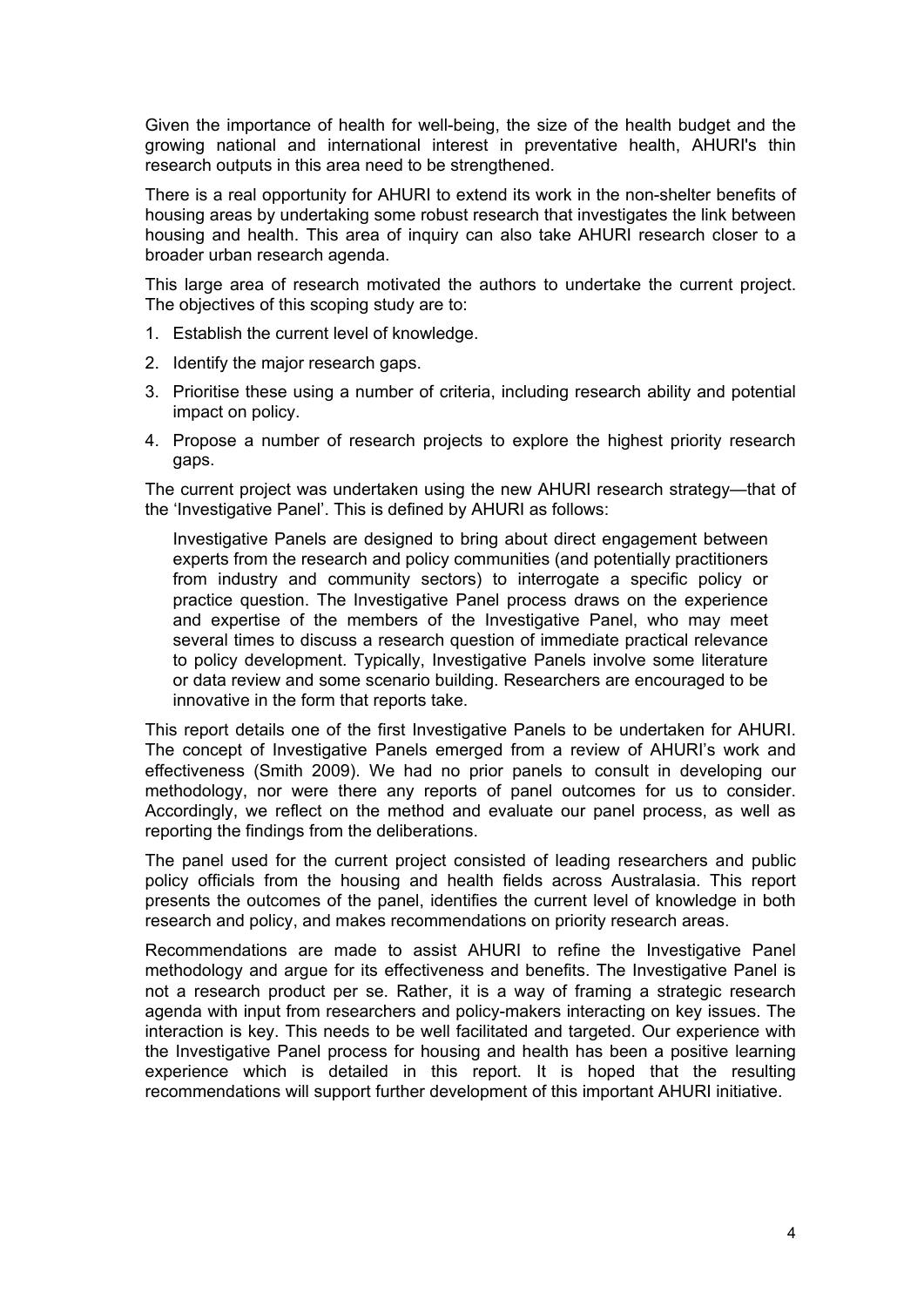# <span id="page-11-0"></span>**2 A FRAMEWORK FOR THE REVIEW**

# **2.1 Conceptualising non-shelter outcomes**

Shelter is widely regarded as one of the essentials of life. Housing not only provides shelter but also affordable, appropriate and adequate housing is argued to have, among many other things, a marked impact on people's health, their access to labour markets and an array of other benefits. In terms of the AHURI research agenda, these other benefits are termed non-shelter outcomes. This study focuses on the nonshelter outcomes of health.

Looking at the topic from the public health literature on housing, it is not surprising that housing is regarded as an important variable. As broadly defined by public health professionals, human health is directly affected by living and working conditions. These relationships are best summarised in the 'social determinants of health' (see Figure 1).



## **Figure 1: The social determinants of health**

Source: Whitehead and Dahlgren 1991

There is clearly a well-established and widely recognised conceptual framework for engaging with the housing–health interface.

The work of Phibbs and Young (2005) established a framework for conceptualising the nature of non-shelter outcomes that was useful in the current project. The framework has two advantages. First, it helps to classify the range of possible nonshelter outcomes of housing. Second, it provides an understanding of the potential drivers of non-shelter outcomes. However, note that its main use is as a tool that assists with taxonomy rather than trying to demonstrate causal links.

This framework recognises the relatively unique nature of housing as a commodity. Housing provides not only the benefits of shelter but also, through location, access to a further bundle of goods and services. Housing is a complex good. The fact that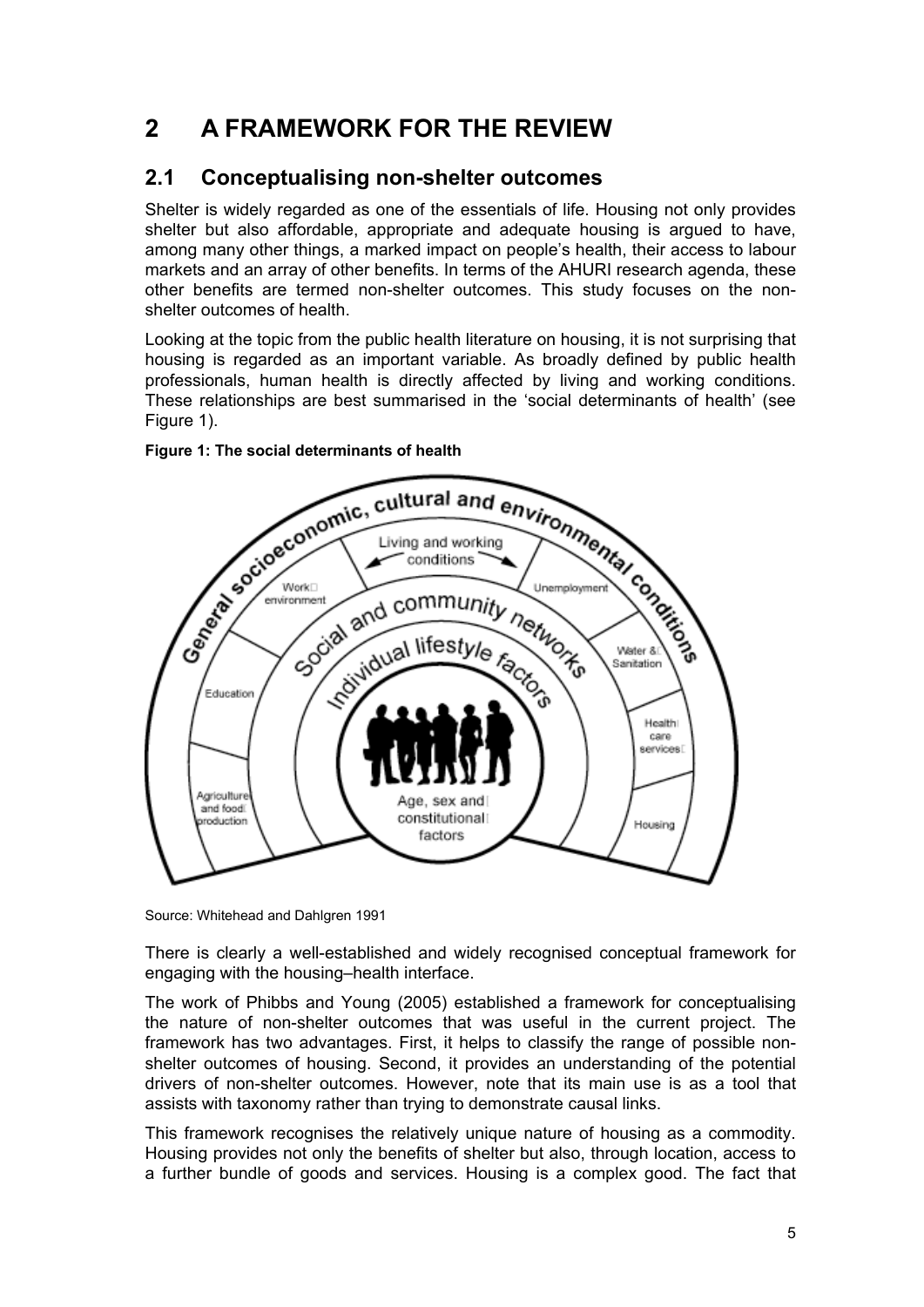<span id="page-12-0"></span>housing is provided in a fixed location means it can also generate a number of positive or negative local impacts. Moreover, since housing is usually the single most expensive outlay for low to middle income families, housing costs can affect a household's ability to purchase other goods and services.

In developing a framework it is useful to start with the characteristics of the dwelling. For example, a house that is cold and damp can have a direct impact on the health of its residents. The next step in the hierarchy relates to locational outcomes. These include the nature of the area in which the house is located. Some resultant factors are local in effect (e.g. the impact of traffic noise on sleep; the distance to a local park), while others are more regionally based (e.g. access to major hospitals). It is also clear from the literature that the local community can have an impact on nonshelter outcomes for households (including the neighbours). For example, the nature of the local community can have major impacts on the expectations of young people about education and employment futures. Next, it is evident that characteristics of the tenure can have a significant impact on non-shelter impacts. For example, a major non-shelter impact relates to the instability of households operating in the private rental market and the impact this might have on access to health care. A summary of this framework is shown in Figure 2.



**Figure 2: A framework for examining non-shelter impacts** 

Source: Phibbs and Young 2005, p.4

# **2.2 The nature of the literature review**

The aim of the literature review is not to undertake a systematic literature review of all the relevant literature—this task has already been undertaken by a variety of AHURI researchers. The focus of this review is to provide a foundation for the construction of a viable Australian research agenda by examining the relationship between housing and health.

The review focuses on a number of different types of literature, including:

- $\rightarrow$  Review articles which perform literature reviews on the relationship between housing and health.
- $\rightarrow$  Systematic reviews which use a particular methodology for identifying and describing literature results. For example, the 2004 AHURI study (Bridge et al.) which used the Campbell Systematic Review Protocol.
- $\rightarrow$  Intervention studies that examine the health impacts of modifying housing.

One of the issues that arises from the literature is the degree to which poor housing can be shown to cause ill-health. If this can be demonstrated, then an intervention which results in improved housing should lead to improved health outcomes. Given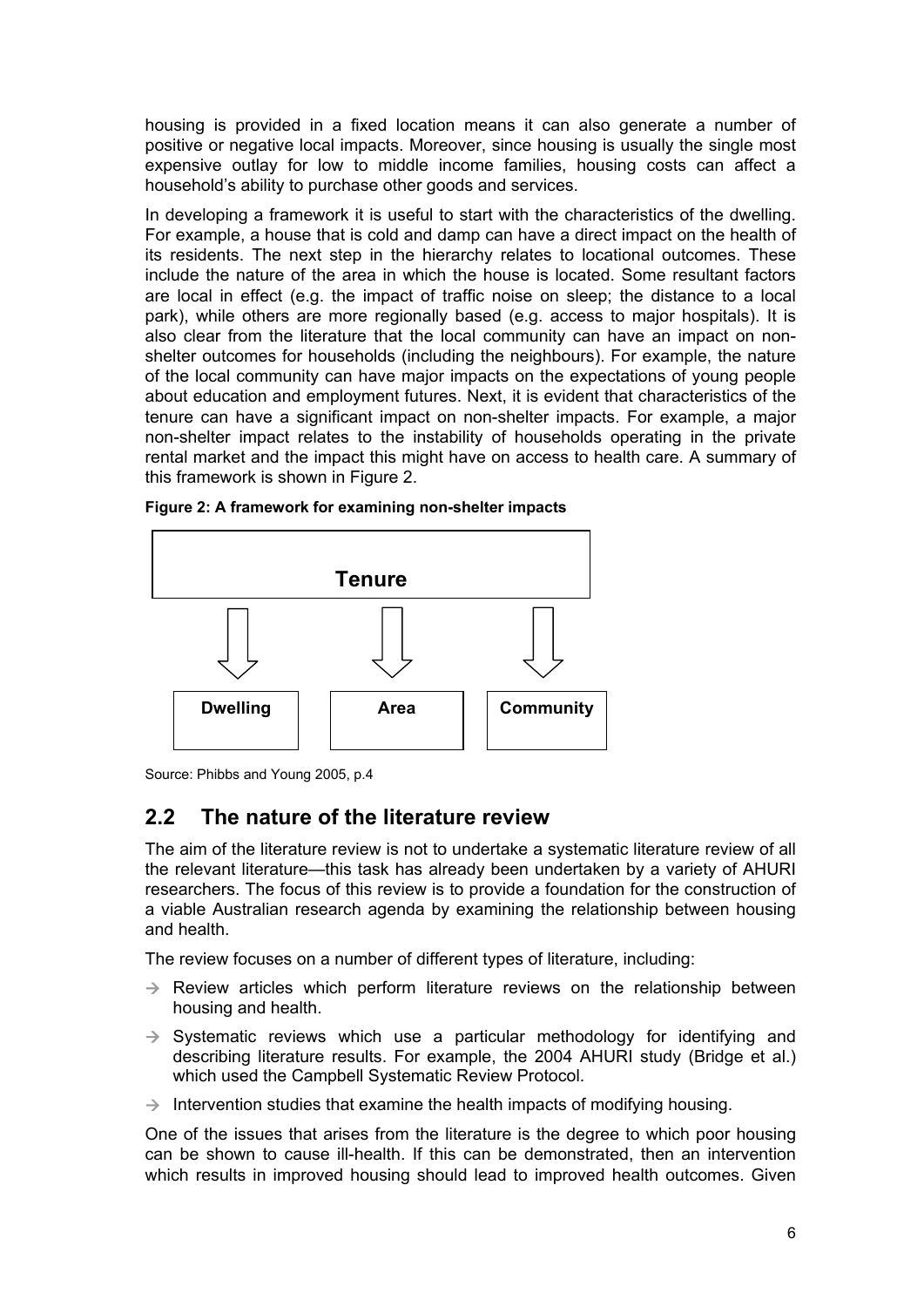the size of the health budget compared to the housing budgets of many Australian governments, this could become a powerful argument for improving housing conditions. For many AHURI stakeholders, intervention studies which measure the health dividend of a particular housing intervention are likely to be the 'gold standard' of housing research.

In examining any literature on housing and health, a number of important issues are worth considering. First, while it is possible in many cases to demonstrate an association between housing and health, it is not necessarily possible to provide stronger evidence of any causal connection. This situation is well described by Wilkinson (1999, p.1), a Scottish researcher who states:

There is a correlation between poor housing and ill health but attempts to prove that poor housing actually causes ill health have often failed, and the research field is characterised by weak, and sometimes contradictory, empirical findings.

A similar view is put by Phibbs (2000, p.6) in an Australian review:

… the literature review uncovered a great deal of information on the association between housing and health however there is very little quantitative information about the direct health costs of inadequate housing. Typically, a direct link between housing and health has been assumed. There are, however, a number of studies that have attempted to demonstrate a clear causal relationship between housing conditions and health outcomes. Most of these studies conclude that housing plays an integral role in the maintenance of health. However, it is widely acknowledged that a range of interacting socioeconomic factors also significantly influence health status. These socioeconomic factors are difficult to control in a research setting and it is therefore difficult to isolate the specific health costs (or benefits) attributable to housing.

Part of the problem is the interconnectedness between poor health and poor housing. As Thomson et al. (2009, p.681) comment:

There is a complex interconnectedness between poor housing and poor health and their determinants. For example, vulnerable groups such as the sick, the elderly, and the unemployed are among those most likely to live in poor housing and also tend to spend long periods of time indoors exposed to potentially hazardous environments.

The second issue is that of time. This is considered by Marsh et al. (2000). They make an important distinction between current housing conditions affecting current health, and past housing conditions affecting health, even when housing conditions in later life improve. They cite a number of studies that indicate poor housing in childhood can have an impact on health in later life. For example, Britten et al. (1987) found that overcrowding (two persons per room) at the age of two was one of only four significant explanatory variables in their analysis of respiratory problems in 36 year-old men and women. Mendall et al. (1992) considered both domestic crowding and absence of a fixed hot water supply at age eight in their study of *Helicobacter pylori* seropositivity in adult life. They found that crowding and absence of hot water in childhood were powerful independent risk factors for current infection with *H. pylori*.

This point may make it difficult to measure the health impacts of interventions to improve housing in the short term if the research study does not take a long-term view.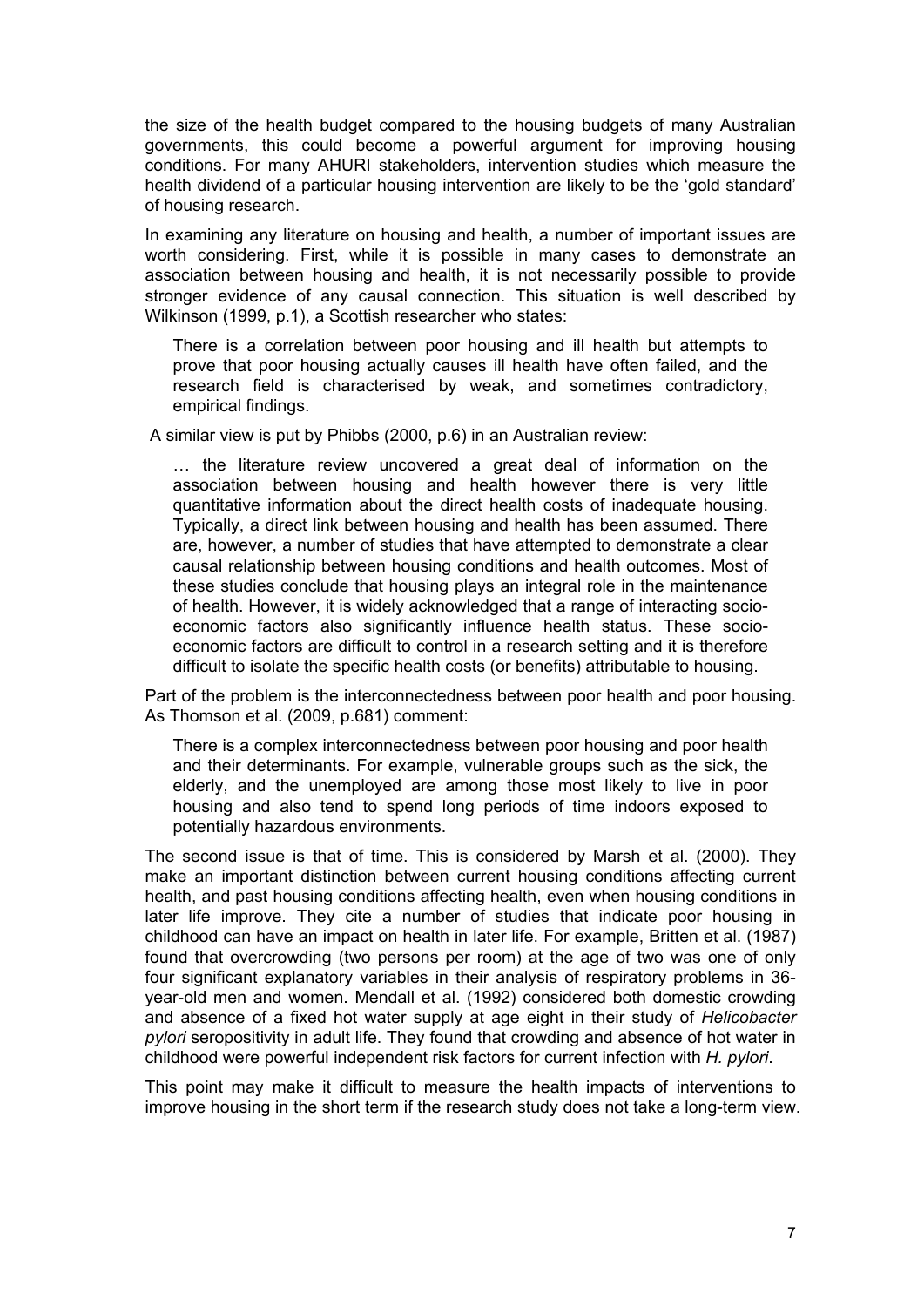# <span id="page-14-0"></span>**2.3 The main elements of housing**

When examining the nature of housing, a number of studies have shown strong associations between housing characteristics and a number of diseases.

Marsh et al. (2000, p.413) identify the main issues as:

- $\rightarrow$  Overcrowding—infectious/respiratory disease.
- $\rightarrow$  Damp/mould—respiratory disease, eczema, asthma and rhinitis.
- $\rightarrow$  Indoor pollutants/infestation—asthma.
- $\rightarrow$  Cold/low temperature—respiratory infection, hypothermia, bronchospasm, heart disease.
- $\rightarrow$  Homelessness—a range of physical ailments.

Other studies have added the issue of accidents in the home and the relationship between some housing characteristics and mental health and the impacts of tenure.

Similar lists, with one or two variations, appear in much of the other research that is reported in this review.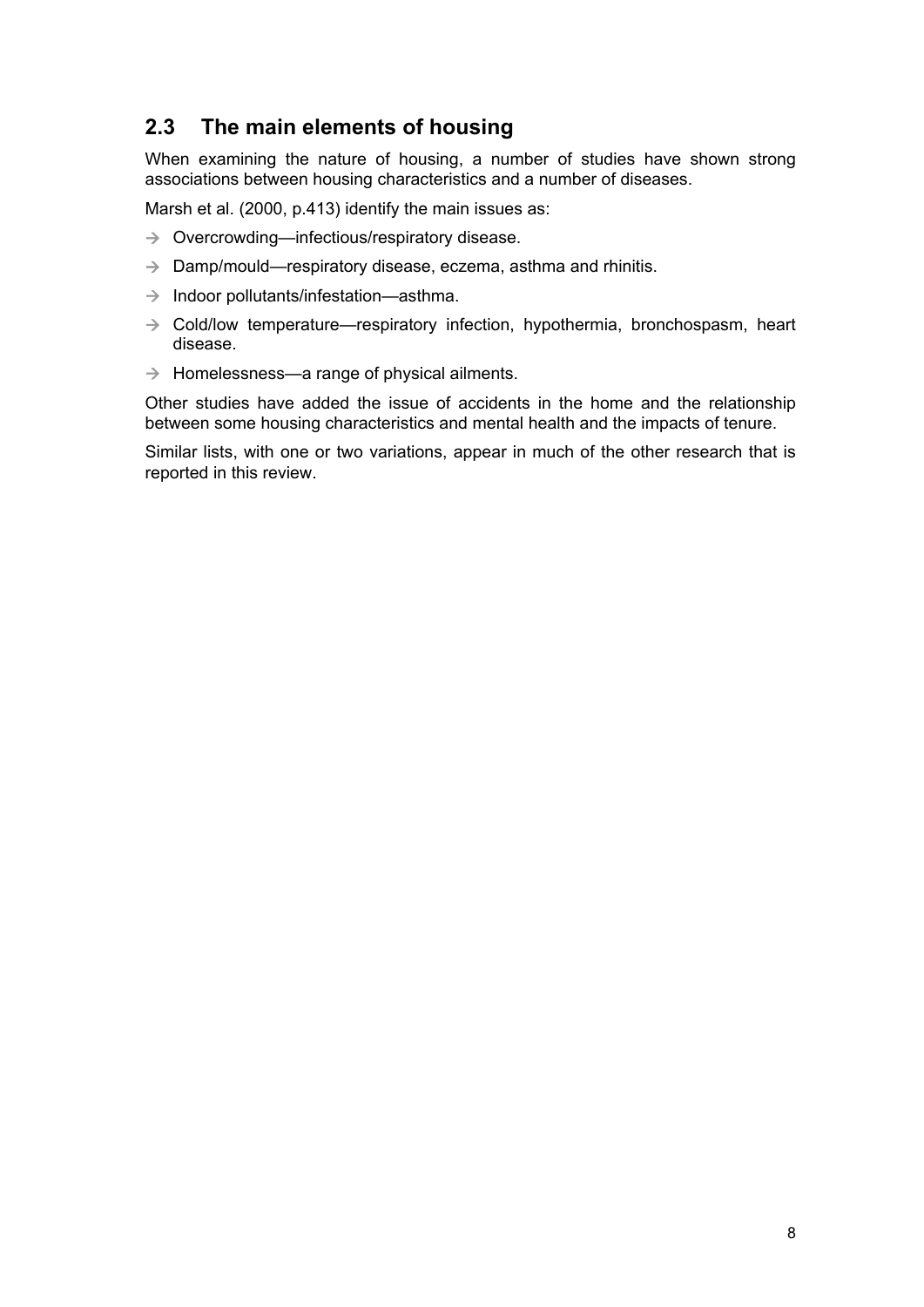# <span id="page-15-0"></span>**3 THE LITERATURE: A FOCUSED REVIEW**

## **3.1 Previous AHURI research**

One of the first AHURI studies on this topic was 'Health Inequalities Between Australia's Rich and Poor?' prepared by the Australian National University Research Centre. This study presented an examination of the research on links between housing and health. The study concluded that:

Numerous reviews and studies in the academic literature point to an association between various aspects of housing and health. However, despite the evidence linking housing to health, the direction of causality between housing and health is often unclear (Waters 2001, p.iii).

The study also suggested that:

- $\rightarrow$  Evidence suggests that overcrowded dwellings are associated with greater risk of infectious disease and poor mental health.
- $\rightarrow$  People who are living in dwellings that are damp, cold or mouldy are at greater risk of respiratory conditions, meningococcal infection and asthma.
- $\rightarrow$  There appears to be little quantitative work on this subject in Australia (Waters 2001, p.iii).

Another AHURI study (Mullins et al. 2001) also examined the literature on the relationship between housing and health. This study made the following conclusions.

- $\rightarrow$  Poor housing has a clear negative impact on residents' health, although the illnesses tend not to be among the most serious.
- $\rightarrow$  The most significant impacts result from cold, dampness and mould.
- $\rightarrow$  Overcrowding can cause mental illness.
- $\rightarrow$  Homelessness can be caused by poor health; it causes ill health and it aggravates poor health.
- $\rightarrow$  Poorly designed housing predisposes accidents, with children and the elderly being particularly affected. Accidents took the form, for example, of falls and burns.
- $\rightarrow$  There is an urgent need for far more research focusing on the causal link between housing quality and health (Mullins et al. 2001, p.24).

The two AHURI projects above undertook some empirical analysis on the linkage between housing and health. However, since they used two snapshot surveys (a previous telephone survey in one case and the 1995 National Health Survey in another) it was difficult to make strong conclusions from the analysis.

Bridge et al. (2003) undertook a systematic review of the relationship between housing assistance and non-shelter outcomes. They echoed the findings of the previous AHURI studies and again pointed out the difficulties of identifying causality when examining the relationship between housing and health.

The fact that both natural and man-made environments directly impact human health appears self-evident. Human habitation serves to mediate natural environmental extremes. As such, housing sustains and supports human life, and thus housing environments directly and indirectly impact on health, social support, absence of disease, quality of life and well-being. In this context better understanding the links between housing assistance and health are essential for better understanding how insufficient housing investment might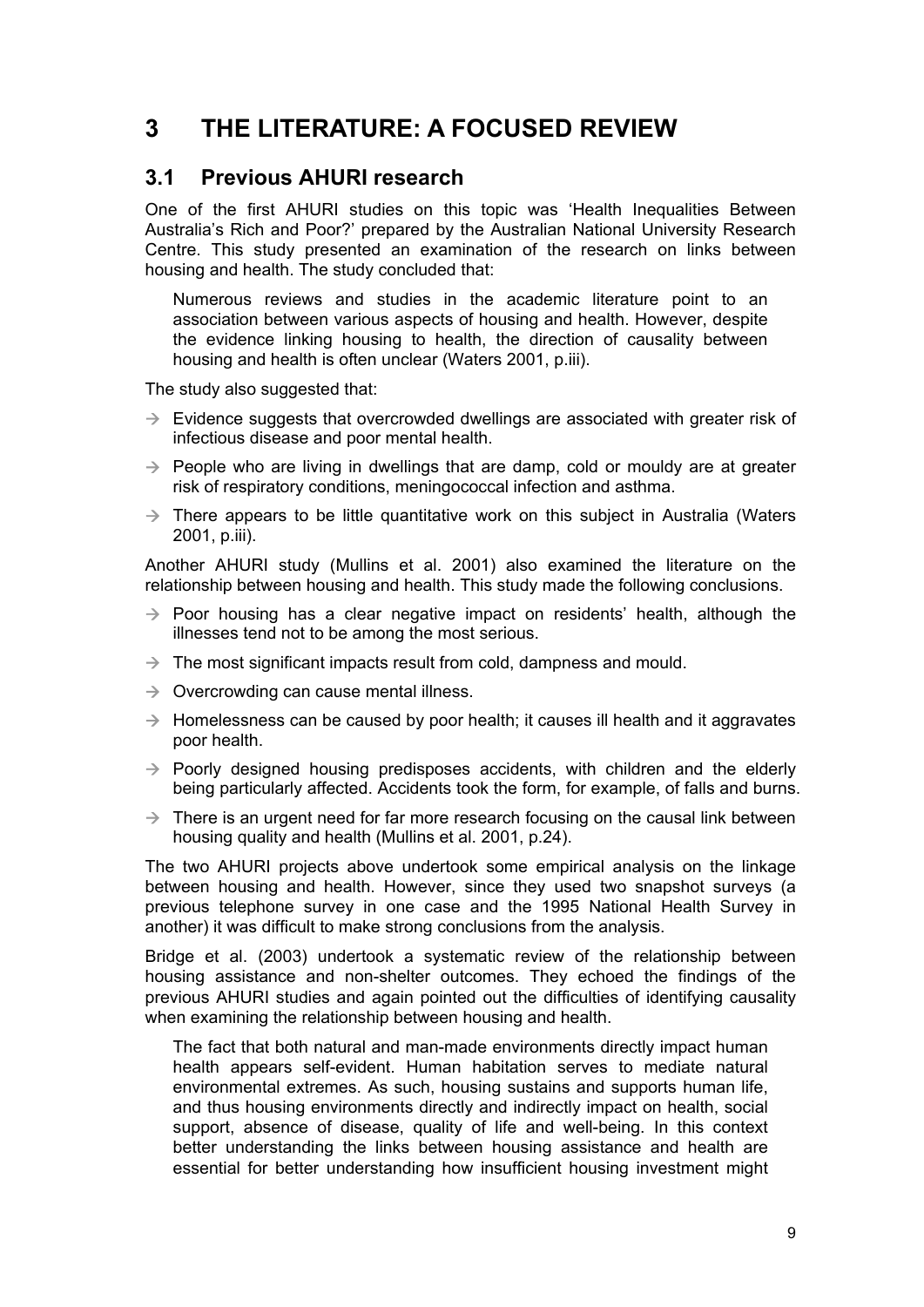lead to additional costs for other services, including health, through increased need for healthcare, prescription costs and so on. Research into the relationship between health and housing, while profuse, has to contend with many confounding factors. For instance, poverty, poor nutrition, violence, exposure to weather, pest and toxins, social isolation and self-damaging behaviours, such as drug addiction, are typically observed concurrently in poorly housed populations where inequality exists, and all have been linked to poor health. These confounding factors will mediate the impact of housing on health outcomes, and as with other non-shelter outcomes, these complex interrelationships make identification of causality problematic. Indeed research on housing and health, although substantial, remains limited in its ability to reliably model causality. Failure to demonstrate causality is unsurprising given the complexity of relationships noted above and the lack of control and comparison groups, high prevalence of correlational research in combination with selection bias and poor control for demographic variables (Bridge et al. 2003, pp.133–4).

A particular strength of the report was its focus on accidents in the home.

According to Ranson (1993), deaths and injuries in the home present one of the biggest public health challenges, with the World Health Organization ranking them the fifth among the leading causes of death. Home injuries in Australia are a common occurrence, as in other countries—12 per cent of the general population when surveyed by the Australian Bureau of Statistics indicated that they had sustained an injury in the previous month. The types of injury most likely to require medical interventions were falls from less than 1 metre, which accounted for a third of injuries reported, followed by hitting or being hit by something, and bites/stings which require some treatment (Australian Bureau of Statistics 2002).

In terms of mortality and morbidity outcomes resulting from injury in the home they are worst for more vulnerable population subgroups such as young children and older adults, implying a double disadvantage situation. Fiscally, home accidents result in annual health-related expenditure estimated at \$2369 million for older persons (Hill et al. 2000), and \$660 million for children (Atech Group and Minter Ellison Consulting 2001). Apart from these substantive direct costs, there are also substantial indirect and unquantifiable human and social costs. Nevertheless, proving direct causality presents difficulties because injuries, and falls in particular, are viewed as multifactorial. Acknowledging the multifactorial nature of injury means that architectural features such as open-rise stairs, absence of guards or railings and slippery floor surfaces, may not cause injury to the able-bodied, but their presence or absence in combination with impaired reasoning or dexterity dramatically increases the risk of injury. Consequently, dwelling design appears to be indirectly causally implicated in the majority of accidents in the home (Bridge et al. 2003, p.56).

Phibbs and Young (2005) undertook a longitudinal study of households entering public housing to attempt measuring a range of non-shelter outcomes, including health.

One hundred and seventy-eight household members were interviewed just after they moved into public housing. A further 151 households were subsequently interviewed about six to 12 months later. The survey focused on changes in the lives of these tenants, particularly with regard to their health, employment and the education of their children. The study explored how the different aspects of assistance provided through public housing affected these different aspects of their lives.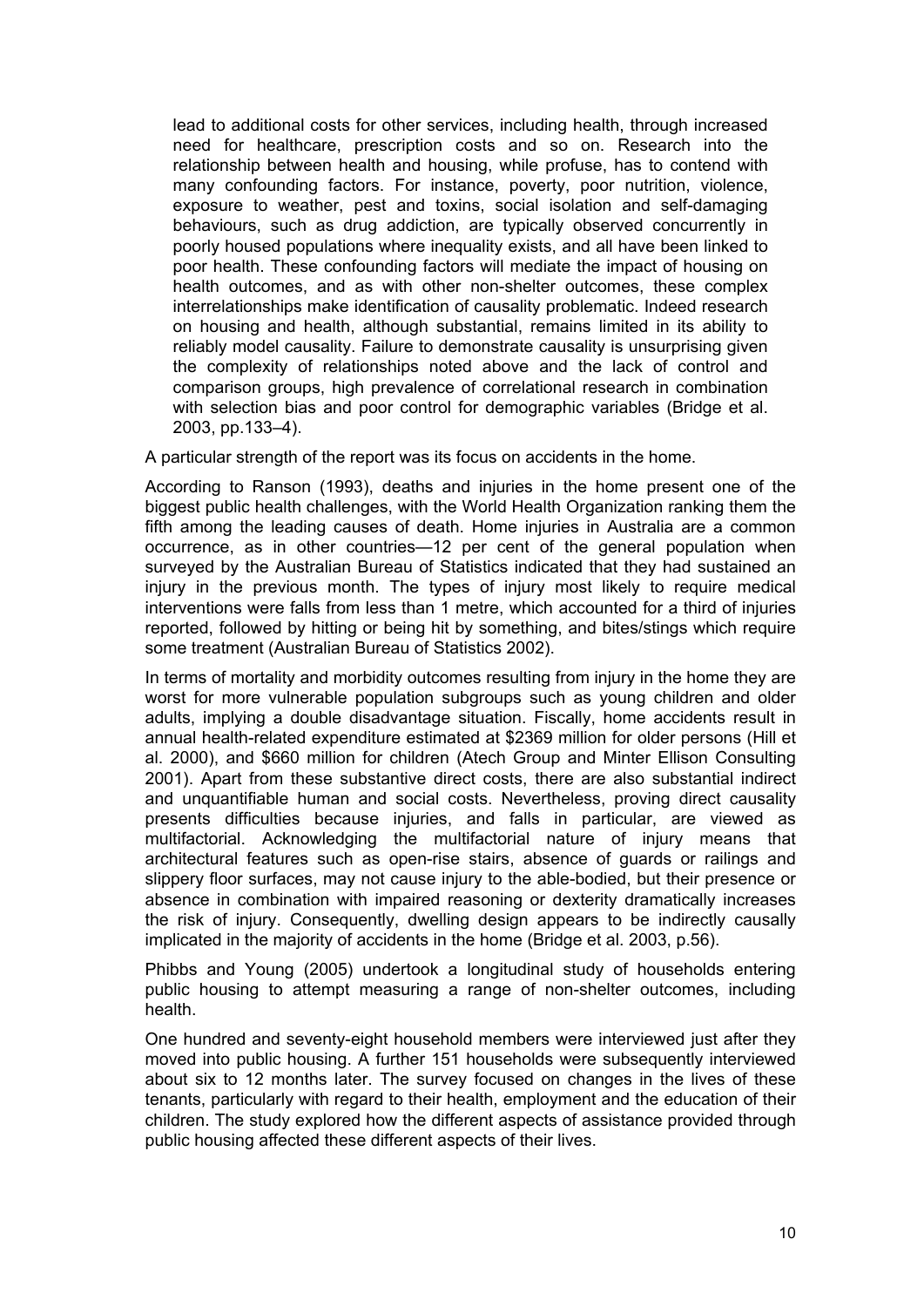As well as participating in interviews and completing a health and well-being survey, 80 per cent of participants allowed access to their Medicare records a year before and a year after they moved into public housing. A number of participants reported an improvement in their health as a result of entering public housing. They reported:

- $\rightarrow$  Eating better foods as a result of increased financial resources.
- $\rightarrow$  An ability to prepare their own foods rather than to buy take-away food since they had a functioning kitchen in public housing.
- $\rightarrow$  Improved conditions in their dwellings, such as less dust having a particular health benefit for children.
- $\rightarrow$  Increased self-esteem, often associated with independent living, meaning that people were now looking after themselves better.
- $\rightarrow$  Extra income enabling them to participate in illness prevention programs such as joining a gym and getting more exercise.
- $\rightarrow$  Reduced stress due to security of tenure and more income.
- $\rightarrow$  Improved access to medical resources.

A significant number of households were sharing with friends and relatives prior to moving into public housing. These people often reported greatly reduced stress levels when moving into their public housing because they no longer had to endure an ongoing conflict with a parent or carer in an overcrowded dwelling.

The analysis of the Medicare data revealed some interesting trends. Overall there was a small decrease in the use of Medicare services. However, there was a marked difference between previously light users of the Medicare system and heavier users. Light users tended to *increase* their levels of usage while heavier users *reduced* both the number and cost of services after they moved into public housing. It was concluded that the increased usage of medical services reflected the enhanced ability of some people to establish a relationship with a general medical practitioner once their housing stabilised. The decreased usage by previously heavier users of medical services might have been associated with the reduced stress levels of some people which were reflected in improvements in their self-reported health status.

An issue that permeated the study was the reduction in stress reported by many participants as a result of obtaining secure and appropriate housing. It seemed that some people, especially parents, were experiencing some sort of cognitive overload because of their constant struggle to find appropriate housing.

Dockery et al. (2010) examined the issue of housing and development outcomes for children. This work intersected with many housing and health issues. The authors summarise their study as follows:

Aspects of the home that have been empirically identified by the existing literature to influence children's development include:

- $\rightarrow$  environmental allergens
- $\rightarrow$  toxicants
- $\rightarrow$  cleanliness, housing disrepair and safety
- $\rightarrow$  building height and opportunities for outdoor play
- $\rightarrow$  crowding
- $\rightarrow$  housing affordability
- $\rightarrow$  homeownership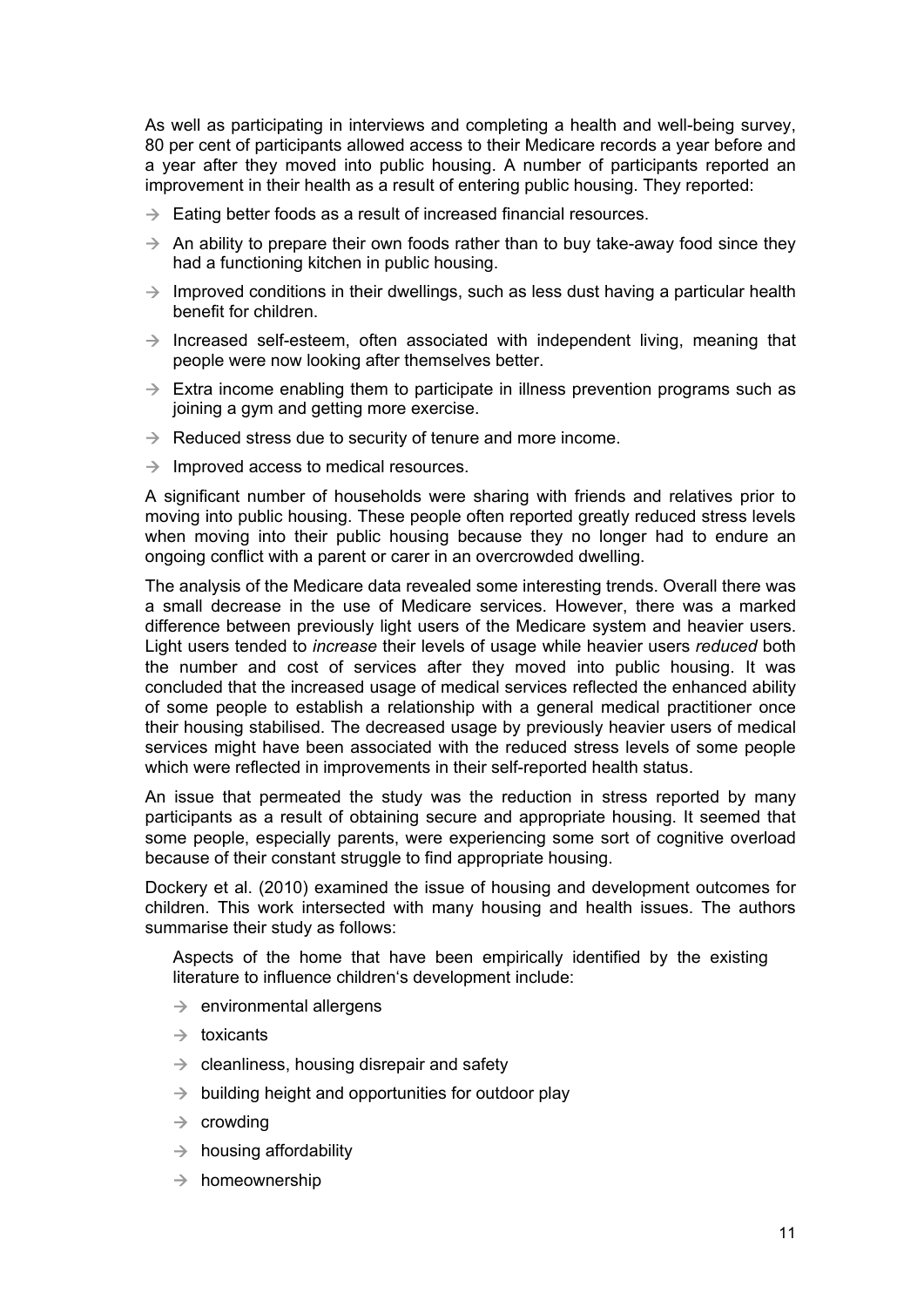- $\rightarrow$  frequent residential moves
- $\rightarrow$  homelessness
- $\rightarrow$  neighbourhoods.

The literature review conducted in this study draws from a range of disciplines, including sociology, epidemiology, economics, housing policy, social welfare, health, medicine, child development and psychology. Key findings were as follows.

 $\rightarrow$  There are strong links between various housing variables and child development outcomes.

 $\rightarrow$  Some of these links are irreversible and continue on into adulthood, such as the negative effects of toxicants on various childhood development stages.

 $\rightarrow$  Factors shaping child development and well-being are complex, often interrelated and frequently multiplied by coincident factors. As a result housing can impact on children's development and well-being through both direct and indirect mechanisms. For example, inability to afford housing is linked to frequent moves, shared housing with other families, crowding or even homelessness. However, there are trade-offs with potentially positive neighbourhood effects.

 $\rightarrow$  The majority have focused on children's educational and health outcomes and are from the United States. To-date studies have uncovered both positive and negative effects of housing assistance on children's outcomes, with no consensus on which effects dominate.

The authors note that there is a lack of research conducted in Australia and conclude that 'without empirical analysis using Australian data it is not possible to assess the causal effects of housing and housing policies on child development in Australia'.

Dockery et al. consider that the research is important because of likely risk factors in the Australian context:

- $\rightarrow$  Statistical data shows that children make up a significant proportion of the homeless in Australia.
- $\rightarrow$  The housing experiences of Indigenous children are significantly worse than those experienced by non-Indigenous children.
- $\rightarrow$  Housing stress is particularly prevalent among households with children in Australia.

An area that has much less attention is the relationship between loneliness and housing. Two leading loneliness researchers, Franklin and Tranter, have recently completed a research essay for AHURI on the link between housing, loneliness and health. They first show that loneliness is related to tenure:

In our 2009 survey … we discovered that housing tenure, particularly for those in private and public housing, is strongly associated with experiencing loneliness on a frequent basis. For example, only 4 per cent of those who own their own home experience loneliness on a daily basis compared to 13 per cent of private renters and 11 per cent of public housing tenants. Those in public housing however, are much more likely than other tenures to experience loneliness on a regular basis. This is clearly apparent in that only 27 per cent of public tenants rarely or never experience loneliness, compared to 39 per cent in private rental, 53 per cent of mortgagees and 62 per cent of those who own their own homes outright. It is unlikely that a tenure 'causes' loneliness per se, but we note that loneliness is being concentrated in certain tenure forms rather than others and this may also denote some spatial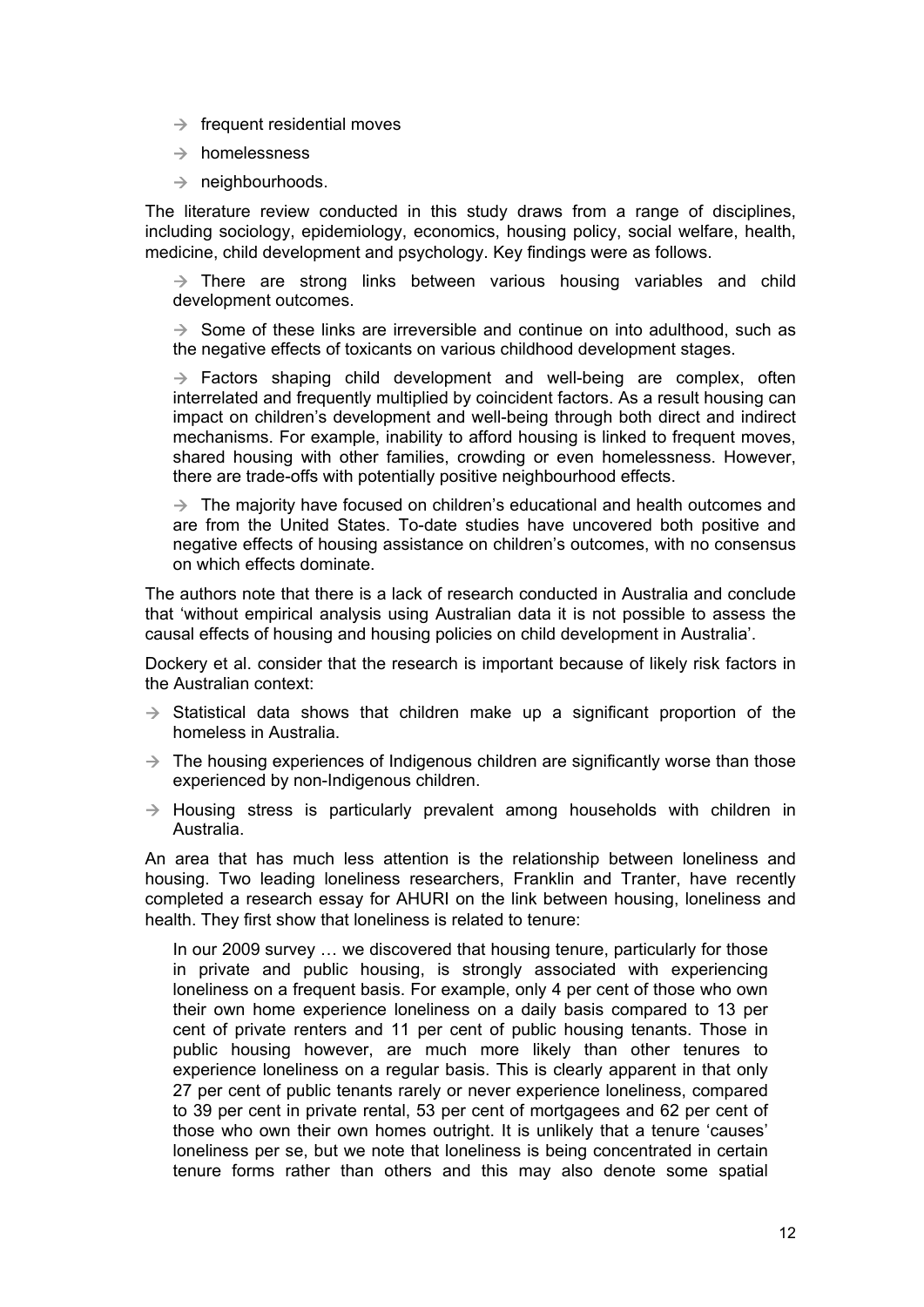<span id="page-19-0"></span>concentration, with possible ramifications for the spread and compounding of loneliness and its capacity to cause poor health (Franklin & Tranter 2010, p.6).

They also provide a variety of evidence about the health impacts of loneliness.

Caciappo et al. (2009, p.978) cite scientific investigations demonstrating that loneliness is directly associated with Alzheimer's disease, obesity, increased vascular resistance, elevated blood pressure, increased hypothalamic pituitary adrenocortical activity, sleep disorders, diminished immunity, reduction in independent living, alcoholism, depression, suicidal ideation and behaviour, mortality in older adults, elevated cholesterol and blood pressure in later life among adolescents. Mellor et al. (2008, p.214) cite further studies linking loneliness negatively to life satisfaction, and subjective well-being and to a literature linking high levels of loneliness to higher levels of psychological distress and low levels of psychological wellness.

According to Geller (2000), lonely people are four times more likely than others to have a heart attack, and four times more likely to die from it. Significantly perhaps, 'smokers are only twice as likely as non-smokers to die from a heart attack' (Geller 2000, p.3). … Lonely people use emergency services 60 per cent more often than the non-lonely and as elderly people are twice as likely to be admitted into nursing homes (Stack [2](#page-19-1)000, p.2)<sup>2</sup> (Franklin & Tranter 2010, p.5).

This emerging area of investigation could potentially become an important addition to an AHURI Housing and Health research agenda.

# **3.2 Major international reviews**

There have been a number of significant international studies on the relationship between housing and health that should be considered when assembling an Australian research agenda on the issues.

## *3.2.1 Expert reviews*

A good place to start in this area is the work of the World Health Organization (WHO). They have undertaken a review process to quantify the diseases from inadequate housing. Given its relevance to the current project it is worth examining the WHO process in some detail. The project report summarises the method as follows:

Experts were invited to a meeting in Bonn on November 28–30, 2005 to review and discuss the feasibility of quantifying environmental burden of diseases related to inadequate housing conditions. The main objective of the meeting, organised with the support of the German Ministry of Environment, was to identify the housing-health relationships that have sufficient evidence to be included in the first assessment of burden of disease from inadequate housing. The experts provided documentation for the selected housing-health relationships as background material for the meeting. At the meeting the experts presented the available evidence of the association between housing factors and health effects, and selected housing-health relationships to assess the feasibility of quantifying housing burden of disease. In order to look into the selected topics in more detail, the following working groups were created:

 $\rightarrow$  Working group 1: Physical effects of housing inadequacy.

<span id="page-19-1"></span>  $2$  This reference to Stack 2000 is not in the Franklin and Tranter essay—it appears elsewhere in their essay as Stack 1998.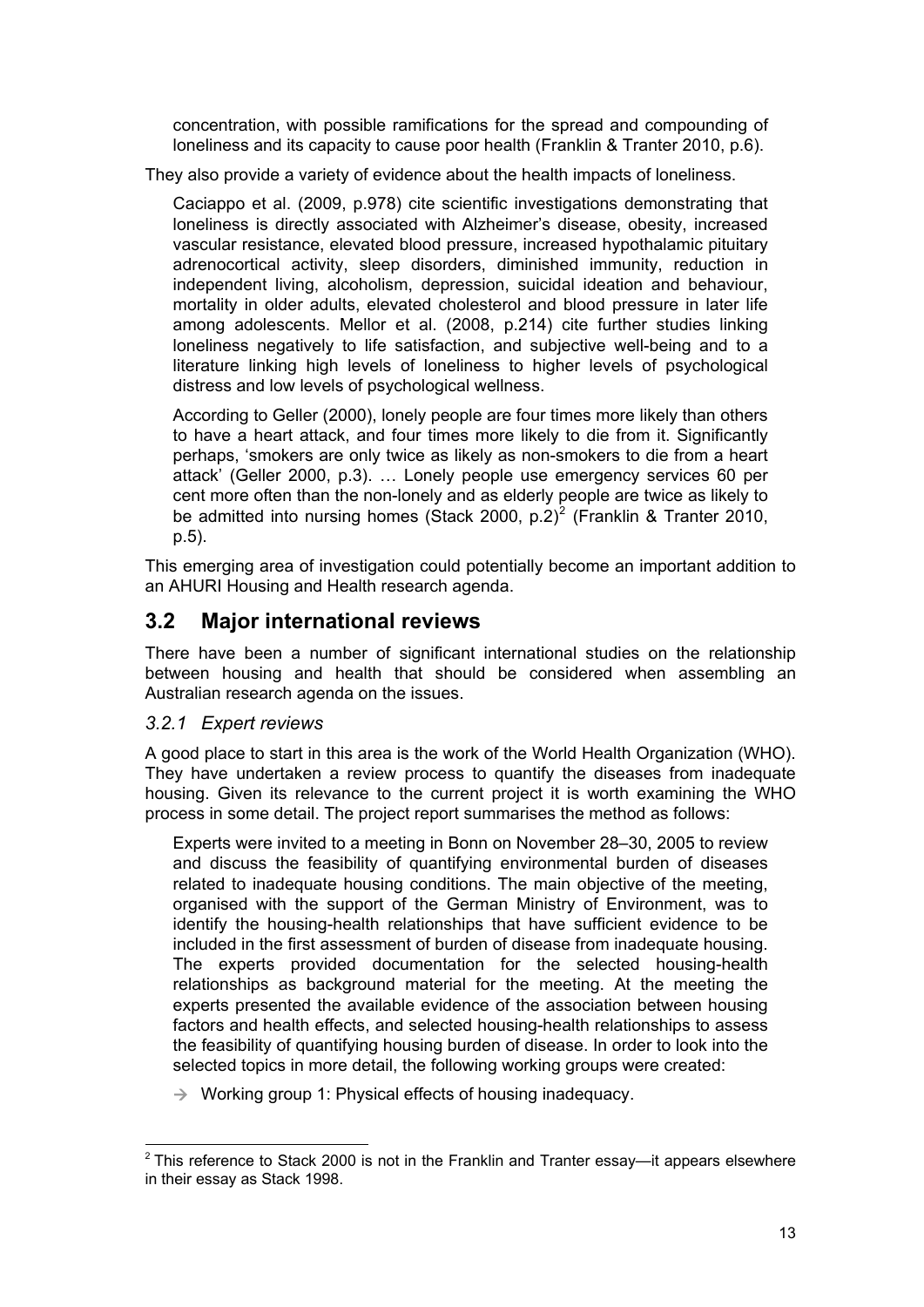- $\rightarrow$  Working group 2: Chemical effects of housing inadequacy.
- $\rightarrow$  Working group 3: Biological effects of housing inadequacy.
- $\rightarrow$  Working group 4: Building / equipment-related effects of housing inadequacy.
- $\rightarrow$  Working group 5: Social effects of housing inadequacy.

Altogether, the meeting reviewed a total of 25 housing-health relationships that could potentially justify further analysis to estimate the burden of disease. Among these relationships, 13 were considered to have sufficient evidence, 10 to have some evidence, and two to have insufficient evidence.

The results are summarised in the box below.

#### **Housing characteristics and disease burden**

#### **A: Linkages with sufficient evidence for estimating burden of disease**

#### **Physical factors**

- $\rightarrow$  Heat and related cardiovascular effects and/or excess mortality.
- $\rightarrow$  Cold indoor temperatures and winter excess mortality.
- $\rightarrow$  Energy efficiency of housing and health.
- $\rightarrow$  Radon exposure in dwellings and cancer.
- $\rightarrow$  Neighbourhood and building noise and related health effects.

#### **Chemical factors**

- $\rightarrow$  ETS\* exposure in dwellings and respiratory and allergic effects.
- $\rightarrow$  Lead-related health effects.

#### **Biological factors**

- $\rightarrow$  Humidity and mould in dwellings and related health effects.
- $\rightarrow$  Hygrothermal conditions and house dust mite exposure.

#### **Building factors**

- $\rightarrow$  Building and equipment factors and injuries / domestic accidents.
- $\rightarrow$  Injury Database on domestic accidents and injuries.
- $\rightarrow$  Estimating the number of home accidents from literature.

#### **Social factors**

 $\rightarrow$  Multifamily housing, high-rise housing, and housing quality and mental health.

#### **B: Linkages with some evidence for estimating burden of disease**

#### **Physical factors**

 $\rightarrow$  Ventilation in the dwelling and respiratory and allergic effects.

#### **Chemical factors**

 $\rightarrow$  VOCs and respiratory, cardiovascular and allergic effects.

#### **Biological factors**

- $\rightarrow$  Cockroaches and rodents in dwellings and respiratory and allergic effects.
- $\rightarrow$  Cats, dogs, and mites in dwellings and respiratory and allergic effects.
- $\rightarrow$  Pets and mites and respiratory, allergic or asthmatic effects.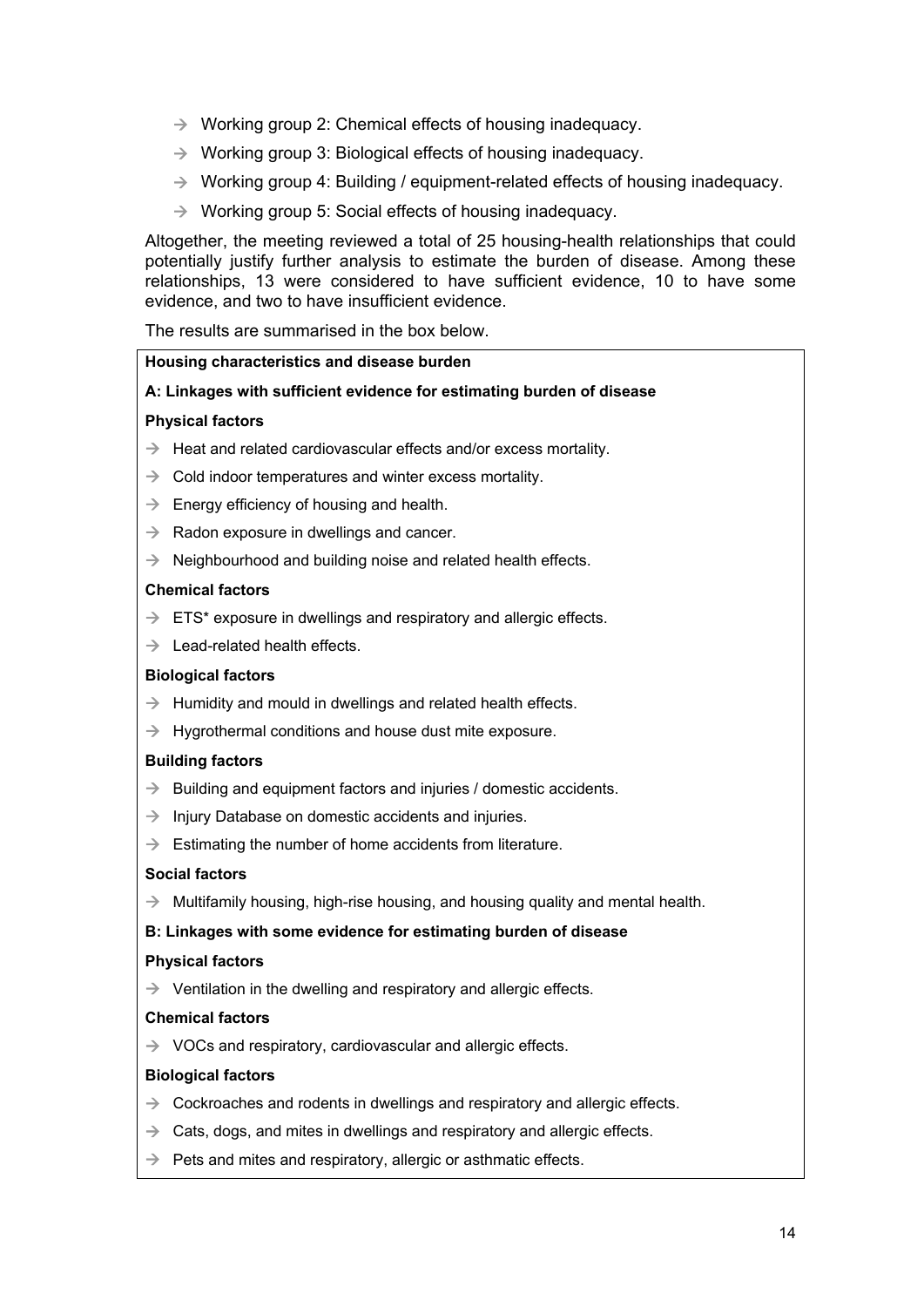#### **Building factors**

 $\rightarrow$  Sanitation and hygiene conditions and related physical health effects.

#### **Social factors**

- $\rightarrow$  Social conditions of housing and fear / fear of crime.
- $\rightarrow$  Poverty and social exclusion and related health effects.
- $\rightarrow$  Crowding and related health effects.
- $\rightarrow$  Social factors / social climate and mental health.

#### **C: Linkages with insufficient evidence for estimating burden of disease**

#### **Physical factors**

- $\rightarrow$  Lighting conditions in the dwelling and mental and other health effects.
- $\rightarrow$  Particulate matter in indoor air and respiratory and allergic effects.

\* ETS = environmental tobacco smoke (passive smoking); VOC = volatile organic compound

Source: World Health Organization 2006, pp.6–7

A second major review was undertaken in the US by the National Center for Healthy Housing. This study used a panel of experts to review the evidence on the health impacts of housing interventions at a meeting in Atlanta in December 2007. The review was the result of a co-operative agreement between the Centers for Disease Control and Prevention (CDC), National Center for Environmental Health and the National Center for Healthy Housing (NCHH).

The NCHH and CDC identified experts in five broad areas of healthy housing research:

- 1. Interior biological agents (toxins) interventions.
- 2. Interior chemical agents (toxics) interventions.
- 3. External exposures (drinking water and sewage treatment).
- 4. Structural deficiencies.
- 5. Intersection between housing and community.

The CDC carried out a preliminary literature review using relevant key words and search terms to search Medline, a public health database. This search covered articles added between 1990 and December 2007. Additional literature was identified from the references in the relevant papers. The expert panellists also identified additional literature.

Each publication was reviewed by at least one reviewer using a structured review instrument, similar to a systematic review. The experts assigned each of the interventions into one of four broad categories based on the evidence in the literature:

- $\rightarrow$  sufficient evidence
- $\rightarrow$  needs more field evidence
- $\rightarrow$  needs formative research
- $\rightarrow$  no evidence of effectiveness.

The reviewers followed a Community Guide published by CDC which recommends that an intervention results in 'improvements in health or leads to changes in behaviours or other factors that have been shown to result in better health'.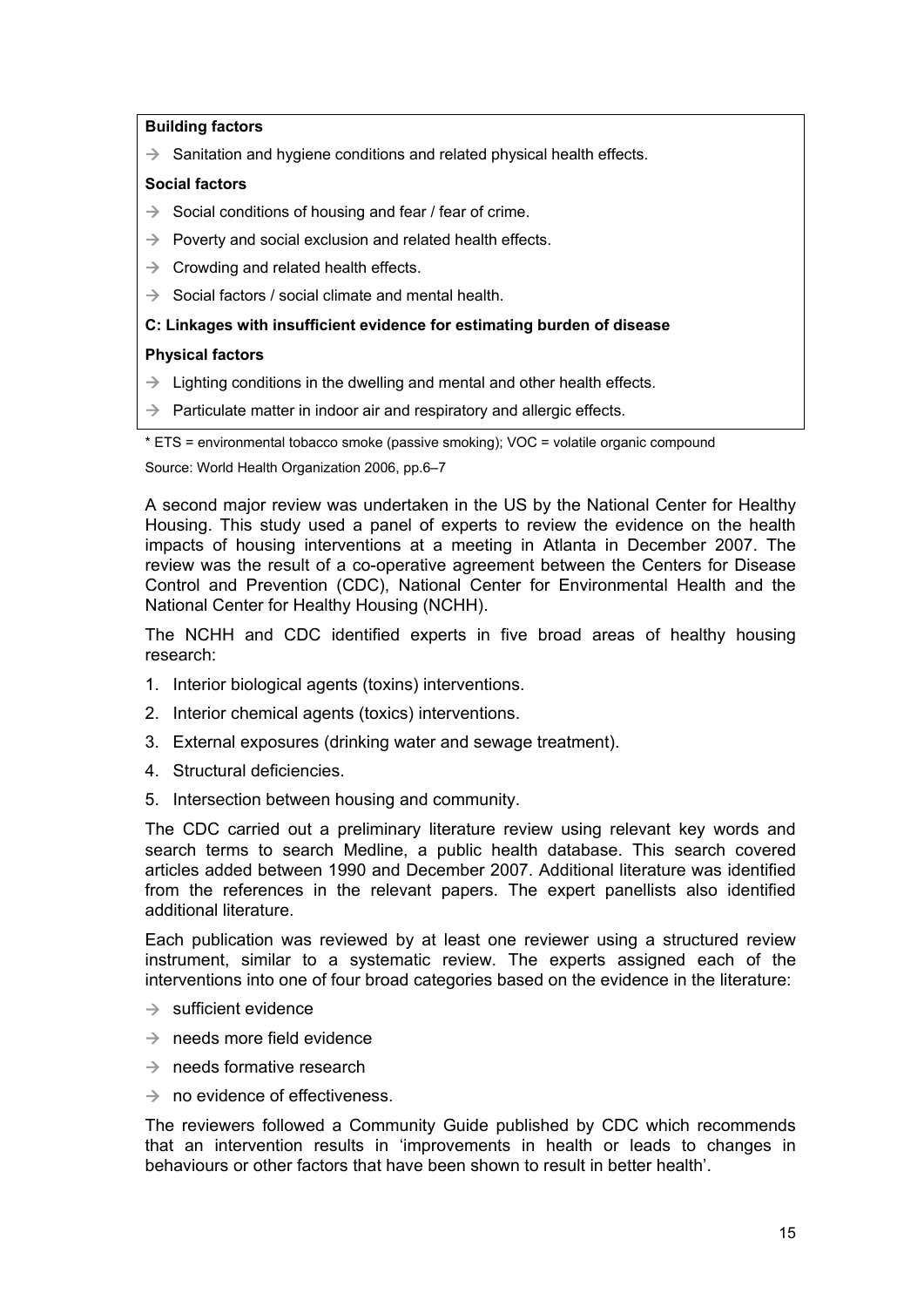<span id="page-22-0"></span>The four outcome categories are intended to be used as summarised below.

- 1. *Sufficient evidence.* Develop policy on those interventions that currently have sufficient evidence of effectiveness to recommend immediate implementation.
- 2. *Needs more field evidence*. Conduct research on those interventions where the evidence shows promising outcomes that need more testing and evaluation in the field.
- 3. *Needs formative research*. Implement formative research to examine the biologic plausibility of a link between housing and health.
- 4. *No evidence of effectiveness*. Identify those interventions where the evidence is clear that the interventions should not be pursued.

Table 1 summarises the results of the review.

| Panel                                                                            | <b>Sufficient</b><br>evidence                                                                                                                                                                                 | <b>Needs more field</b><br>evaluation                                                                                                                                                                  | <b>Needs formative</b><br>research                                                                                                                                                                                                                                     | No evidence or<br>ineffective                                                                                                                                                                                        |
|----------------------------------------------------------------------------------|---------------------------------------------------------------------------------------------------------------------------------------------------------------------------------------------------------------|--------------------------------------------------------------------------------------------------------------------------------------------------------------------------------------------------------|------------------------------------------------------------------------------------------------------------------------------------------------------------------------------------------------------------------------------------------------------------------------|----------------------------------------------------------------------------------------------------------------------------------------------------------------------------------------------------------------------|
| Panel 1:<br>Interior<br>biological<br>agents<br>(toxins)                         | Multi-faceted<br>tailored asthma<br>interventions<br>Integrated pest<br>management<br>(allergen<br>reduction)<br>Moisture intrusion<br>elimination                                                            | Dehumidification<br>General and local<br>exhaust ventilation<br>(kitchens and<br>baths)<br>Air cleaners (to<br>reduce asthma)<br>Dry steam cleaning<br>Vacuuming                                       | Carpet treatments<br>One-time<br>professional<br>cleaning<br>Acaracides                                                                                                                                                                                                | Bedding<br>encasement alone<br>Sheet washing<br>alone<br>Upholstery<br>cleaning alone<br>Air cleaners<br>releasing ozone                                                                                             |
| Panel 2:<br>Interior<br>chemical<br>agents<br>(toxics)                           | Radon air<br>mitigation through<br>active subslab<br>depressurization<br>Integrated pest<br>management<br>(pesticide<br>reduction)<br>Smoking bans<br>Lead hazard<br>control                                  | Radon mitigation in<br>drinking water<br>Portable HEPA air<br>cleaners to reduce<br>particulates<br>Attached garage<br>sealing to limit VOC<br>intrusion<br>Particulate control<br>by envelope sealing | Radon air<br>mitigation using<br>passive systems<br>Improved<br>residential<br>ventilation<br>VOC avoidance                                                                                                                                                            | Portable HEPA air<br>cleaners to reduce<br>environmental<br>tobacco smoke<br>and formaldehyde<br>Air cleaners using<br>or releasing ozone<br>Single professional<br>cleaning to reduce<br>long-term lead<br>exposure |
| Panel 3:<br>External<br>exposures<br>(drinking<br>water &<br>waste<br>treatment) | Voluntary drinking<br>and wastewater<br>treatment<br>standards for<br>small systems<br>and private wells<br>Training for small<br>system personnel<br>Guidelines for<br>immune-<br>compromised<br>individuals | UV and other<br>filtration point of<br>use systems<br>Location of privies<br>and failed drinking<br>water and<br>wastewater<br>systems                                                                 | Training for<br>planners and<br>zoning officials<br>Control of<br>pharmaceuticals<br>and endocrine<br>disruptors into<br>drinking and<br>wastewater<br>systems<br>DNA analysis to<br>track pathogen<br>sources<br>Surveillance<br>studies to define<br>system failures | UV/point of<br>filtration research<br>for systems that<br>already comply<br>with standards                                                                                                                           |

**Table 1: Summary of intervention findings**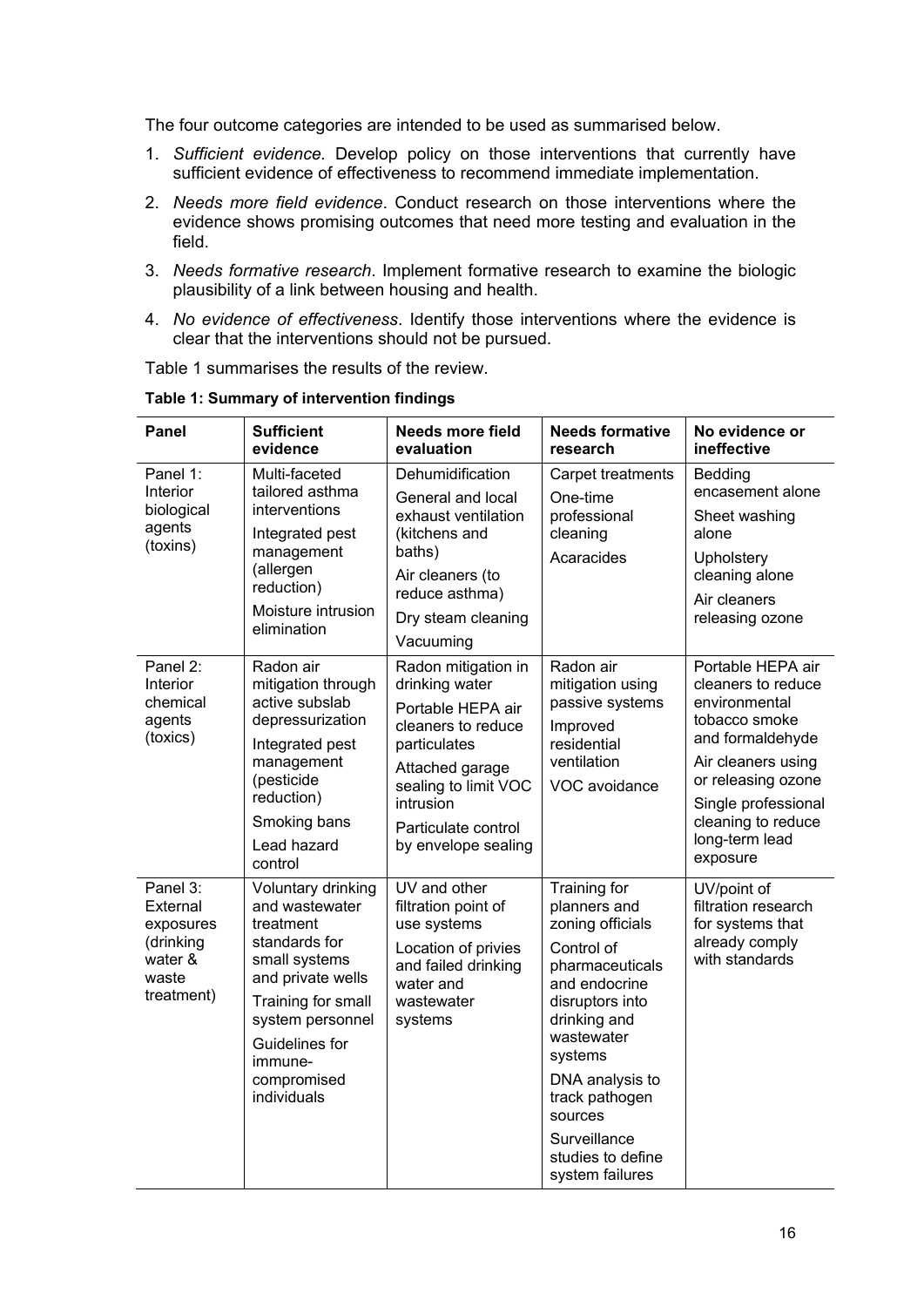<span id="page-23-0"></span>

| Panel 4:<br>Structural<br>deficiencies<br>(injury)              | Installation of<br>working smoke<br>alarms<br>Isolation four-<br>sided pool fencing | Fall prevention by<br>handrails, grab<br>bars, stair-gates,<br>window guards and<br>improved lighting<br>Temperature-<br>controlled water<br>faucets                                                                               | Ignition source<br>controls (GCFI &<br>AFCI)<br>Escape exit<br>signage<br>Improved smoke<br>alarm and faucet<br>design                                                                                                                                                                                                                                                                                   | Three-sided pool<br>fencing |
|-----------------------------------------------------------------|-------------------------------------------------------------------------------------|------------------------------------------------------------------------------------------------------------------------------------------------------------------------------------------------------------------------------------|----------------------------------------------------------------------------------------------------------------------------------------------------------------------------------------------------------------------------------------------------------------------------------------------------------------------------------------------------------------------------------------------------------|-----------------------------|
|                                                                 | Pre-set safe<br>temperature hot<br>water heaters                                    | Safe ignition<br>sources<br>Home modification<br>to escape fires<br>Air-conditioning<br>during heat waves                                                                                                                          | <b>Behaviour</b><br>modification to<br>escape fires<br>Automatic fire<br>sprinkler systems<br>for housing<br>Pool covers and<br>alarms<br>Bathtub design to<br>reduce falls<br>Stove and stove<br>control design to<br>prevent burns<br>Carbon monoxide<br>exposure<br>prevention<br>through design<br>and engineering<br>Improved<br>enforcement of<br>building and<br>housing codes<br>Noise reduction |                             |
| Panel 5:<br>Intersection<br>between<br>housing and<br>community | Rental vouchers<br>(Housing Choice<br>Voucher<br>Program)                           | Health impact<br>assessment<br>Demolition and<br>revitalisation of<br>poor or distressed<br>public housing<br>(HOPE VI)<br>Moving people from<br>high-poverty to<br>lower-poverty<br>neighbourhoods as<br>a health<br>intervention | Universal design<br>Crime prevention<br>through<br>environmental<br>design<br>Smart growth and<br>connectivity<br>designs<br>Residential sitting<br>away from<br>highways<br><b>Noise</b><br>interventions<br>Zoning<br>Density bonuses<br>Green space                                                                                                                                                   |                             |

Source: NCHH 2009, Table 1

## *3.2.2 Health impacts of housing interventions.*

Thomson and Petticrew, in conjunction with other researchers, have undertaken two major systematic reviews of the health impacts of housing improvement. This question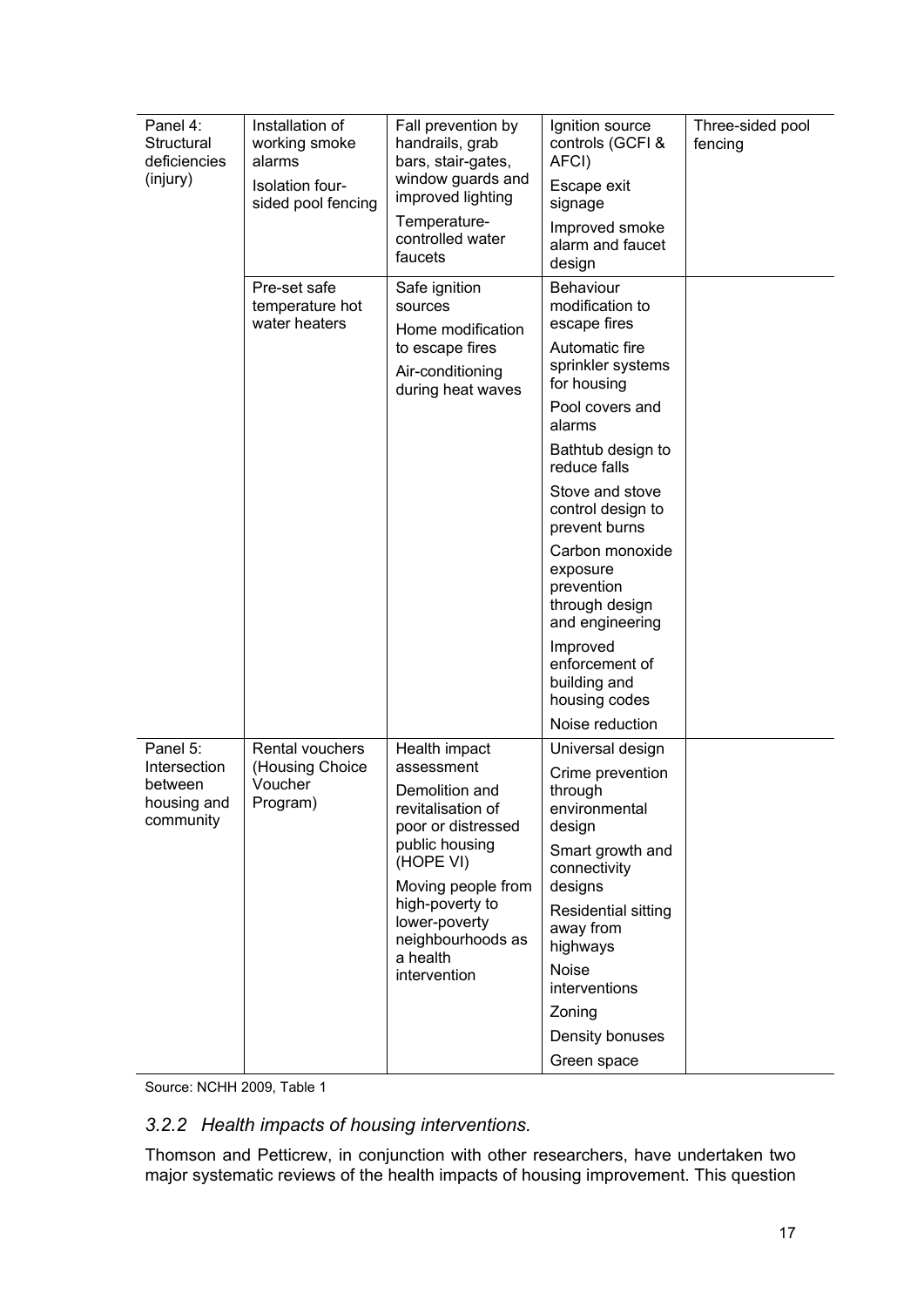<span id="page-24-0"></span>is obviously of great interest to policy-makers—what will be the health dividend of investing in improving housing?

The first review was published in 2001 (Thomson et al.). Here the authors identified 18 primary studies. They concluded that many studies showed health gains after the intervention, but the small study populations and lack of controlling for confounders limited the generalisability of the findings.

The second review was published eight years later (Thomson et al. 2009). This followed the method of the Campbell Collaboration and included studies of housing improvement that involved enhancement of the physical attributes of housing infrastructure, as well as interventions to increase warmth. The review excluded studies involving improvements to mobile homes, psychosocial or educational interventions, and interventions to remove or reduce exposure to lead, radon or allergens. Modifications for medical reasons, accident prevention, air quality improvement and adjustments to increase disabled occupants' mobility, were also excluded.

The authors identified 45 relevant studies and concluded that:

There is now stronger support for the hypothesis that housing improvement can improve health in the short term than there was at the time of our 2001 review. Improvements in warmth, in particular, can lead to tangible improvements in health, but the potential for health benefits may depend on baseline housing conditions and careful targeting of the intervention. The health impacts of area-based programs of housing improvement remain unclear, but there is little to suggest that housing improvement is detrimental to health (Thomson et al. 2009, p.691).

The authors noted that significant health improvements were reported in two large randomised controlled studies of energy efficiency retrofitting in New Zealand. These studies were led by Philippa Howden-Chapman (a participant in the Investigative Panel). Her team used a community-based cluster, single-blinded randomised study in seven low-income communities in New Zealand to measure the impact of a standard retrofit insulation package. The researchers recruited 1350 households involving 4407 participants (Howden-Chapman et al. 2007).

Insulation was associated with a small increase of 0.5°C in bedroom temperatures during the winter and decreased relative humidity of  $-2.3$  per cent despite energy consumption in insulated houses being 81 per cent of that in uninsulated houses. These changes were associated with reduced odds in the insulated homes of fair or poor self-rated health, self-reports of wheezing in the past three months, self-reports of children taking a day off school, and self-reports of adults taking a day off work. Visits to general practitioners were less often reported by occupants of insulated homes.

A significant feature of the study was the large number of households involved and the high retention rate of households (84%). Details of the study method are reported in Howden-Chapman et al. (2005).

## **3.3 More recent concerns**

Much of the research which has been the focus of the previous section has focussed on health impacts of the dwelling. More recent research has focussed on broader issues, including the location of the dwelling in the urban network and the connection between housing and loneliness. These two issues are examined in this section.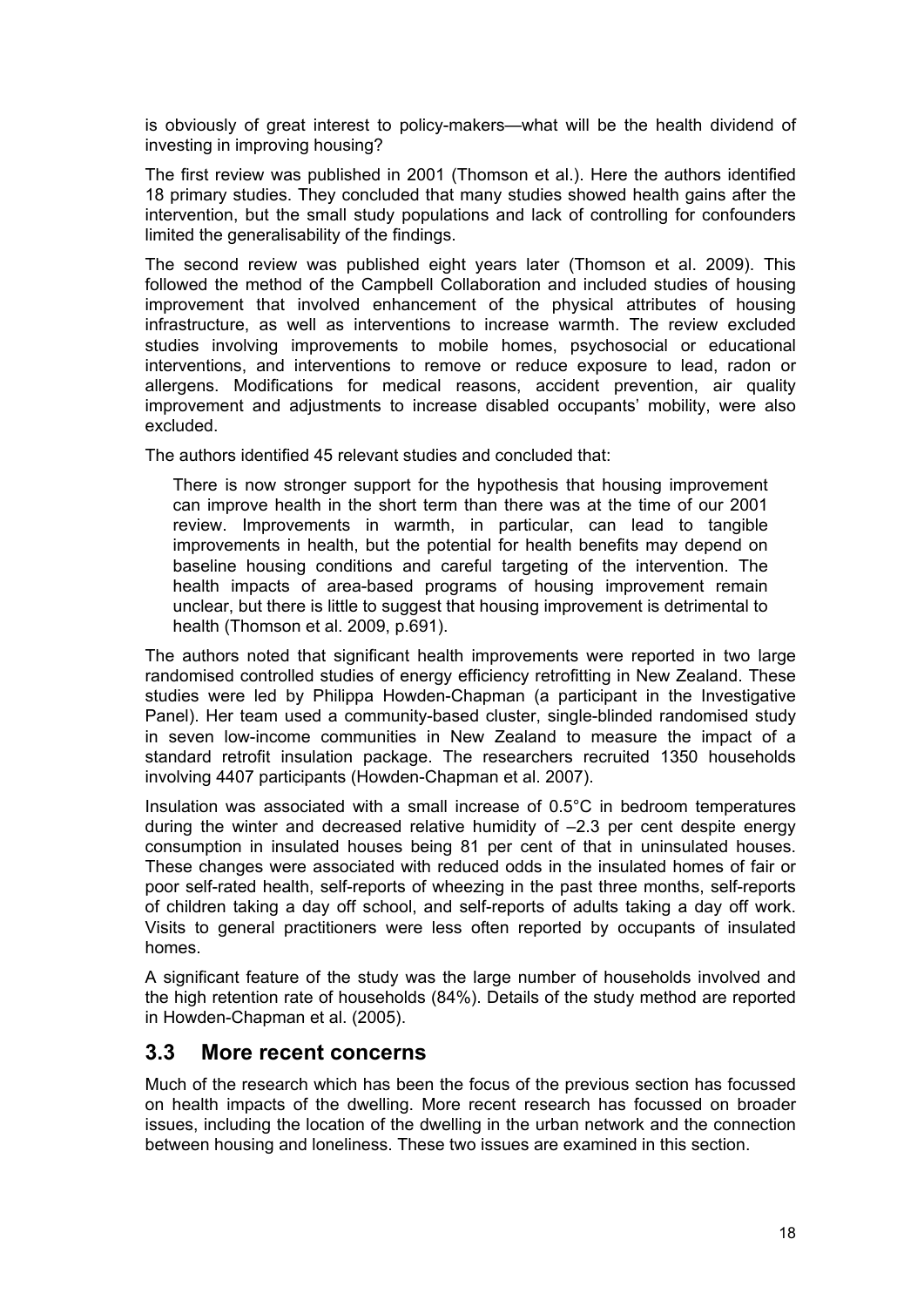## <span id="page-25-0"></span>*3.3.1 Initiatives linking health and the built environment*

In the early 19th century urban planning and health were closely aligned to combat the infectious diseases and unsanitary conditions that plagued the overcrowded city slums. As health improved, there was a parting of the disciplines. Interest in reuniting the two emerged toward the end of the last century as chronic conditions related to modern sedentary ways of living increased. The built environment was implicated, particularly car-dependent, unsafe and unfriendly cities which made physical activity and meaningful social interaction difficult. Polluted air and water and reduced access to fresh and nutritious food compounded this unhealthy way of life. The Healthy Cities movement was started by the WHO in the late 1980s with a focus on health promotion, achieved through interagency collaboration, top-level political support and grassroots community action, emanating from the principles of the Ottawa Charter (WHO 1986). The European Healthy Cities club stretches from Russia to Portugal and Norway to Greece with 40 frontline cities and 800 linked by national city networks. Evidence from the social determinants of health reinforced this intersectoral approach (Wilkinson & Marmot 2003).

There has been an increasing interest in academic journals about the issue. The first activity began in public health journals. $3$  Planning journals engaged with the topic a little later. The respected UK journal, *Built Environment*, had a special edition on planning and health in 2005. In Australia, special issues on health and the built environment were published in the planning profession's journal *Australian Planner* (2007, 2009). At the same time a number of influential planning books were published including ones by: Barton and Tsourou (2000); Frank, Engelke and Schmid (2003); Frumkin, Frank and Jackson (2004); and more recently, Corburn (2009). Governments are also focussing on the issue. In Australia, the Federal government's Major Cities Unit has identified human health as a component underpinning the liveability of cities.

Urban environments are strongly associated with public health concerns, with contributing factors being water and air quality, noise, temperature, access to open and green space, opportunities to exercise, and opportunities to have social interaction (Infrastructure Australia 2010, p.94).

Much of the interest has been around the issue of how we can build cities to promote physical activity. This involves initiatives such as providing more opportunities for physical activity in people's daily lives by access to walkable destinations, more open space and increased use of active forms of transport, including cycling and public transport. In relation to the current project, one of the key issues is the impact of the location of housing in order to promote physical activity and enhance social interaction.

In 2009, the Planning Institute of Australia launched 'Healthy Spaces and Places' [\(www.healthyplaces.org.au\)](www.healthyplaces.org.au). This national web-based initiative is a partnership with the Australian Local Government Association and National Heart Foundation with funding from the Commonwealth government's Department of Health and Ageing. It signals a renewed national professional interest in health and the built environment in Australia as well as the emergence of collaborative partnerships across health and the built environment.

Another key issue for health is access to fresh and nutritious food. Suburban sprawl threatens viable agricultural lands in close proximity to urban dwellers. Community gardens and edible verge planting are of increasing interest, as are farmers' markets

<span id="page-25-1"></span> 3 The entire September 2003 issue of the *American Journal of Public Health* addresses the relationship between the built environment and public health and safety.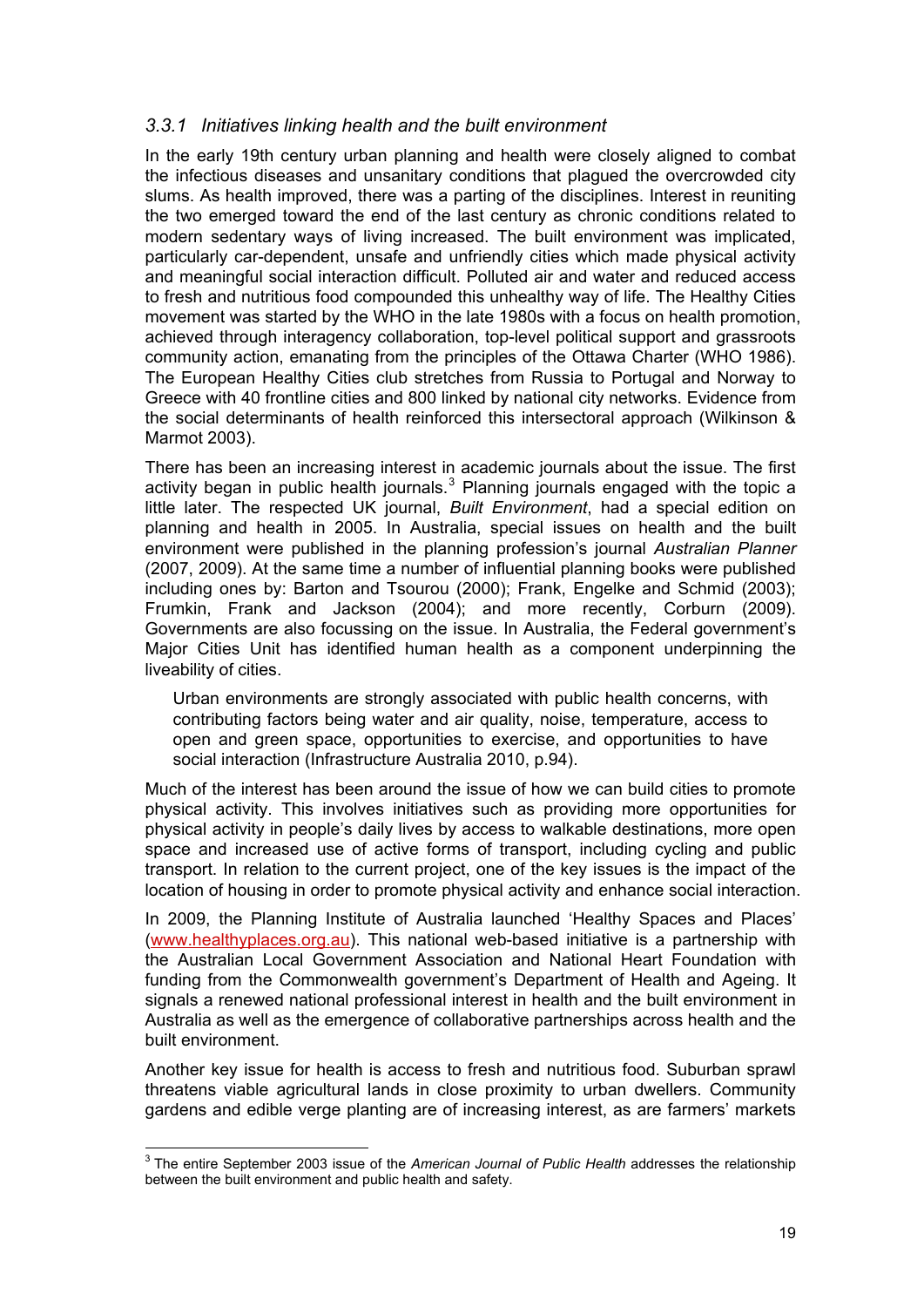<span id="page-26-0"></span>and kitchen school gardens. Education in basic cooking and harvesting techniques is part of the edible landscape movement, as is sustainable gardening practice. Access to nature and open space, as well as the right to own companion animals, are also important for health as it relates to the home environment.

Currently there is considerable interest in the issue in journals<sup>[4](#page-26-1)</sup> and an increasing amount of research funding being directed at this area. However, like the issues covered in the previous section, there is considerable concern about the quality of the evidence. Barton (2005, p.285) provides an example in relation to the new urbanist agenda:

The new urbanist design agenda is being powerfully promoted by official agencies and the design profession. … In this new consensus it is axiomatic that by creating a higher-density, mixed-use, pedestrian-friendly environment with accessible local facilities and social diversity, people will be healthier and global emissions reduced. But looking at the very patchy research in this field it is equivocal to say the least.

A particular problem is that much of the research into the relationship between the built environment and physical activity has used cross-sectional studies. Such studies often show that households which move into neighbourhoods designed for active living have higher physical activity levels than those who move into traditional neighbourhoods. However, recent Australian research is using a longitudinal study design to provide more reliable results (Giles-Corti 2008).

In a recent Australian review, Burke et al. (2008, p.25) reach the following conclusion:

The evidence reviewed confirms physical activity and nutrition as significant risk factors for human populations. The built environment is clearly implicated in influencing physical activity, and there is emerging evidence of associations with nutrition. The links are not always obvious or transparent, and there is considerable uncertainty as to causality. The influence of specific environmental factors is often in dispute, primarily due to the difficulties in operationalising research in real-world urban environments whilst controlling for other factors.

There is considerable scope for building on the emerging research in this area. Public health agencies are increasingly interested in working with built environment professionals in advancing this agenda. The Healthy Built Environments Program in New South Wales is one such example ([www.fbe.unsw.edu.au/cf/hbep/\)](www.fbe.unsw.edu.au/cf/hbep/). The issue of research quality and moving from measuring associations to measuring the impact of interventions bears a striking similarity to the discussions about data quality in the more traditional areas of housing and health research. The key issues for the AHURI research agenda relate to the impacts of the location of housing on physical activity, social interaction and nutrition.

#### *3.3.2 Housing, health and climate change*

In recent times there has been a great deal of work examining the impact of climate change on the relationship between housing and health. Mudarri (2010) in a report to the Environmental Protection Authority (EPA) illustrates the relationship between climate change and increased public health risks in indoor environments. The most obvious impact is that from the heating effects of climate change. Increased heating, when it cannot be moderated by air-conditioning and/or other strategies, is likely to

<span id="page-26-1"></span> 4 The Scopus research database contains 23 references using the search terms urban/town planning and health in 1998 compared to 91 in 2007.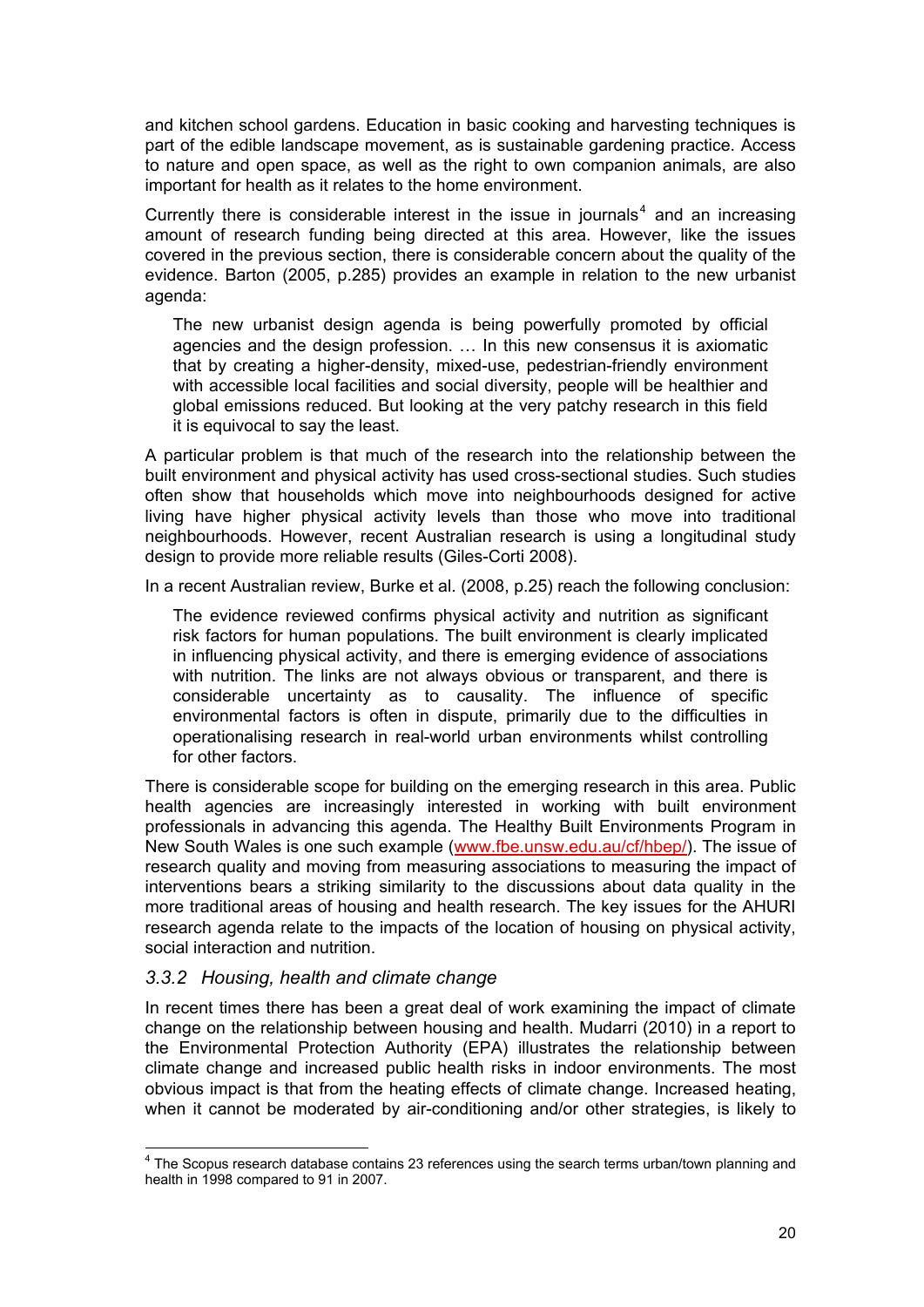<span id="page-27-0"></span>lead to increased health risks, especially among the elderly. Increases in moisture are also likely to lead to increased mould issues in some environments. In addition to these more obvious impacts, climate change has the potential to produce significant increases in near-surface ozone concentrations. Ozone is known to react with many VOCs found indoors to create a variety of chemical byproducts with potentially troubling adverse health consequences that could present a significant unanticipated public health issue. Moreover, damage caused by flooding, plus the abundance of water available to pests, will likely increase the capacity of buildings to support pest infestations. Additional pests could increase exposure to pest allergens, infectious agents, and to pesticides.

This area will clearly be the subject of much scholarly attention as the Australian research on climate change adaptation grows.

## *3.3.3 Tenure and health*

The AHURI National Research Venture on Affordable Housing for Lower Income Australians highlighted the extent to which the aged in the private rental market are at risk from affordability issues (Yates & Milligan 2007). The extent to which these affordability pressures impacted on anxiety levels and the state of their housing was clear from the focus groups which were a part of that study. A very sharp portrayal of this issue is available from three video interviews of aged private renters in Melbourne (Phibbs 2009) where the poor state of their housing has immediate and identifiable impacts on the health of the tenants. A current AHURI project on age-specific housing (Bridge et al. 2010) canvasses similar issues.

## *3.3.4 Health and neighbourhoods*

An interesting body of scholarship has developed, including some work in Melbourne, tracking the connections between housing and neighbourhoods. The research examines the impact of neighbourhoods on health after controlling for the socioeconomic status of residents.

The work of Hou and Myles (2005) highlights the impact of neighbourhood income equality. They measured a negative relationship between average neighbourhood health and neighbourhood income equality. Cohen, Farley and Mason (2003) highlight the impact of two neighbourhood variables on premature mortality. The two neighbourhood variables are collective efficacy (a measure of willingness to help out for the common good) and broken windows (boarded-up stores and homes, litter and graffiti). In an Australian study, Warr et al. (2009) use a Melbourne case to show that perceptions of neighbourhood safety were associated with poorer health. They conclude that the findings suggest incorporating complementary placed-based approaches when tackling poor health outcomes in low-income communities. Using the British Household Panel Study, McCulloch (2001) employed measures of social capital at the neighbourhood level and compared these with health outcomes. The study found that people in the lowest categories of social capital had increased risk of psychiatric morbidity. Those in the lowest categories of social disorganisation had lower rates of some health problems.

# **3.4 A lack of Australian research**

The reviews discussed in this section highlight the lack of Australian research. There is a dependence on international studies where, as many researchers point out, cultural, environmental, social and housing characteristics markedly differ from Australian conditions. Accordingly, findings of the international studies may not be relevant in an Australian context. However, one area where there has been some good research is the health impact of improving the housing of Indigenous Australians.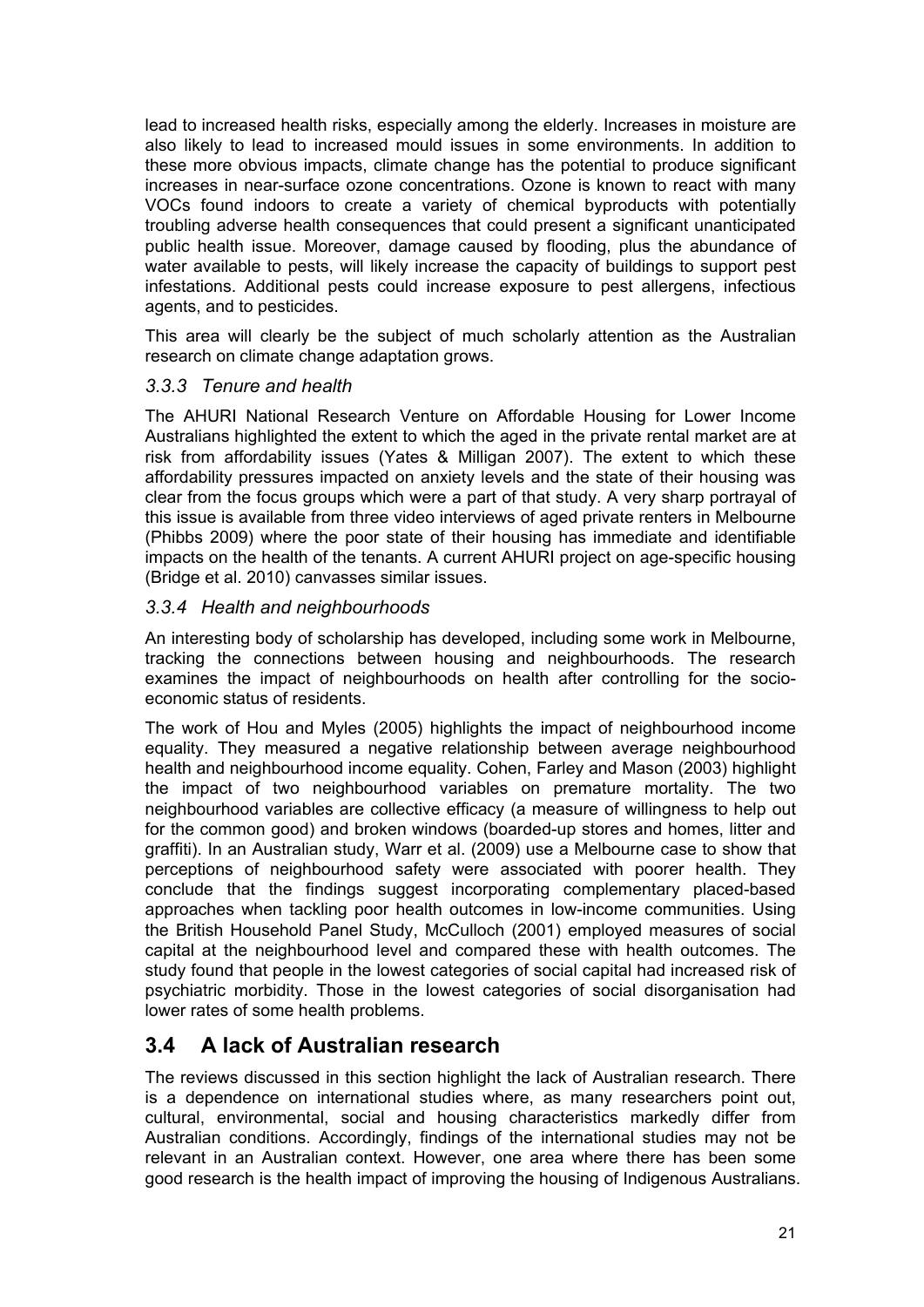The first example is a landmark study of the housing conditions and health status of Indigenous Australians (Pholeros et al. 1993). This study compared the rates of infection for particular diseases before and after essential health hardware maintenance and improvements. Health hardware is the term used to describe basic sanitation requirements such as clean running water and waste drainage and removal. The study indicated that improvements to basic health hardware drastically reduced the rates of eye and skin infection. However, it must be noted that the health hardware improvements were accompanied by a comprehensive educational disease prevention campaign. Consequently, it is difficult to determine whether it was the health hardware improvements or the educational program that exerted a greater influence on improved health outcomes. It is more than likely that significant improvements in health would not have occurred without the implementation of both interventions. In this case, improvements to health hardware should be viewed as a necessary catalyst to achieve desired improvements in health rather that the sole determinant of health improvements. This has important implications for assessing the costs of housing-related health problems if the costs of poor housing are based on the cost of mitigation measures.

A more recent evaluation study examined the operation of a similar program – 'Housing for Health' (NSW Department of Health 2010). 'Housing for Health' is a survey and fix methodology for improving living conditions in community housing. The 'Housing for Health' process aims to assess, repair or replace health hardware so that houses are safe and the occupants have the ability to carry out healthy living practices.

'Housing for Health' was initially developed in the late 1980s in the far northwest of South Australia by a group known as Healthabitat (see Appendix 9 for details). They were working with the Aboriginal Health Service, and set about developing a methodology that focused on environmental changes that would lead to maximum health gains, particularly for children aged from birth to five years old.

The 'Housing for Health' priorities are listed below.

- 1. Safety
- 2. Healthy living practices
	- $\rightarrow$  washing people
	- $\rightarrow$  washing clothes and bedding
	- $\rightarrow$  removing waste safely
	- $\rightarrow$  improving nutrition
	- $\rightarrow$  reducing overcrowding
	- $\rightarrow$  reducing the impact of animals, vermin or insects
	- $\rightarrow$  reducing dust
	- $\rightarrow$  controlling temperature
	- $\rightarrow$  reducing trauma.

Over the last 10 years the program has been delivering 'Housing for Health' projects in the Aboriginal community housing sector across NSW. During this period the program has been to 71 communities and fixed 2230 houses, encompassing over 51 700 individual items.

The evaluations of the health outcomes of the programs found that the residents of houses where the 'Housing for Health' intervention was implemented had a significantly reduced rate of hospital separation for infectious diseases—40 per cent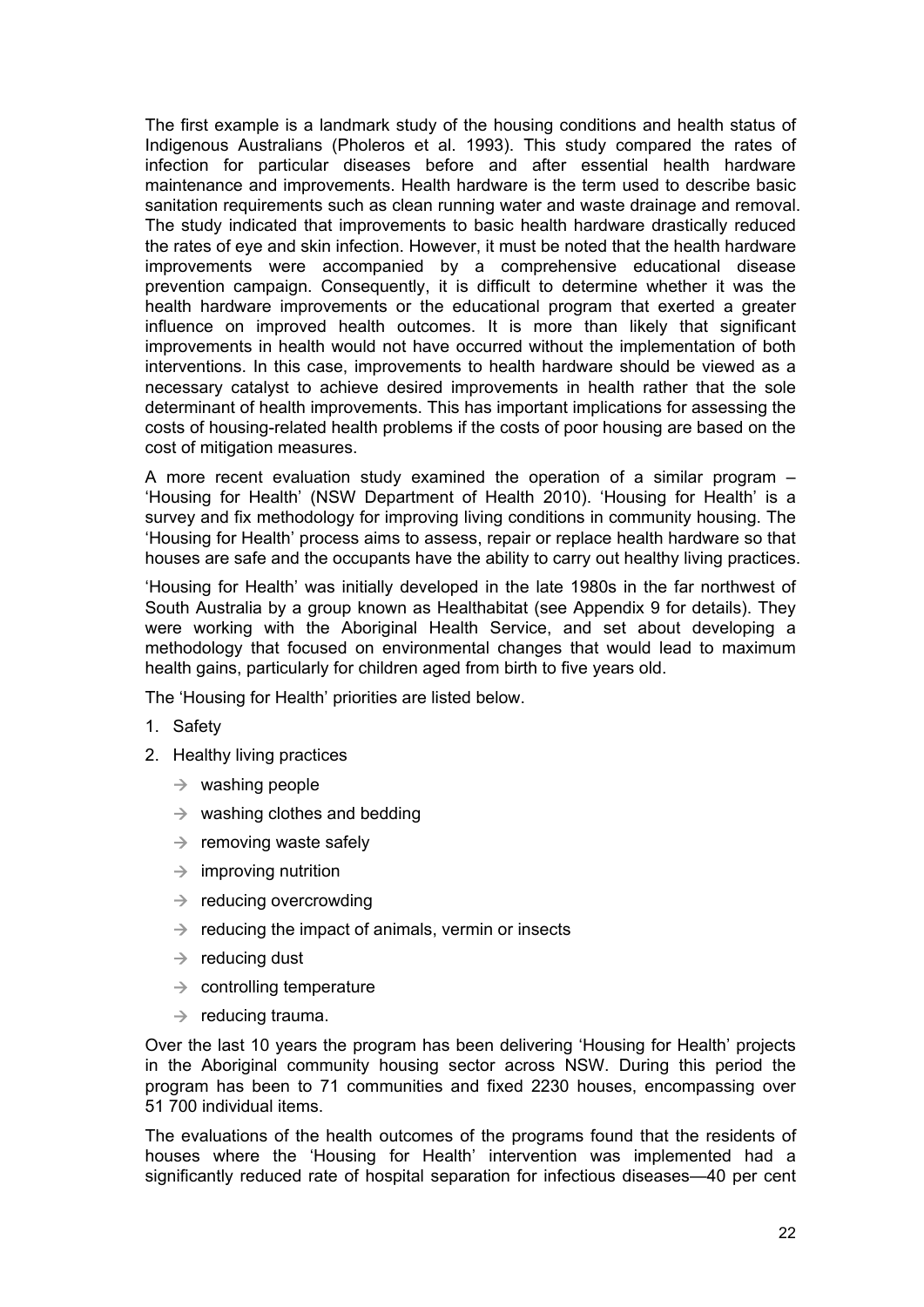<span id="page-29-0"></span>lower than for the rest of the rural NSW Aboriginal population. The information is broken down by disease types in Figure 3. This shows the 'before' and 'after' rate ratios for disease conditions in populations exposed to 'Housing for Health' compared with rural NSW Aboriginal control populations over the same period (where  $1 = no$ change in the rate of disease).

#### **Figure 3: Before and after rate ratios for disease conditions in intervention and nonintervention groups**



#### $1 = no$  change in rate of disease

Note: Disease rate is measured by hospital separations Source: NSW Health 2010

# **3.5 A conceptual framework for housing and health**

It is useful to consider a conceptual framework for the relationship between housing and health which provides a way of thinking about the wide variety of research that has taken place in the last twenty years. It is considered that a start is thinking about combining the two frameworks shown at the start of the review and adding a separate 'housing' ring into the social determinants of health model. This ring is shown in Figure 4.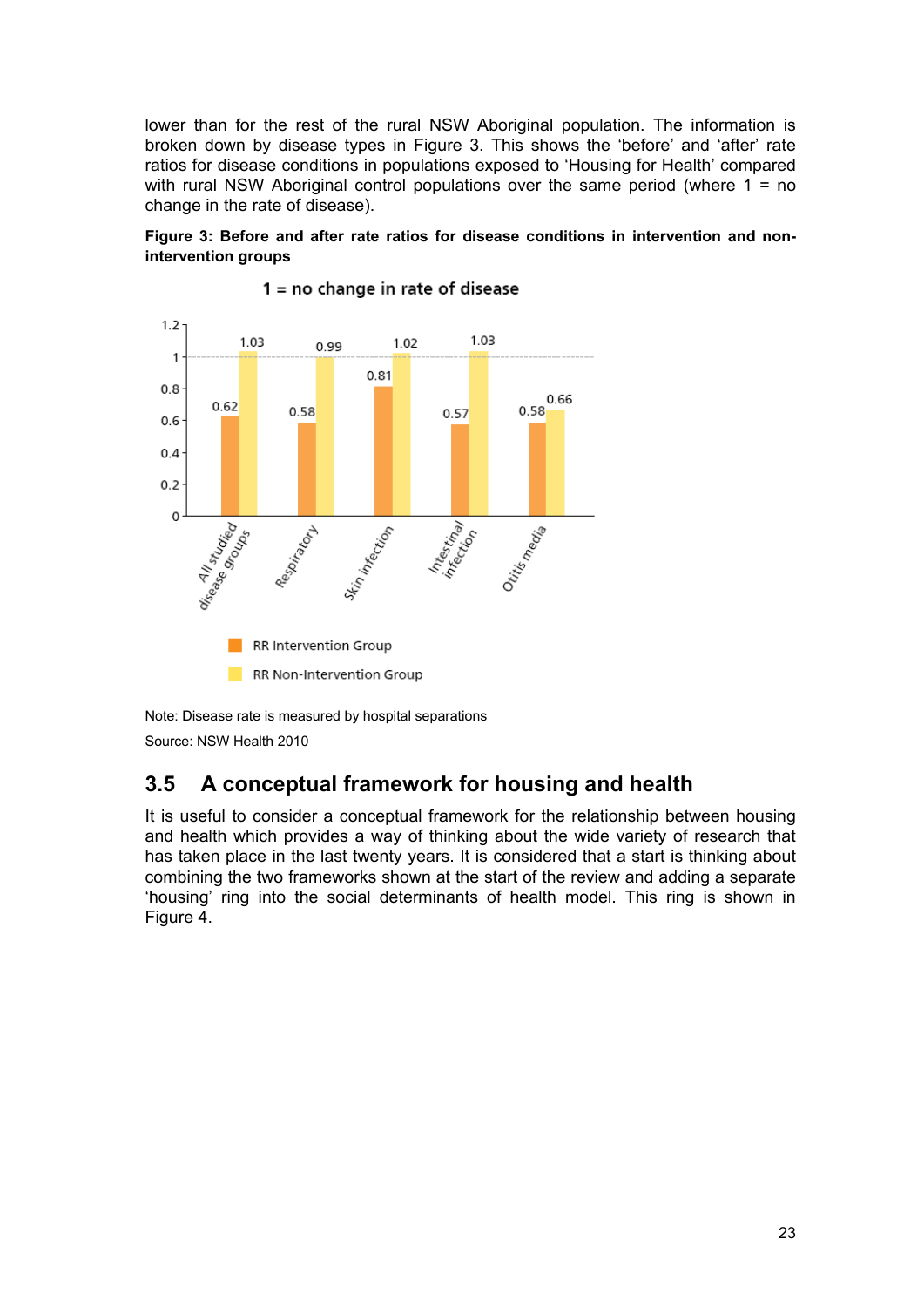

<span id="page-30-0"></span>**Figure 4: A housing ring added to the social determinants of health model** 

Source: Authors

# **3.6 Key progress in the last ten years**

Despite comments in some review articles about the lack of research, particularly in Australia, a key finding of the current Investigative Panel was that considerable progress has been made over the past decade. The panel was very much of the view that this provides an excellent platform for renewed interest and activity in this research theme in Australia. The work of Thomson et al. (2001, 2009) demonstrated this same conclusion, as does the recent review of the work of Pholeros (NSW Health 2010). The time is right to undertake some significant research in this area. Section 5 of the report scopes out what a research agenda might look like by first developing a set of principles and then outlining some possible projects.

The next section provides more details of the panel process.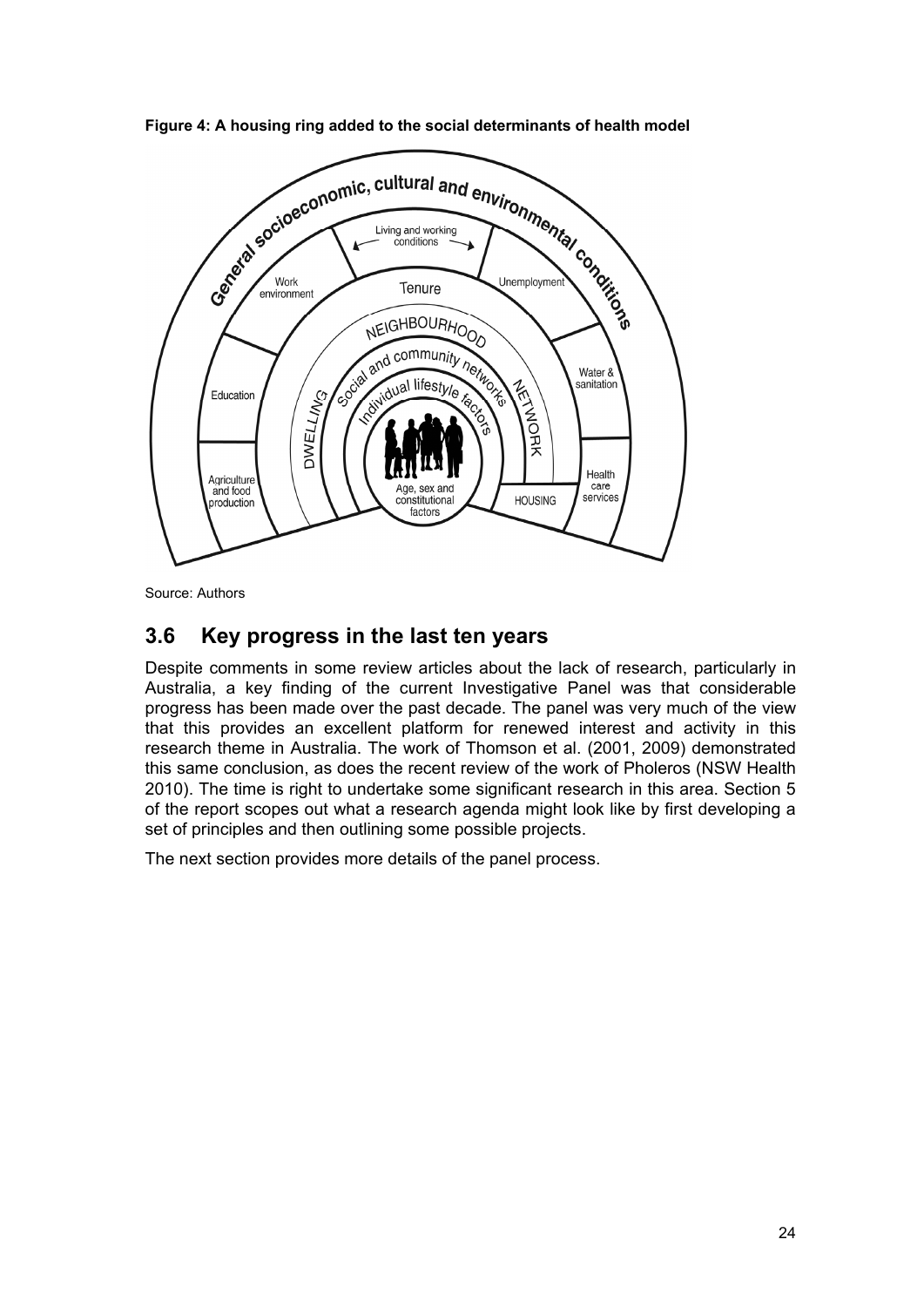# <span id="page-31-0"></span>**4 PANEL PROCESS**

# **4.1 Introduction**

In this section we detail the 'Investigative Panel process' as an important aspect of our research methodology. This level of specificity demonstrates that a rigorous approach was followed, as well as providing a useful overview of the Investigative Panel process for other AHURI researchers. Further, we include an evaluation of the panel process to assist AHURI in developing this new approach. Our critique will also be of value to future researchers wanting to use the process as effectively and efficiently as possible. The recommendations made for Investigative Panels at the conclusion of the report are derived from this detailed methodological discussion.

# **4.2 Process**

## *4.2.1 Panel invitations*

We drew up a list of potential panel participants in our original AHURI proposals (see Appendix 1). We reviewed and finalised this initial list from which we invited a range of research, public health and housing representatives (see Appendix 2 for 'List of Invited Participants'). Invitations were emailed to participants (non-Sydney-based and Sydney-based)—see Appendix 3a and 3b for invitations.

## *4.2.2 Panel participants*

Participants held a range of positions within their respective organisations and brought with them a mixture of academic and professional expertise. All were either end-users of, creators of, or directly affected by the emergence of new research evidence in the public health and housing fields.

Furthermore, each participant specialised in different aspects of the broad health and housing themes. For example, Associate Professor Dockery is concerned with labour economics and social welfare dimensions of housing, while Professor Capon focuses on urban sustainability and health and has a growing interest in the effects of climate change on housing quality. See Appendix 4 for more biographical information on each participant.

Unfortunately, the invited representatives from the Commonwealth Department of Families, Housing, Community Services and Indigenous Affairs, and the NSW Department of Housing were unable to attend due to unforeseen circumstances (including the calling of the 2010 Federal election). There was initial concern that their absence would detract from the 'housing policy' focus with a greater representation of 'health policy' participants. However, the participants later stated they felt this did not detract from the process and for some, created a more open forum.

Some invitees were unable to attend due to competing demands on their time (Giles-Corti, Franklin, Khan). Other invitees were only able to attend for part of the panel (Heart Foundation representative). In some cases, an organisation was represented by several officers over the two days (Sydney South West Area Health Service). All participants whether attending in person or not were encouraged to participate by providing feedback on all aspects of the panel (including draft literature review, panel process, agenda, and post-panel materials).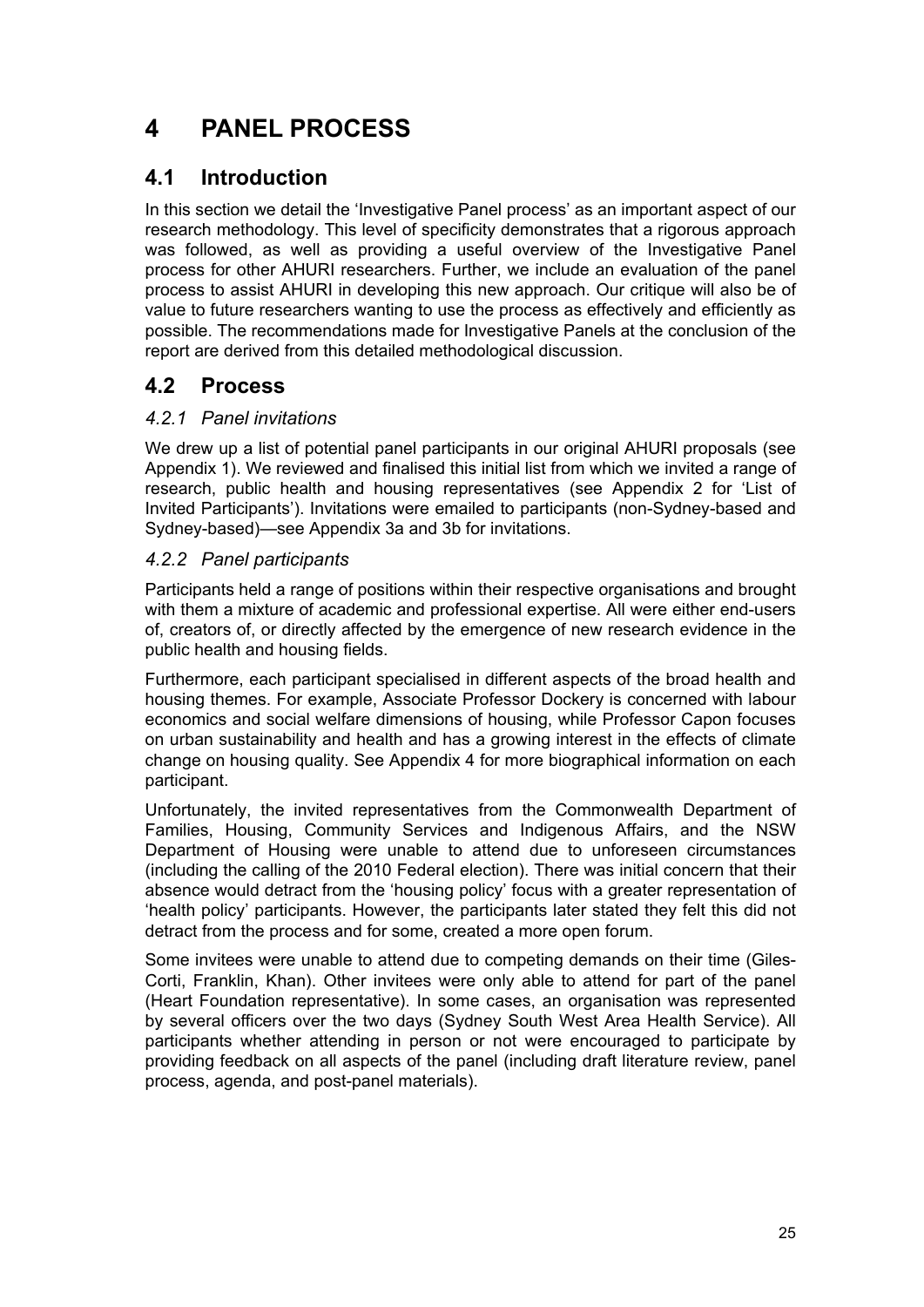#### <span id="page-32-0"></span>**Figure 5: The panel in session**



## *4.2.3 Panel biographies*

Prior to the workshop, participants were asked to submit a short biography, highlighting their work in health and housing. These were compiled and distributed to everyone before the workshop to enhance mutual understanding of expertise and interests. Many of the participants had met previously and/or had some degree of contact with one another within their fields of work/interest prior to the workshop. See Appendix 4 for 'Invited participants' biographies'. Additional information about organisations represented on the panel is provided in Appendix 9.

#### *4.2.4 Literature review*

A week prior to the panel a draft version of the literature review (see Sections 2 and 3 of this report for final version) was distributed. There were two motives behind this decision. The first was to give participants background on the broad range of issues that could potentially arise during the two-day workshop. The second was in order for participants to give their feedback/responses during the panel on information gaps and how to improve the literature review. All comments were noted and subsequently incorporated into the final draft version. This was distributed a second time for comment in the final draft report.

#### *4.2.5 Panel venue*

The panel meeting took place in a central location in Sydney—the Mercure Sydney Hotel. Airfares and accommodation were organised for interstate and international participants to reduce barriers to their attendance. The room was set up in a U-shape so all attendees could see each other and the presentation screen. This facilitated the free flow of conversation.

#### *4.2.6 Panel facilitation*

The panel was jointly facilitated by researchers Associate Professor Thompson and Professor Phibbs who wrote the proposal for the project funding, and undertook all subsequent organisation in relation to the panel.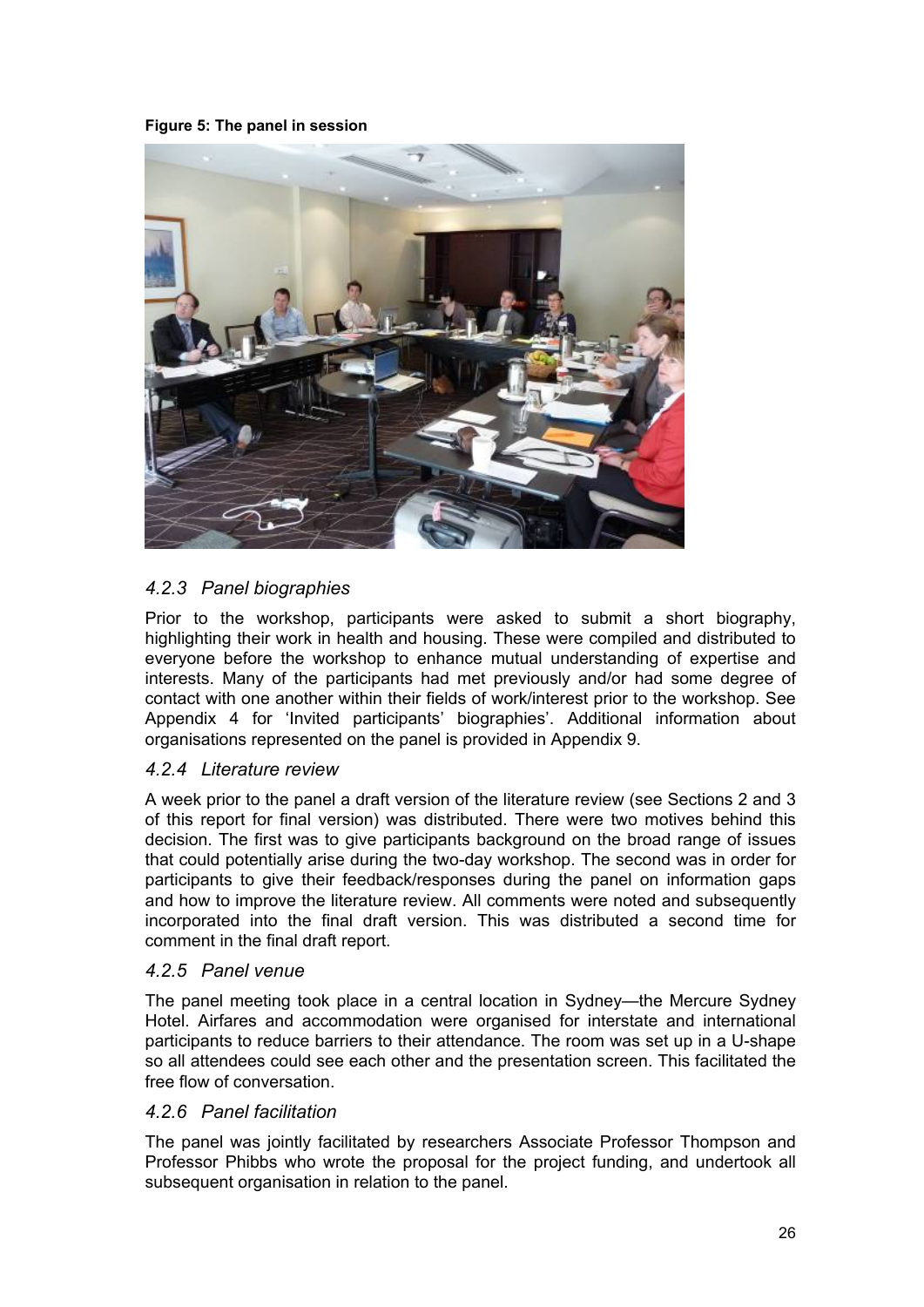<span id="page-33-0"></span>They commenced proceedings by establishing an open forum in which all were encouraged to express their views as freely as possible. Confidentiality of proceedings was emphasised, as was the feedback process. Participants were informed that they would see a draft of the Final Report prior to its submission to AHURI. Comments on this draft would be considered by the researchers.

Following this introduction, questions arose regarding what the panel aims to achieve and the role of AHURI, which was answered by the facilitators and AHURI representative Mr Jim Davison, thus setting the tone for collaborative problem-solving.

The facilitators attempted to ensure that the panel did not focus on one topic for too long, or move away from the main considerations by redirecting the discussion if deemed necessary and/or appropriate.

## *4.2.7 Panel recording and discussion*

It was also announced at the commencement of the panel that the discussions would be recorded by two research assistants on laptops who were present throughout the two days. Each research assistant took very detailed notes which they later crosschecked to ensure consistency. A single record (near to a transcript) of the panel discussions was produced. This detailed record was distributed to all participants who were in Sydney for the panel. Comments were invited. No comments or questions were received.

These detailed notes are not included in this report to ensure that privacy is maintained for the panellists. Rather, the major themes as a summary of panellists' views are included here—see Appendix 5. The panel's input informed the draft literature review, as well as the research agenda. While difficult to isolate many of the issues discussed, they have been grouped under theme headings as below.

- $\rightarrow$  Research.
- $\rightarrow$  Legislation.
- $\rightarrow$  Economics.
- $\rightarrow$  Housing conditions.
- $\rightarrow$  Housing design.
- $\rightarrow$  Indigenous housing.
- $\rightarrow$  Public housing.
- $\rightarrow$  Health issues affecting housing.
- $\rightarrow$  Culture.

As well as verbal interactions and contributions, panel attendees were encouraged from the commencement of the meeting to record their individual thoughts in writing as the panel discussions proceeded. Butchers paper was available around the room for this purpose as well as individual note paper. Nevertheless, participants rarely utilised this opportunity during the two days.

#### *4.2.8 Panel structure and timing*

The panel was held over two days, from 21 July to 22 July 2010. On day 1 proceedings commenced at 3 pm and concluded at 9 pm. On day 2 proceedings commenced at 9 am and concluded at 5 pm. The agenda was distributed prior to the panel. See Appendix 6 for the agenda.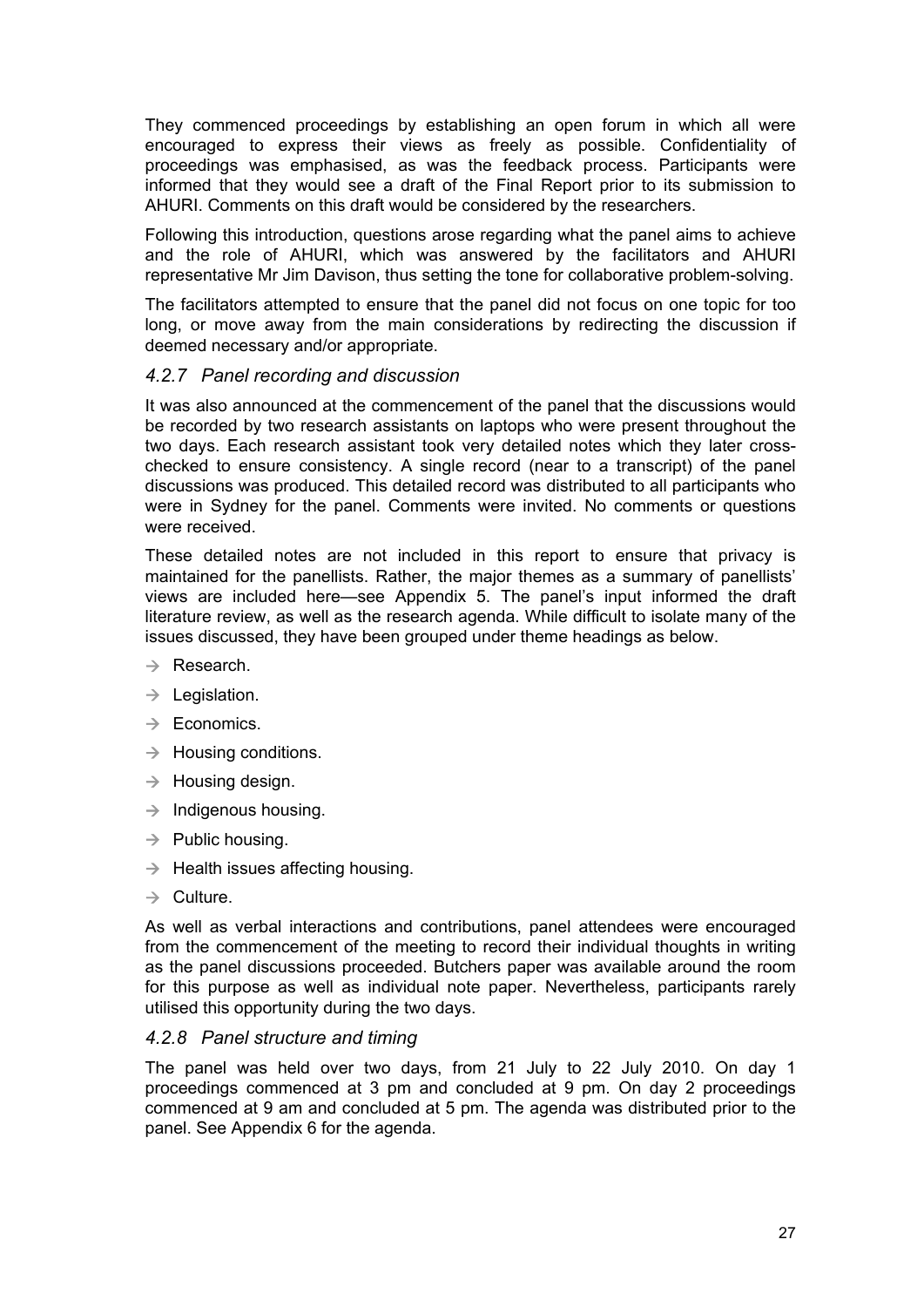<span id="page-34-0"></span>The structure of the panel was designed to facilitate both formal and informal discussions. This was intended to enhance relationship-building to enhance future research collaborations.





## *4.2.9 Panel presentations*

The majority of attendees were asked to present a short talk about their area of expertise (research and/or policy). These presentations were intended to increase awareness of the various issues impacting health and housing. This fed into the panel discussions, as well as informing the final literature review and recommendations for future research. With the permission of the presenters, most of the presentations have since been uploaded to the Healthy Built Environments Program website [\(www.fbe.unsw.edu.au/cf/hbep/research/\)](http://www.fbe.unsw.edu.au/cf/hbep/research/). See Appendix 7 for the complete list of available presentations.

#### *4.2.10 Panel process evaluations*

At the conclusion of day 2, panel participants were asked to complete a simple evaluation of the Investigative Panel process. A summary of the evaluations is presented in Appendix 8.

Of the positive observations, it was noted that the open process facilitated significant exchange of information about housing and health issues, as well as current research endeavours. Of particular note was the realisation that the collaborative sharing across housing and health disciplines afforded opportunities for research and policy initiatives needed to assess contemporary problems. As one panellist stated,

The panel came up with ideas that would have been impossible without the engagement of both health and housing people in the room together. The generation of ideas would not have occurred even if the document had been circulated for comment.

The opportunity for networking afforded by the panel structure was viewed very positively.

On the negative side, some participants felt that the process could have been shortened. It was commented that an outside facilitator would have been a worthwhile investment, freeing up the lead researchers (Phibbs & Thompson) to fully participate in the panel discussions. Some negative comments were made about the pre-panel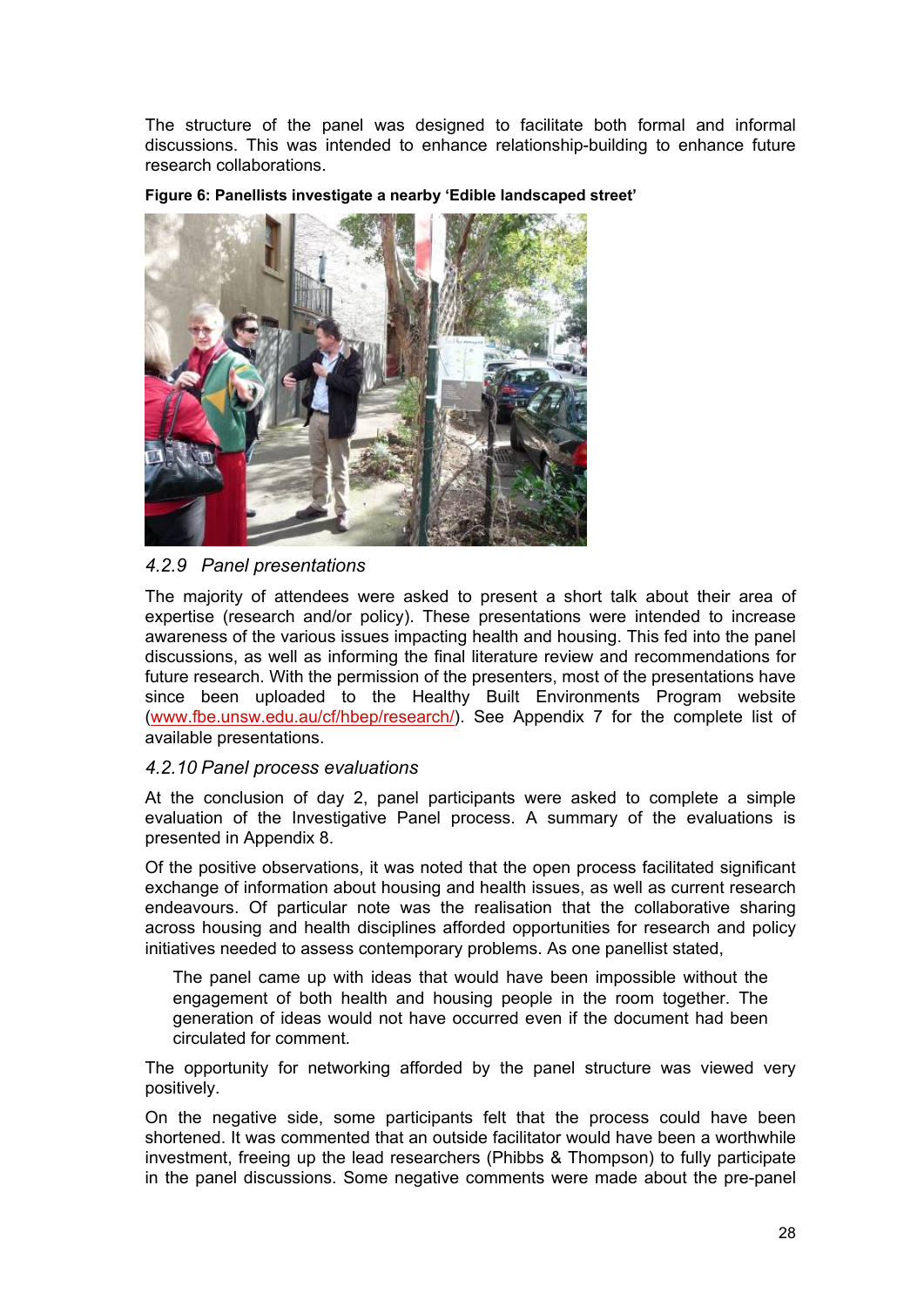<span id="page-35-0"></span>process, suggesting that additional information about different aspects of the panel circulated to participants would have enhanced the process. There were suggestions that focused small-group interactions would have been useful. There was some concern expressed about the breadth of representation on the panel, particularly the absence of housing policy voices.

#### *4.2.11 Post-panel process critique and recommendations*

Following the panel in Sydney, review of participant evaluations and opportunities for panellist feedback, we spent time reflecting on, and critiquing both the process and its outcomes. This may not be a feature of future Investigative Panel reports, but given that ours was one of the first to be conducted, the need for such critique is, we believe, warranted. This critique has enabled the formulation of recommendations to AHURI for future Investigative Panels. These are included at the end of this report.

The Health Impacts of Housing Panel was clearly effective in introducing mainstream health and housing researchers to mainstream health policy-makers. This was evident from the collaborative and collegial conduct of the panel and the lively engagement in different networking opportunities—both during formal sessions and more informal activities such as the dinner and lunch time field trip. However, there was not, a good representation of housing policy-makers on the panel. Their absence, despite invitations and follow-ups to attend, was regrettable but outside of our control.

In relation to the panel itself, the open approach adopted enabled free-flowing discussion of ideas, as well as a good exchange between researchers and policy professionals. Nevertheless, the panellist evaluations were critical of the lack of smallgroup work and over-reliance on expert presentations to the entire group. This suggests that there should have been a more balanced approach, including the use of focused small-group discussion around some possible research strategies and/or specific projects. The decision to facilitate the panel ourselves was, in hindsight, not a good one. A professional facilitator would have enabled us to have been more fully engaged in the panel. Once the panel was over, there was very little feedback on the outcomes. We sent the draft report to all participants seeking feedback. Again, in hindsight, we should have scheduled a formal process to do this—such as a teleconference meeting.

Some aspects of the panel process were outside our control—the lack of participation by some key policy professionals as a consequence of the timing of the Federal election just after our panel.

Following submission of our draft report to AHURI and release of reviewers' comments, we have had fruitful discussions with senior AHURI officers about the specifics of our Investigative Panel, as well as the process more generally. These productive interactions have assisted us to refine our recommendations to AHURI for the future conduct of Investigative Panels.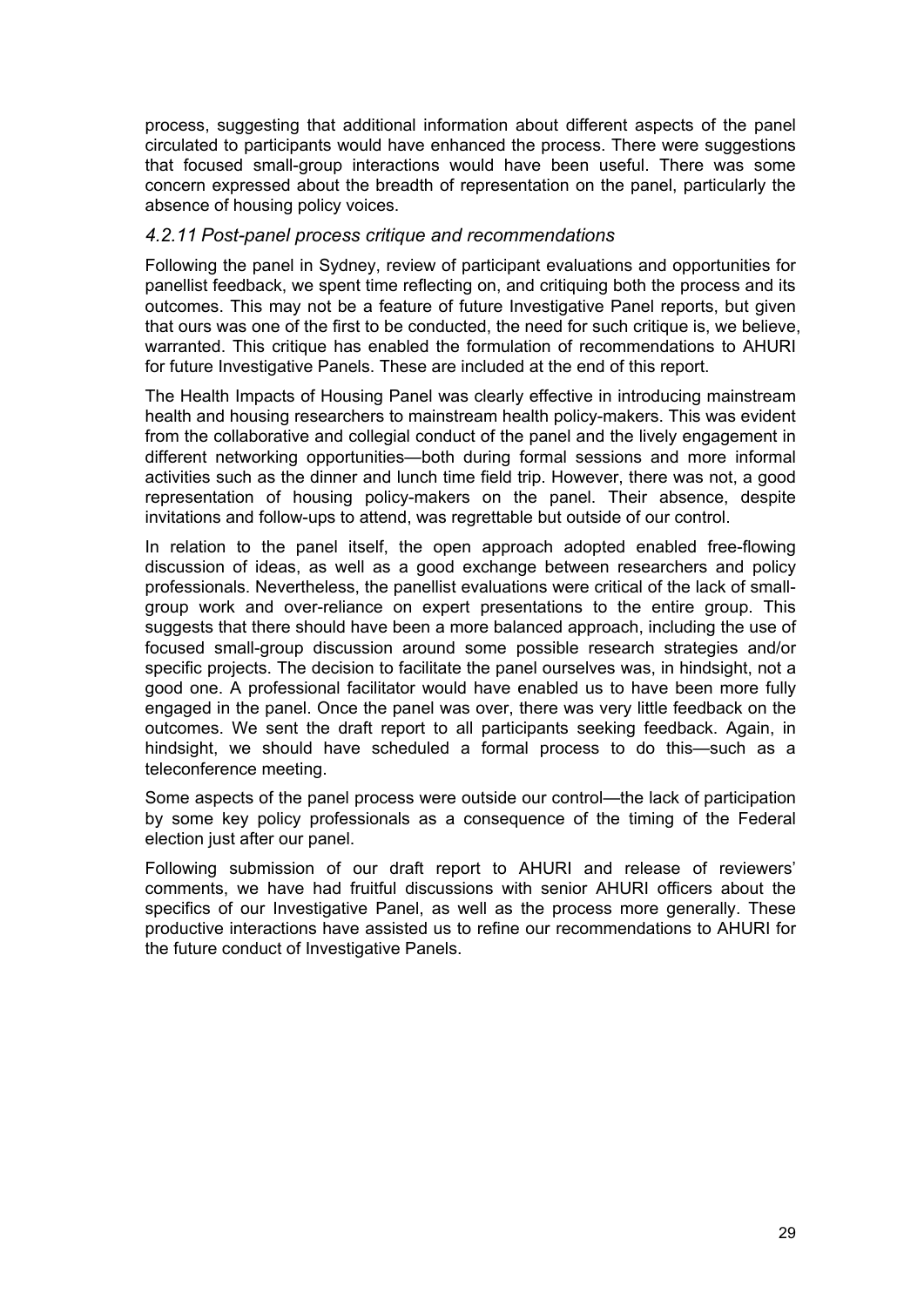<span id="page-36-0"></span>**Figure 7: The panel dinner—time for networking** 

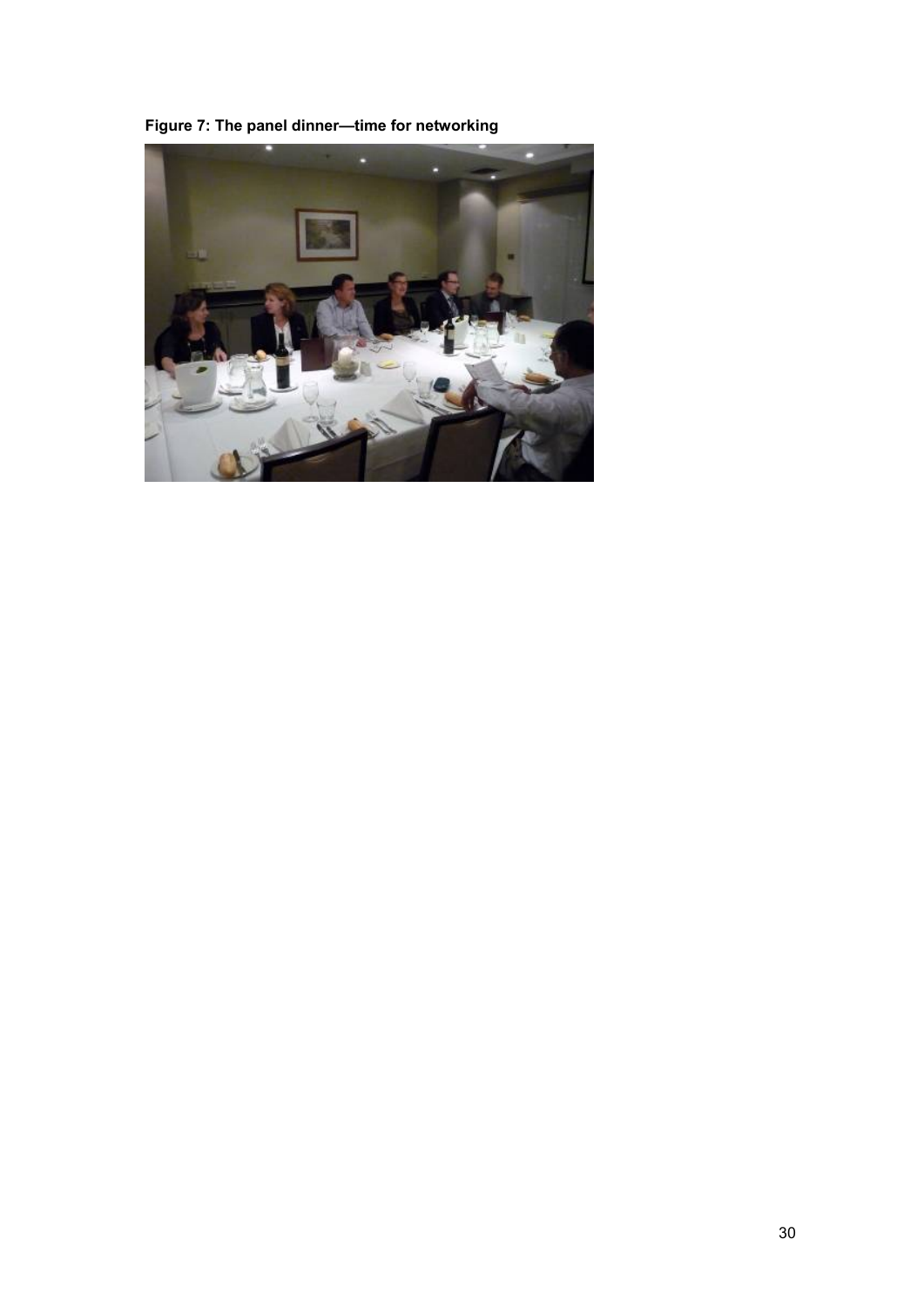# <span id="page-37-0"></span>**5 GENERATING A RESEARCH AGENDA FOR HOUSING AND HEALTH**

A number of the research studies identified in Section 3 have suggested what sort of research is needed, particularly Bridge et al. (2003), Dockery et al. (2010) and Thomson et al. (2001, 2009). Panellist input has also been instrumental in this endeavour.

Some of the common themes for these suggestions include:

- $\rightarrow$  Larger scale studies that generate more reliable evidence.
- $\rightarrow$  Studies based on some sound theoretical models of the connections between housing and health.
- $\rightarrow$  Longitudinal studies that provide time for some of the longer-term health impacts of housing to be identified.

Other suggestions were that studies should:

- $\rightarrow$  Be collaborative ventures which bring housing and health agencies together.
- $\rightarrow$  Feature study designs which include both quantitative and qualitative research methods.
- $\rightarrow$  Include evidence of the cost-effectiveness of housing interventions.
- $\rightarrow$  Compare and contrast state-related policy differences (legislation and organisational) to promote greater insights into common and divergent aspects. These differences might provide some opportunities for natural experiments.
- $\rightarrow$  Develop better standard measures of housing and health variables to enable more informed comparisons between studies. Continuing to develop a glossary of housing and health (Howden-Chapman 2004) might be of assistance here.

# **5.1 Developing a set of principles**

The panel considered the issues raised by previous investigations and discussed a set of principles to identify potential research projects. The principles the panel developed are listed below.

- 1. Leverage the funding. Good studies that examine the connection between housing and health are expensive. Given the significant health research funding available. it is important for AHURI research funding to be supplemented by funding from other sources (e.g. NHMRC Partnership Grants<sup>[5](#page-37-1)</sup>).
- 2. Given the variety of connections between housing and health, there is likely to be a broad range of potential projects, both in terms of 'content' (physical health, mental health and so forth) and methods (quantitative, qualitative, mixed methods and so forth). Accordingly, a range of projects should be identified in an emerging research agenda. However, given the responsibility of the State Housing

<span id="page-37-1"></span><sup>&</sup>lt;sup>5</sup> NHMRC Partnership Grants are a new NHMRC scheme that represent a major new focus for the NHMRC. They aim to lead to more effective connections between decision makers, who design policy, and researchers, and to improve the availability and quality of research evidence to help inform the policy process. Details are at: [www.nhmrc.gov.au/grants/](http://www.nhmrc.gov.au/grants/partnerships) [partnerships.](http://www.nhmrc.gov.au/grants/partnerships)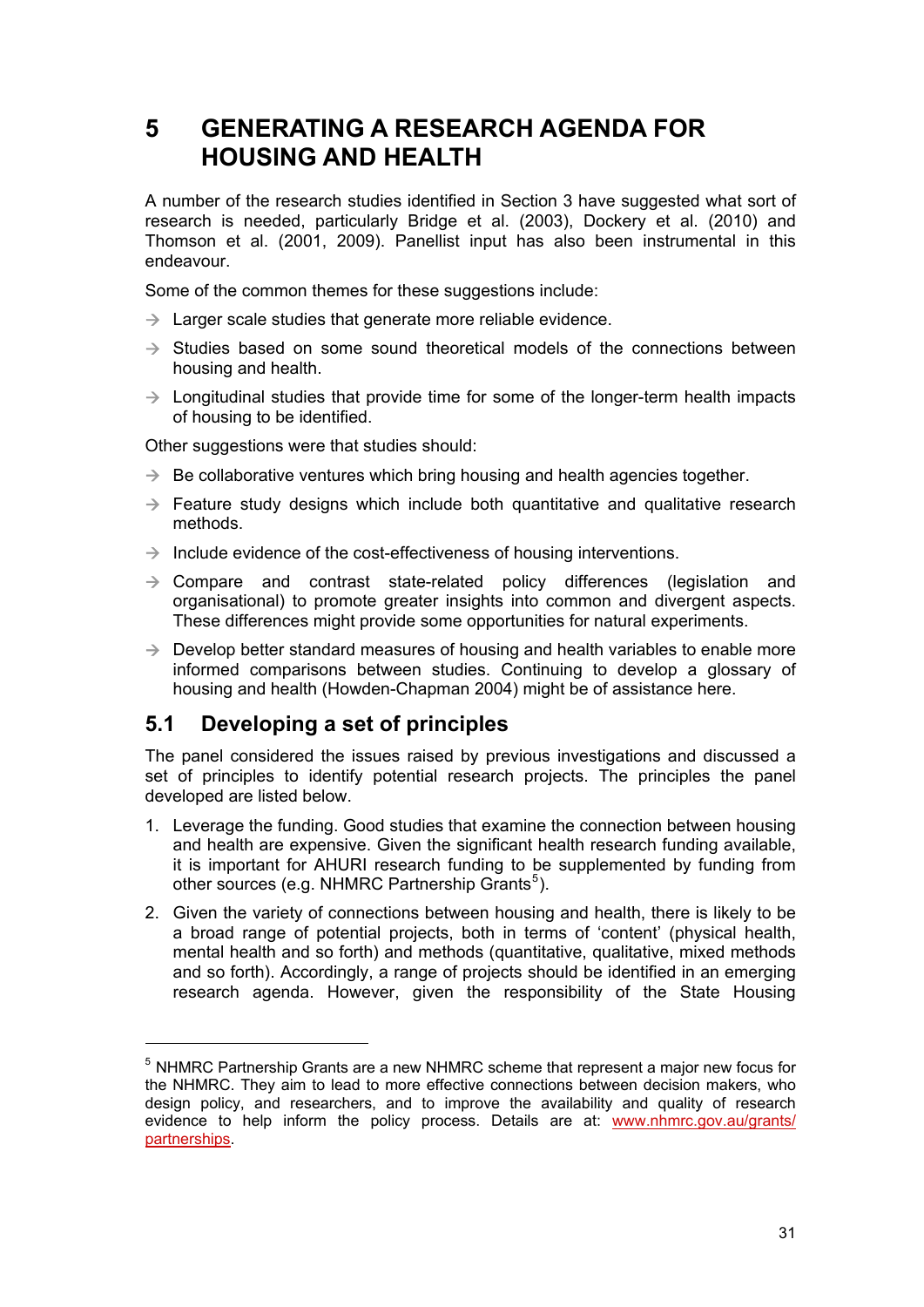<span id="page-38-0"></span>Authorities (SHAs) for the supply and maintenance of dwellings, a focus on this element of the conceptual framework shown in Figure 4 would seem appropriate.

- 3. Given the large size of health budgets and the amount of budget stress that is being experienced, it is important to articulate the findings of research projects in terms of the likely dollar savings in health budgets from changes in housing (see Petticrew et al. 2004).
- 4. The housing–health nexus is going to be an area of long-term interest. It is important that substantial research resources be directed to developing the ongoing tools to support this agenda. A number of obvious projects exist in the area of adding better housing variables to longitudinal studies and of reviewing the potential of existing longitudinal data sets to support housing–health research.
- 5. It is likely that good studies in this area will adopt a multi-disciplinary approach that might include public health experts and researchers, clinicians, housing researchers and economists. Lawrence, who supports a multi-disciplinary approach to examine housing and health research, champions an ecological perspective  $(2004, p.497)$ .<sup>[6](#page-38-1)</sup>
- 6. There is potential to use the interest in the housing–health issue in relation to public housing to develop some expertise that can be extended to other housing tenures.
- 7. Like all research, the Australian housing and health research agenda should learn from the findings in other countries, after adapting such findings for local variations. Of particular help might be the considerable body of research developed in recent years in New Zealand.

# **5.2 A possible research agenda**

A set of possible research projects which could re-invigorate the Australian housing and health agenda is shown in Table 2. The third column identifies the potential project and the fourth column connects it to the principles identified above.

<span id="page-38-1"></span> $6$  The ecological perspective considers four main sets of interrelated factors.

The individual, who has a specific genetic code with a susceptibility and immunity to illness and disease, as well as lifestyle traits.

a. The agent or vector of illness and disease, including not only bio-geo-physical components of the environment but also the social and psychological dimensions of human settings.

b. The physical and social environment of the individual.

c. The available resources used by individuals and households, including housing, nutrition, money, information, and access to health and medical services which ought to be affordable for all groups of the population.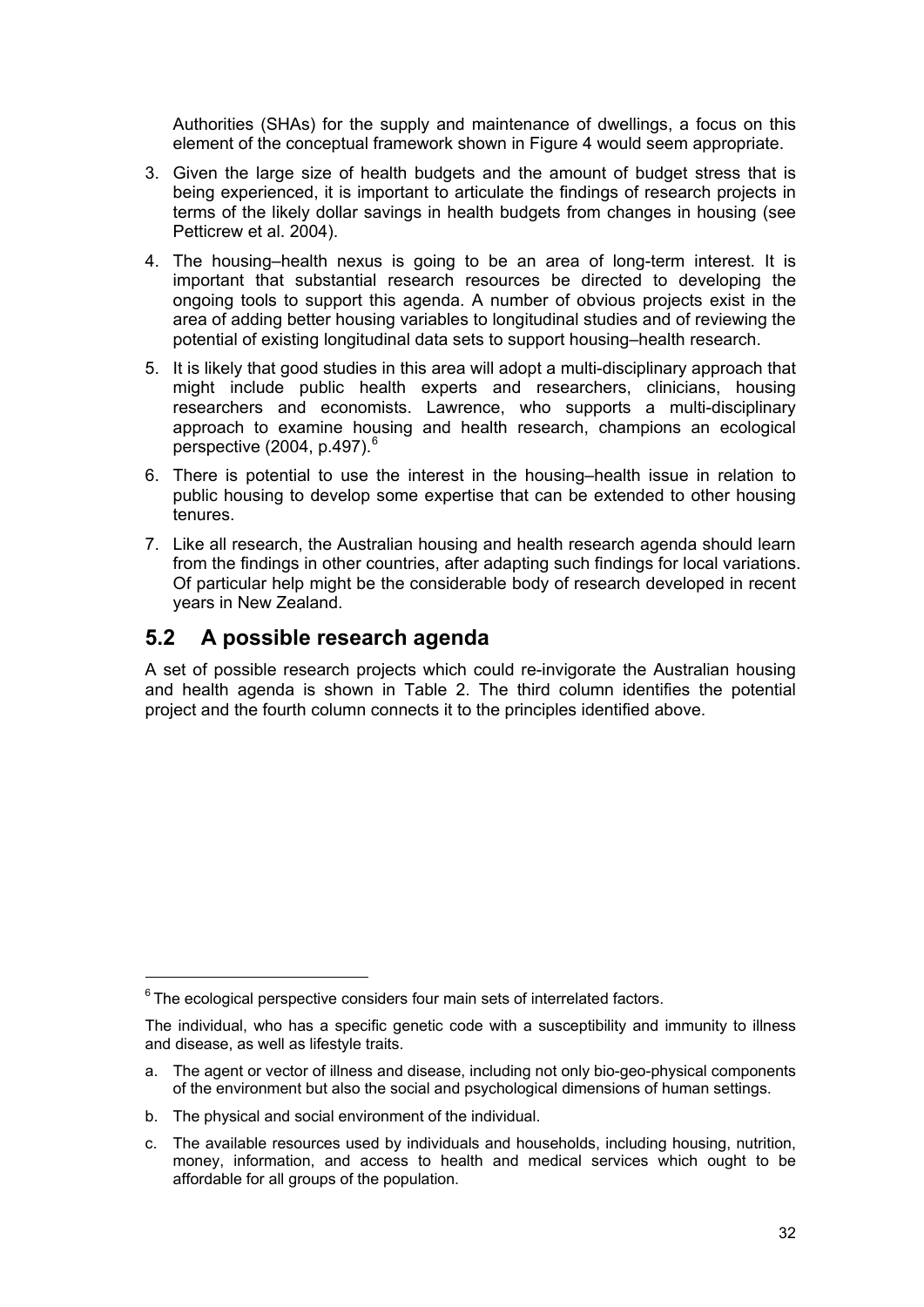| Project<br>number | <b>Project type</b> | <b>Project description</b>                                                                                                  | <b>Connected</b><br>principles |
|-------------------|---------------------|-----------------------------------------------------------------------------------------------------------------------------|--------------------------------|
|                   | Foundations         |                                                                                                                             |                                |
| 1.                | General             | Identify health data sets and longitudinal<br>studies that currently have, or could,<br>develop relevant housing variables. | 4,5                            |
| 2 <sub>1</sub>    | General             | Analyse existing data sets using data<br>strategies identified by Dockery et al.<br>(2010).                                 | 4,5                            |
|                   | <b>Dwelling</b>     |                                                                                                                             |                                |
| 3.                | General             | Examine the cost-effectiveness of injury<br>prevention programs in homes.                                                   | 2, 3, 5, 7                     |
| 4.                | General             | Examine the health impacts of the<br>national insulation program.                                                           | 2,3,5,7                        |
| 5.                | Indigenous          | Define a reliable overcrowding measure'.                                                                                    | 2,3,5                          |
| 6.                | Indigenous          | Measure the quality of housing not just<br>the quantity.                                                                    | 2,3,5                          |
|                   | Neighbourhood       |                                                                                                                             |                                |
| 7 <sub>1</sub>    | General             | Develop a Healthy Built Environments<br>Index for Public Housing.                                                           | 5,6                            |
|                   | Tenure              |                                                                                                                             |                                |
| 8.                | General             | Examine the impact of housing,<br>particularly tenure on loneliness.                                                        | 2,5                            |

<span id="page-39-0"></span>

| Table 2: Possible research projects in a housing-health research stream |  |  |  |
|-------------------------------------------------------------------------|--|--|--|
|-------------------------------------------------------------------------|--|--|--|

<span id="page-39-1"></span>TO MOT THE TRIM THE TRIM THE TRIM THE TRIM THE TRIM THE TRIM THE TRIM THE TRIM THE TRIM THE TRIM THE TRIM THE T<br>TO Note that an AHURI project has recently been commissioned on this area of work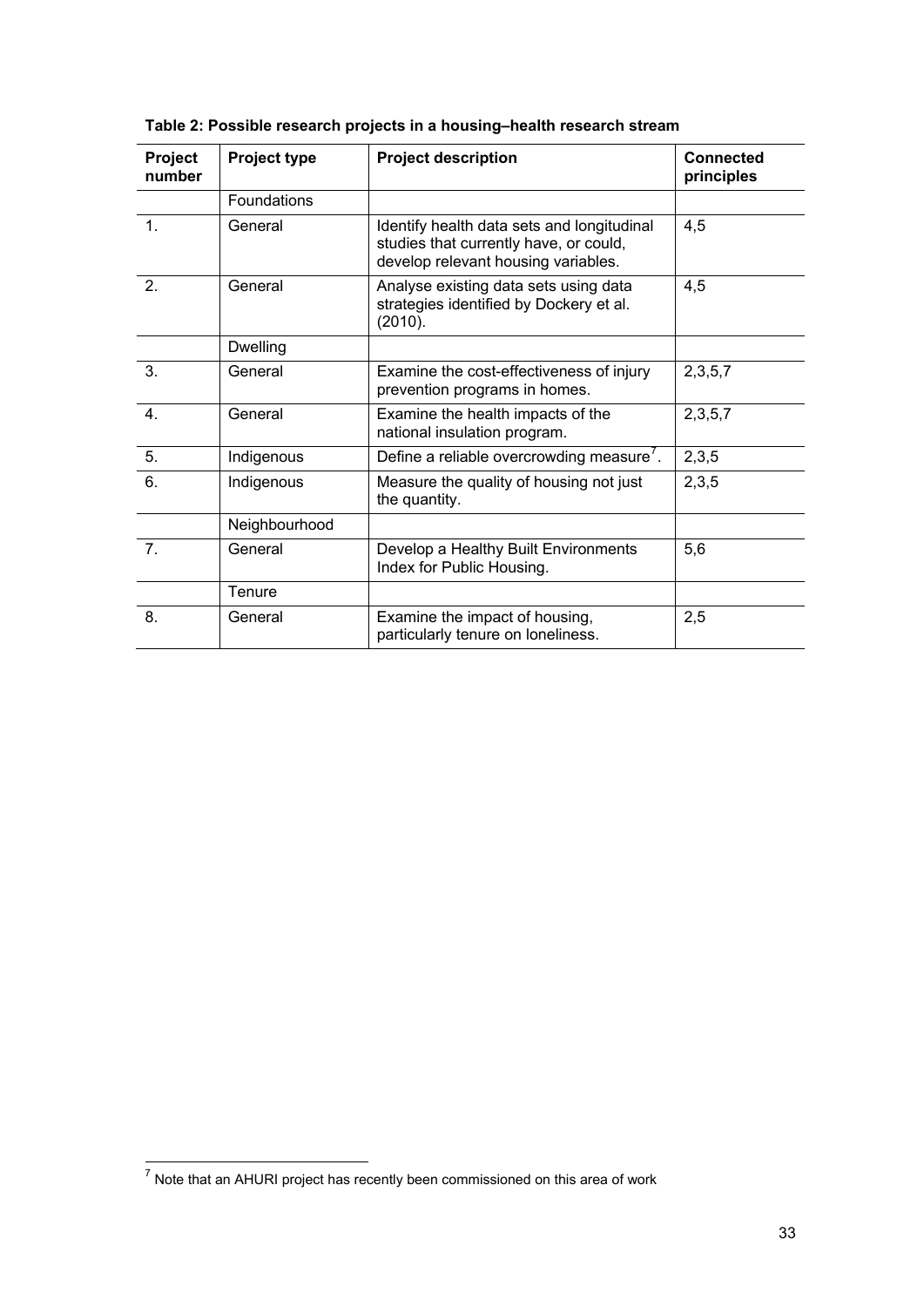# <span id="page-40-0"></span>**6 CONCLUSIONS AND RECOMMENDATIONS**

This Investigative Panel has identified a substantial international literature on the connections between housing and health. The issue has been a long-term concern of public health officials. As Lawrence (2004, p.487) states:

Since Antiquity, architects, medical practitioners, novelists and social reformers have observed relations between the housing conditions of people and their ill health.

In recent times, particularly over the past decade, there has been renewed interest in the relationship between housing and health, with the body of detailed knowledge substantially increasing. New Zealand has become a leading world centre for this interdisciplinary research, completing a number of detailed projects showing significant relationships between housing and health.

In comparison to this international activity, there has been limited research in Australia. The recent evaluation of the 'Housing for Health' Program in New South Wales has revealed the sharp connection between improved housing conditions and enhanced health for the Indigenous community. It is hoped that the work of the Investigative Panel reported here will help to stimulate renewed interest in the housing and health agenda for both Australian researchers and policy-makers. We want to encourage AHURI researchers to partner with public health experts, together with scholars from other relevant disciplines, to develop a substantial body of work in this critically important research and policy area.

The AHURI Investigative Panel process has provided an opportune vehicle to bring researchers and policy-makers together in reflecting on complex contemporary interdisciplinary housing and health issues. As this is one of the first Investigative Panels to be reported, we make the following recommendations to AHURI for the future development of this process.

#### *Panel process guidelines*

- $\rightarrow$  The development of a comprehensive Investigative Panel checklist to ensure that all organisational matters are addressed by researchers—this checklist to be included as part of the AHURI guidelines to researchers.
- $\rightarrow$  The development of an agenda template for the conduct of an Investigative Panel—this template to be included as part of the AHURI guidelines to researchers.
- $\rightarrow$  The inclusion of a formal follow-up process after the Investigative Panel to seek feedback from participants on research outcomes and the draft report.

#### *Panel process conduct*

- $\rightarrow$  Use of an expert and impartial facilitator who can work across the research–policy divide.
- $\rightarrow$  Inclusion of small-group work as part of the Investigative Panel process.
- $\rightarrow$  Balance between information giving (presentations) and information sharing (discussions).
- $\rightarrow$  Balance between being open to a broad range of suggestions and focusing the discussion.
- $\rightarrow$  Embrace the networking opportunities and benefits of the Investigative Panel by including opportunities for formal and informal interactions.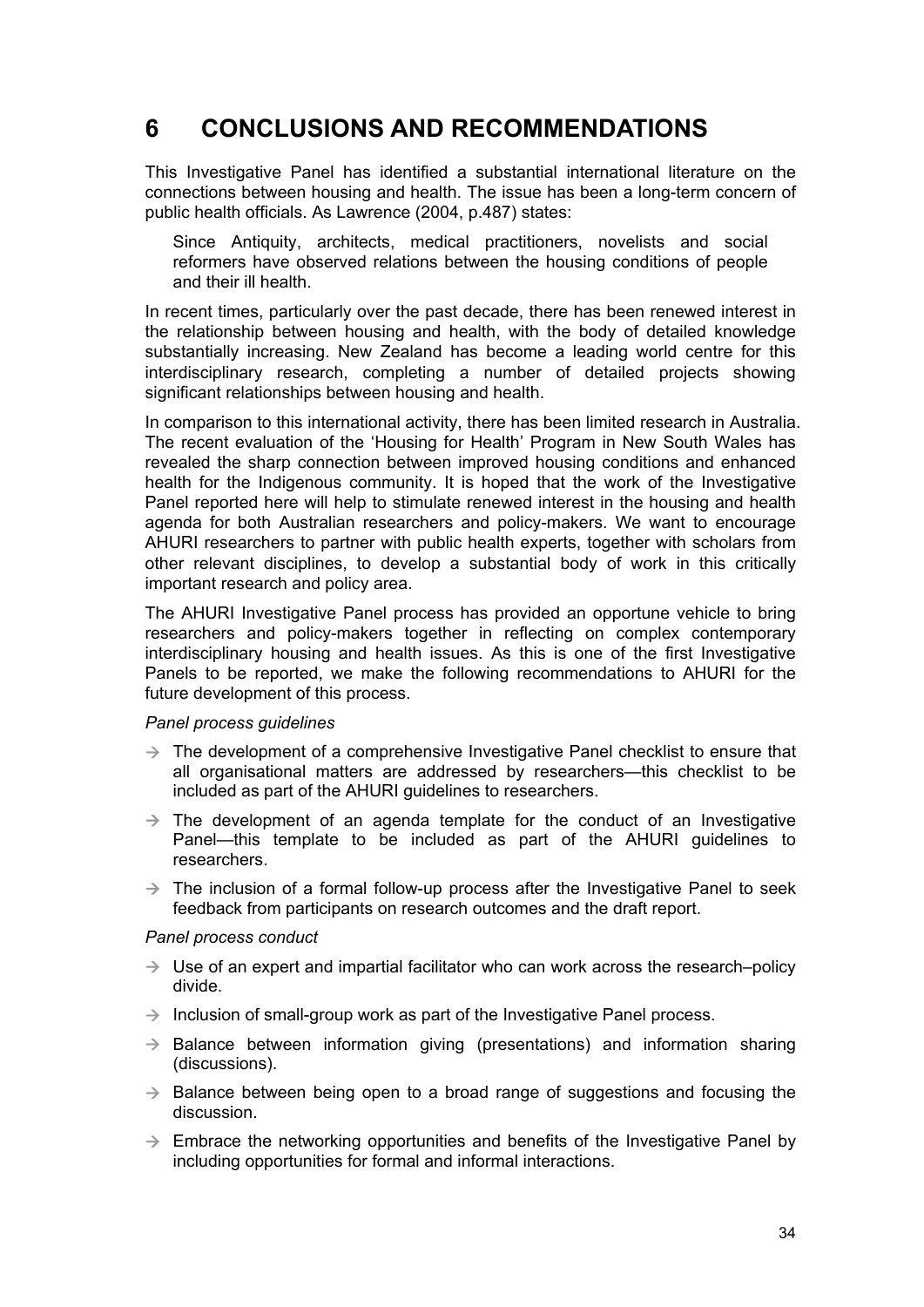$\rightarrow$  Mandate an evaluation of the Investigative Panel process—AHURI to develop a template for an appropriate evaluation.

#### *Reviewer guidelines*

 $\rightarrow$  Reviewer guidelines for Investigative Panel reports need to reflect the unique nature of the Investigative Panel, ensuring reviewers understand it is not a traditional research report or project. Particular aspects which warrant review are the mix of policy/research panellists and the ways in which contributions from participants are included in the report.

The Investigative Panel has much to offer the development of a strategic research agenda for housing policy. The Investigative Panel informs policy-relevant research that encompasses an interdisciplinary framework. It can assist in ensuring that future research is well targeted, has a good chance of success and is needed by the policy audience. The further development of the Investigative Panel process by AHURI needs to be supported by both researchers and policy-makers working in housing issues that matter for today.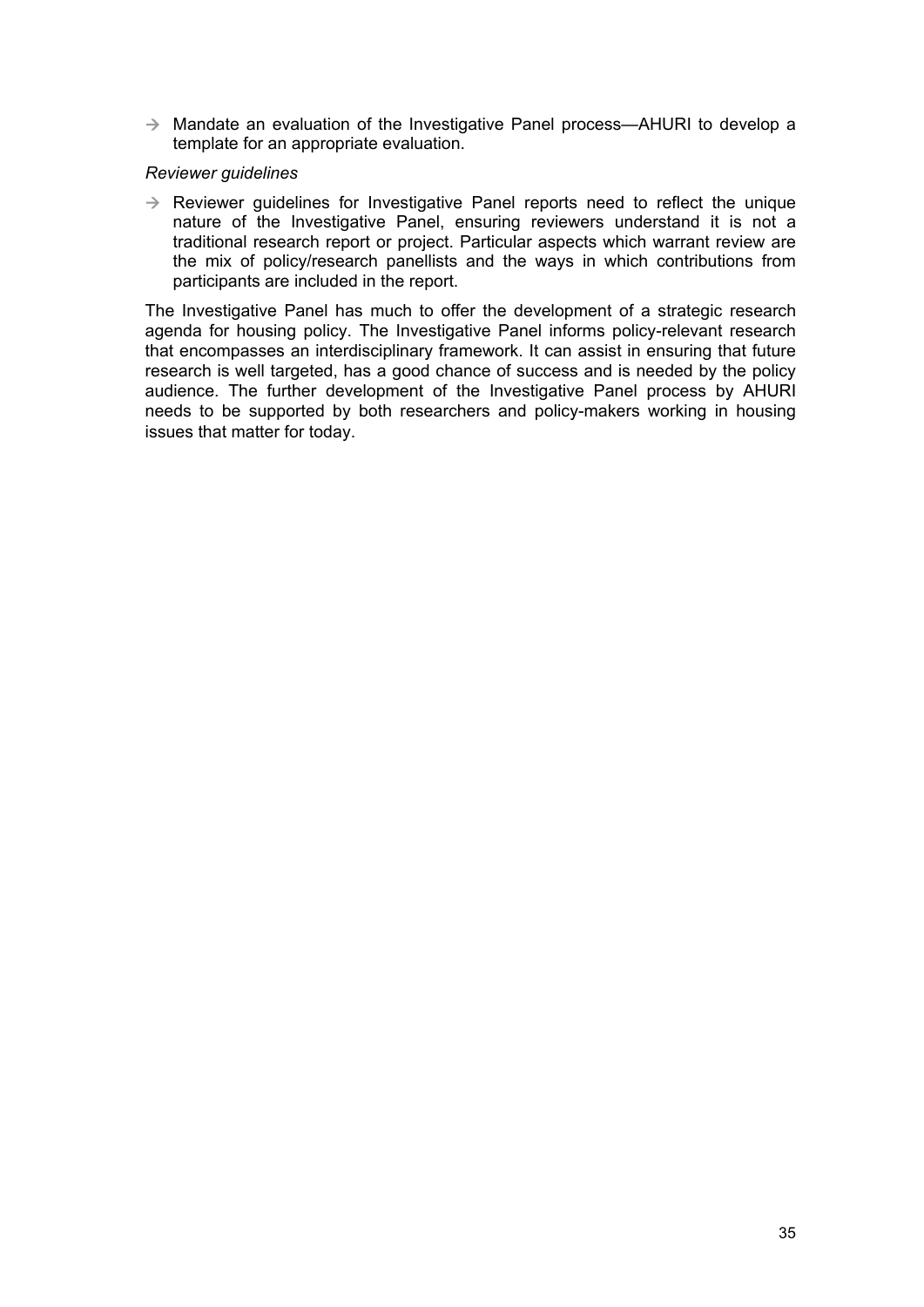# <span id="page-42-0"></span>**REFERENCES**

Addison, C. (1922) *The Betrayal of the Slums*, Herbert Jenkins: London.

- Australian Bureau of Statistics (2002) *National Health Survey Summary of Results, Australia* (No. 4364.0), ABS: Canberra, ACT.
- Australian Planner, (2009) Healthy Spaces and Places, *Journal of the Planning Institute of Australia,* 46(2).
- Australian Planner, (2007) Planning for Health, Journal of the Planning Institute of Australia, 44 (2).
- Barker, D.J.P., Coggon, D., Osmond, C. and Wickham, C. (1990) Poor housing in childhood and high rates of stomach cancer in England and Wales, *British Journal of Cancer*. 61: 575–8.
- Barton, H. (2005) Healthy urban planning: setting the scene, *Built Environment*. 31(4): 281–7.
- Barton, H. and Tsourou, C. (2000) *Healthy Urban Planning,* Spon Press on behalf of WHO Regional Office for Europe: London.
- Bridge C., Adams T., Phibbs P., Matthews M. and Kendig, H. (2010) *Reverse Mortgages and Older People: Growth Factors and Implications for Retirement Decisions,* AHURI Final Report No 146, Melbourne.
- Bridge, C., Flatau, P., Whelan, S., Wood, G. and Yates, J. (2003) *Housing Assistance and Non-shelter Outcomes*, AHURI, WA Research Centre: Western Australia.
- Britten, N., Davies, J. and Colley, J. (1987) Early respiratory experience and subsequent cough and peak expiratory flow rate in 36 year old men and women, *British Medical Journal*. 294: 1317–9.
- Burke, M., Hatfield, E. and Pascoe, J. (2008) *Urban planning for physical activity and nutrition: a review of evidence and interventions*, Working Paper no. 22, Urban Research Program, Griffith University: Queensland.
- Cacioppo, J.T., Fowler J.H. and Christakis Nicholas A. (2009) Alone in the Crowd: The Structure and Spread of Loneliness in a Large Social Network, *Journal of Personality and Social Psychology,*97(6) 977–91.
- Cohen, D.A., Farley, T.A. and Mason, K. (2003) Why is poverty unhealthy? Social and physical mediators, *Social Science & Medicine*. 57: 1631–41.
- Corburn, J. (2009) *Toward the healthy city: people, places, and the politics of urban planning*. The MIT Press: Cambridge.
- Dockery, A.M., Kendall, L.J., Mahendran, A., Ong, R. and Strazdins, L. (2010) *Housing and Development Outcomes for Children: A Scoping Study*. AHURI Final Report, WA Research Centre: Perth.
- Frank, L.D., Engelke P.O. and Schmid T.L. (2003) *Health and community design*, Island Press: Washington, D.C.
- Franklin, A. and Tranter, B. (2010) *Housing, Loneliness and Health*, AHURI Southern Research Institute, Hobart.
- Frumkin, H., Frank, L.D. and Jackson, R. (2004) *Urban sprawl and public health*, Island Press: Washington, DC.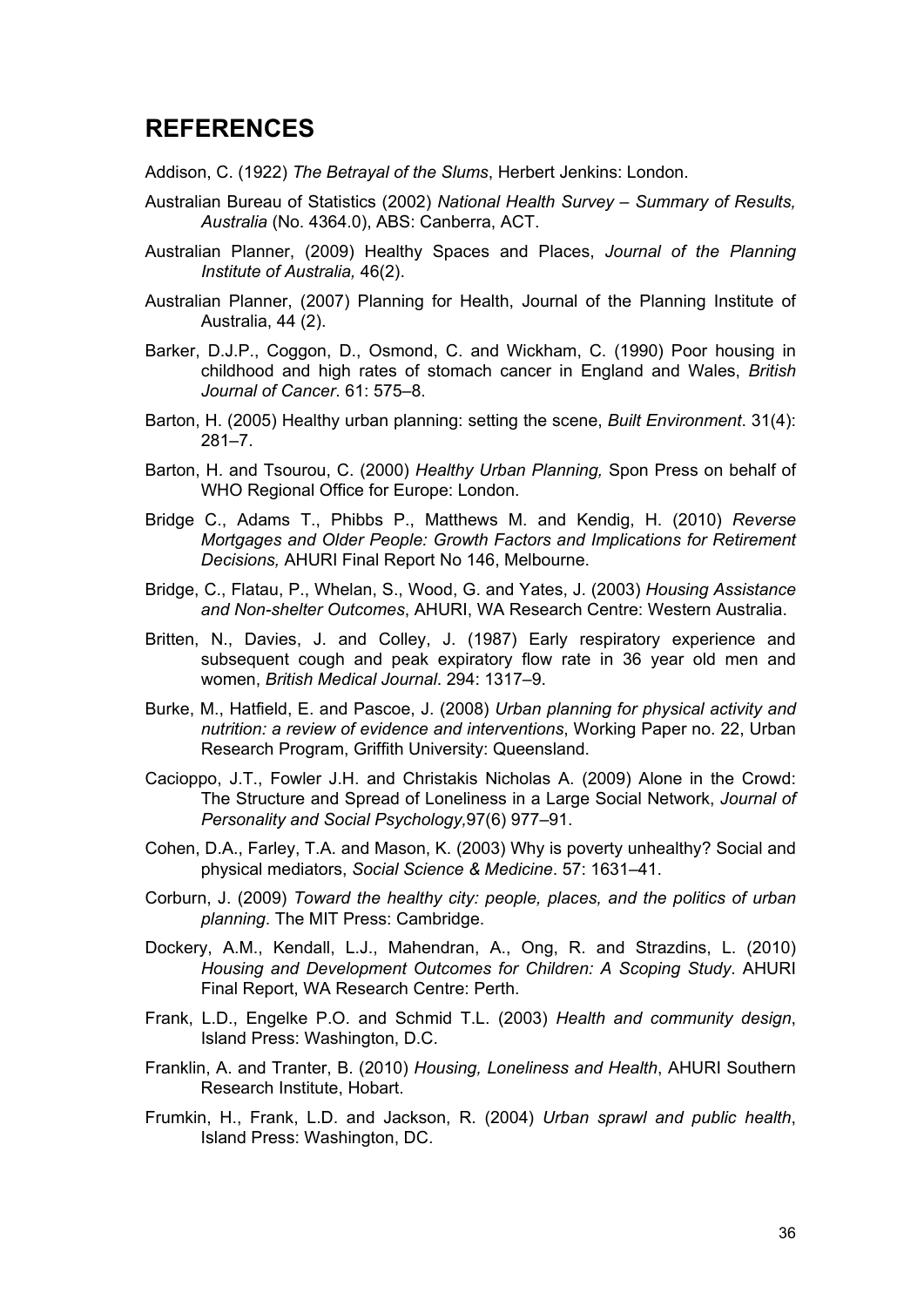- Geller, J. (2000) 'Loneliness: An Overlooked and Costly Health Risk Factor' *Minnesota Medicine* 83: no pages.
- Giles‐Corti, B., Knuiman, M., Timperio, A., Van Niel, K., Pikora, T.J., Bull F.C.L., Shilton, T. and Bulsara, M. (2008) Evaluation of the implementation of a state government community design policy aimed at increasing local walking: *Design issues and baseline results from RESIDE*, Perth Western Australia, Preventive Medicine. 46(1): 46–54.
- Hill, K., Smith, R., Murray, K., Sims, J., Gough, J., Darzins, P., et al. (2000) *An analysis of research on preventing falls and falls injury in older people: Community, residential aged care and acute care settings*. National Ageing Research Institute, Commonwealth Department of Health and Aged Care Injury Prevention Section: Australian Capital Territory.
- Hou, F. and Myles, J. (2005) Neighbourhood inequality, neighbourhood affluence and population health, *Social Science & Medicine.* 60: 1557–69.
- Howden-Chapman, P. (2004) Housing Standards: A glossary of housing and health, *Journal of Epidemiology and Community Health*. 58: 162–8.
- Howden-Chapman, P., Crane, J., Matheson, A., et al. (2005) Retrofitting houses with insulation to reduce health inequalities: aims and methods of a clustered, randomised community-based trial, *Soc Sci Med*. 61(12): 2600–10.
- Howden-Chapman, P., Matheson, A., Crane, J., et al. (2007) Effect of insulating existing houses on health inequality: cluster randomised study in the community, *BMJ*. 334(7591): 460.
- Infrastructure Australia, (2010) *State of Australian cities 2010*, Major Cities Unit, Infrastructure Australia: Canberra.
- Lawrence, R. (2004) Housing and health: from interdisciplinary principles to transdisciplinary research and practice, *Futures*. 36: 487–502.
- Marmot, M. (2010) *Fair Society: Healthy Lives*, Strategic review of health inequalities in England post 2010. Accessible from [http://www.marmotreview.org](http://www.marmotreview.org/) (accessed July 2010).
- Marsh, A., Gordon, D., Heslop, P. and Pantazis, C. (2000) Housing Deprivation and Health: A Longitudinal Analysis, *Housing Studies*. 15(3): 411–28.
- McCulloch, A. (2001) Social environments and health: cross sectional national survey, *BMJ*. 323(7306): 208–9.
- Mellor, D., Stokes, M., Firth, L., Hayashi, Y. and Cummins, R. (2008) Need for belonging, relationship satisfaction, loneliness and life satisfaction, *Personality and Individual Differences*. 45: 213-218.
- Mendall, M.A., Goggin, P.M., Molineaux, N. et al. (1992) Childhood living conditions and *Helicobacter pylori* seropositivity in adult life, Lancet. 339: 896–7.
- Mudarri, D. (2010) *Public Health Consequences and Cost of Climate Change Impacts on Indoor Environments,* Report for the U.S. Environmental Protection Agency: Washington, D.C.
- Mullins, P. and Western, J. (2001) *Examining the links between housing and nine key socio cultural factors,* AHURI Final Report, Queensland Research Centre: Queensland.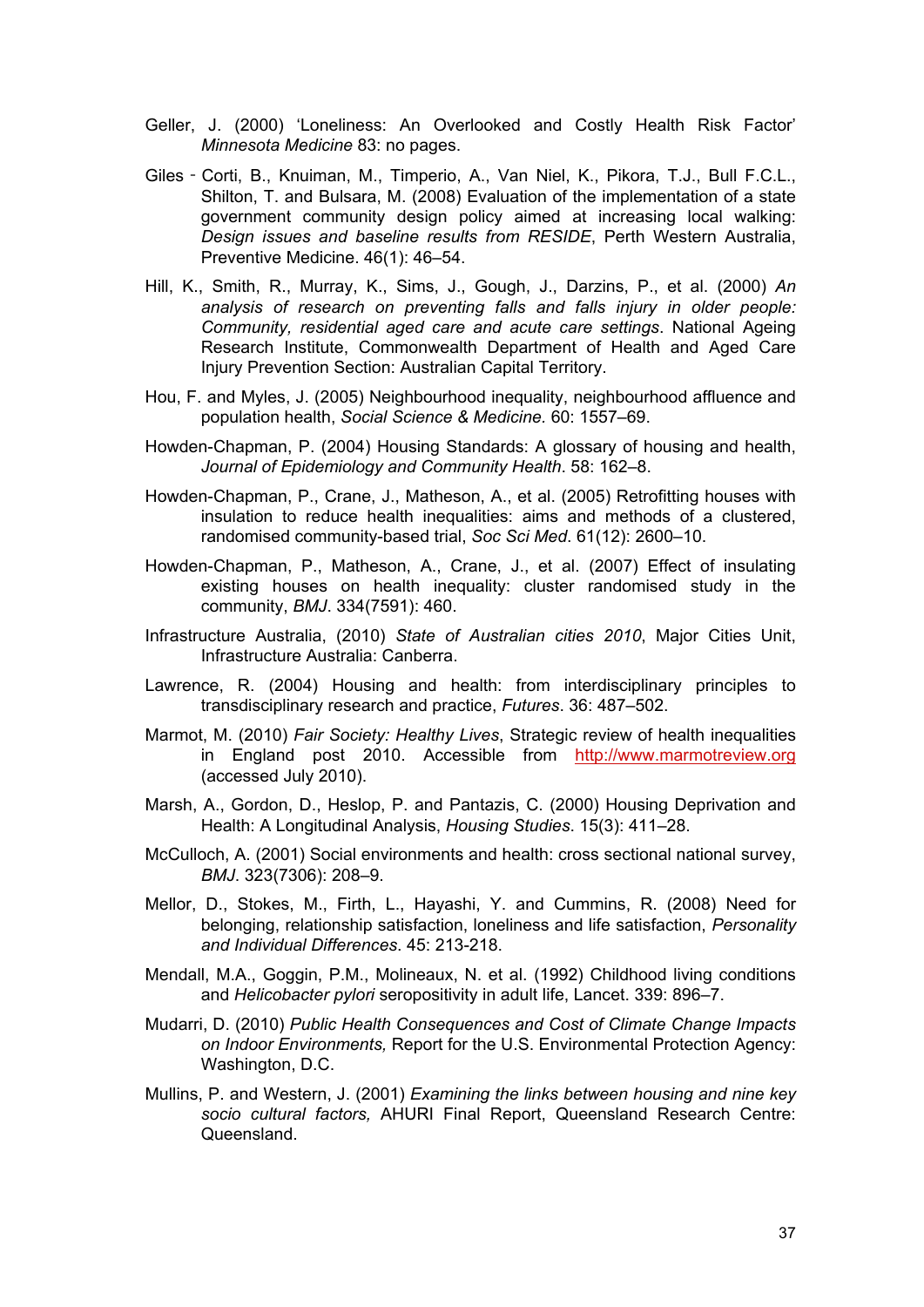- National Center for Healthy Housing (2009) *Housing Interventions and Health: A review of the evidence.* National Center for Healthy Housing: Maryland.
- NSW Health (2010) *Closing the Gap: 10 Years of Healthy Housing for Health in NSW: An evaluation of a healthy housing intervention.* Aboriginal Environmental Health Unit, Population Health Division, NSW Department of Health: Sydney.
- Petticrew, M., Whitehead, M., Macintyre, S., Graham, H. and Egan, M. (2004) Evidence for public health policymakers on inequalities: The reality according to policymakers, *J Epidemial Community Health*. 58: 811–6.
- Phibbs, P. (2000) *The Social and Economic Impacts of Unmet Needs,* Technical Paper Number 2. Research and Policy Unit, Queensland Department of Housing: Brisbane.
- Phibbs, P. and Young, P. (2005) *Housing Assistance and Non Shelter Outcomes*, AHURI Centre: Sydney.
- Phibbs, P. (2009) Ageing in Place. Three video interviews of private tenants in Melbourne. Available from <http://www.oldertenants.org.au/videos>(September 2010).
- Pholeros, P., Rainow, S., Torzillo, P. (1993) *Housing for Health: Towards a Healthy Living Environment for Aboriginal Australia*, Healthabitat: Newport Beach.
- Ranson, R. (1993) Accidents at home the modern epidemic, in R. Burridge and D. Ormandy (Eds.), *Unhealthy housing: Research, remedies, and reform* (pp. 233–54). E. and F. N. Spon: London.
- Smith S. (2009) *AHURI Research Agenda: looking forward*, Report to AHURI.
- Stack, S. (1998) Marriage, Family and Loneliness: A Cross-National Study, *Sociological Perspectives*. 41(2): 415–32.
- Thomson, H., Petticrew, M., Morrison, D. (2001) Health effects of housing improvement: Systematic review of intervention studies, *BMJ*. 323(7306):187–  $90<sup>1</sup>$
- Thomson, H., Thomas, S., Sellstrom, E. and Petticrew, M. (2009) The Health Impacts of Housing Improvement: A Systematic Review of Intervention Studies from 1887 to 2007, *Am J Public Health*. 99: S681–92.
- Warr, D., Feldman, P., Tacticos, T., and Kelaher, M. (2009) Sources of stress in impoverished neighbourhoods: insights into links between neighbourhood environments and health, *Australian and New Zealand Journal of Public Health.* 33(1): 25–33.
- Waters, A.M. (2001) *Do Housing Conditions Impact on Health Inequalities Between Australia's Rich and Poor?* Final Report, AHURI ANU Research Centre: Canberra.
- Whitehead, M. and Dahlgren, G. (1991) What can we do about inequalities in health? *The Lancet*. 338: 1059–63.
- Wilkinson, D. (1999) *Poor housing and ill health: A summary of the research evidence*. Scottish Office Central Research Unit: Edinburgh.
- Wilkinson, R. and Marmot, M., (Eds) (2003) *Social determinants of health: the solid facts*. 2nd edition, WHO: Copenhagen.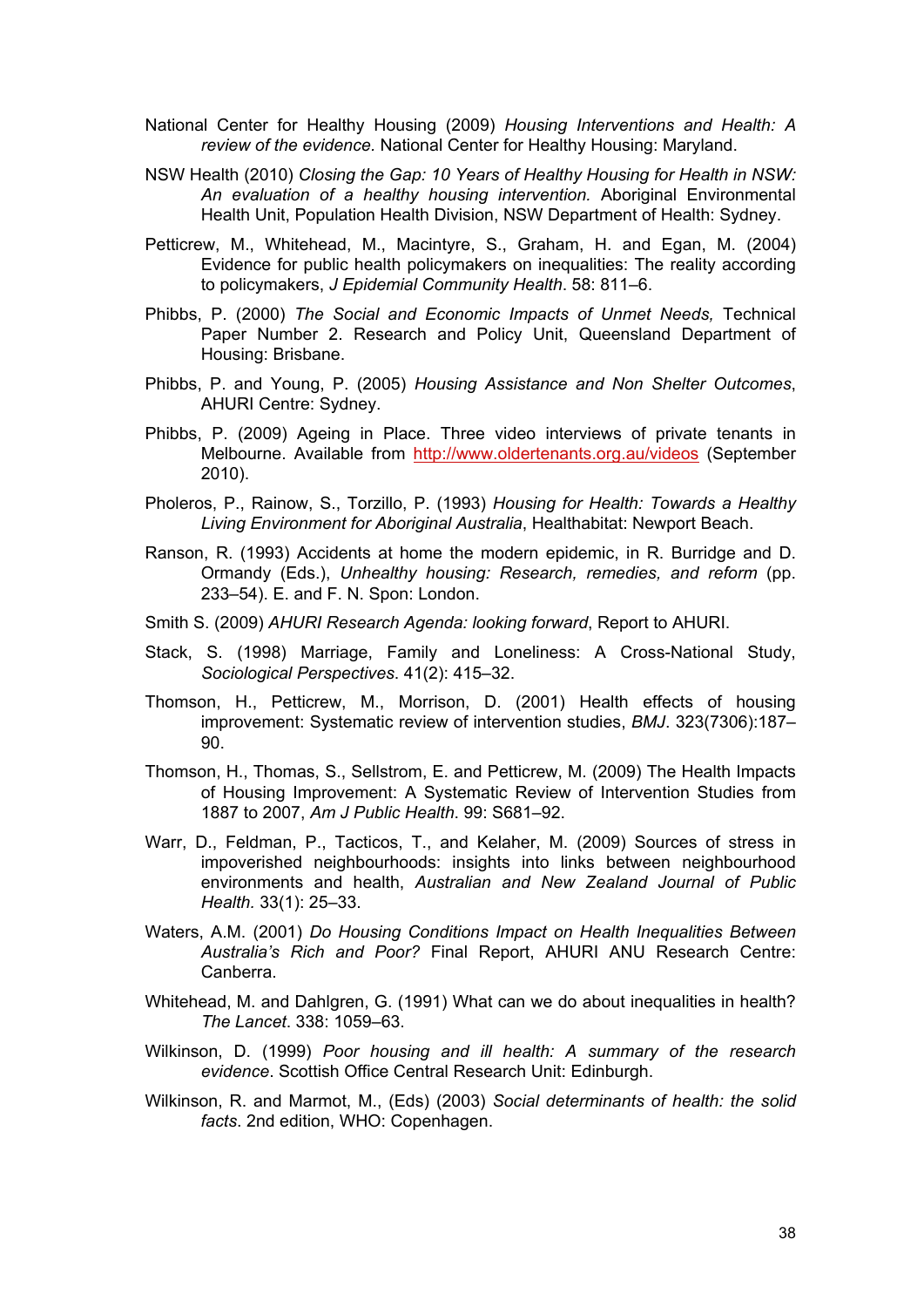- WHO and the Ministry of Health, Canada (1986) *Ottawa Charter for Health Promotion.* Accessible from [http://www.euro.who.int/aboutwho/Policy/20010827\\_2](http://www.euro.who.int/aboutwho/Policy/20010827_2) (accessed July 2010).
- World Health Organization (2006) Technical meeting on quantifying disease from inadequate housing. Bonn, Germany. Accessible from: [http://www.euro.who.int/Document/HOH/EBD\\_Bonn\\_Report.pdf](http://www.euro.who.int/Document/HOH/EBD_Bonn_Report.pdf) (accessed July 2010).
- Yates, J. and Milligan, V. (2007) *Housing affordability: A 21st century problem*, Final Summary Report of the National Research Venture 3, Housing affordability for lower income Australians. AHURI: Melbourne.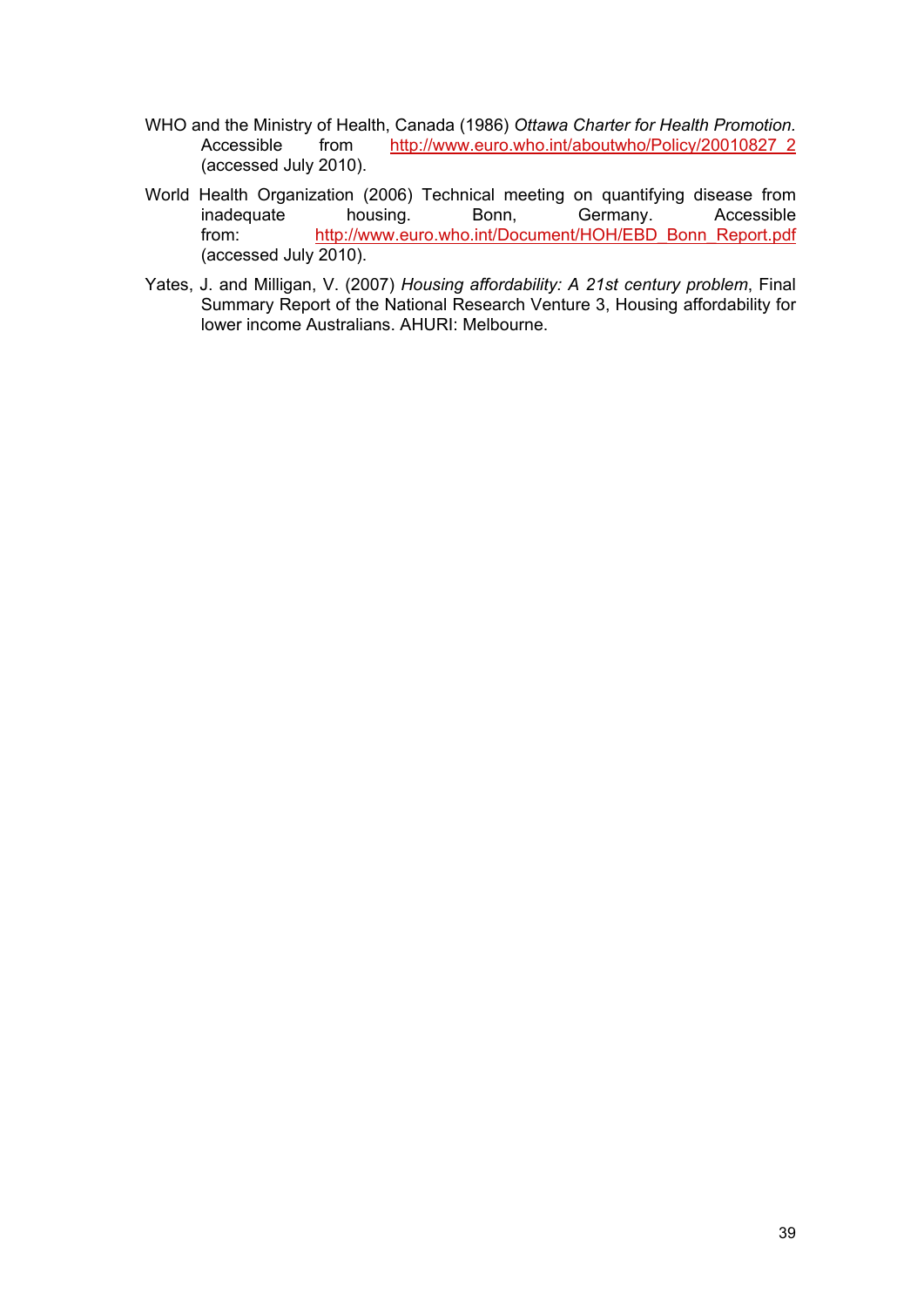# <span id="page-46-0"></span>**APPENDICES**

# **Appendix 1: List of potential panelists**

The list below was included in the original grant proposal.

## *Academics*

- $\rightarrow$  Professor Billie Giles-Corti (UWA). Billie is leading research on health outcomes in new suburban developments in Perth.
- $\rightarrow$  Professor Philippa Howden-Chapman from the NZ Centre for Sustainable Cities in Wellington (University of Otago, School of Medicine). Philippa has a wellestablished and internationally recognised research program on housing and health.
- $\rightarrow$  Professor Tony Capon—participant in UNSW/NSW Department of Health project on health and the built environment.
- $\rightarrow$  Professor Adrian Franklin, University of Tasmania.
- $\rightarrow$  Dr Asif Khan—ex-AHURI scholar and now Lecturer in Planning, University of Auckland.

## *Practitioner and leading Indigenous housing expert*

 $\rightarrow$  Associate Professor Paul Pholeros—architect and expert on Indigenous housing and health

## *Public health*

- $\rightarrow$  Associate Professor Stephen Corbett is the Director, Center for Population Health, Sydney West Area Health Service.
- $\rightarrow$  Delegate from the National Heart Foundation.

## *Housing policy*

- $\rightarrow$  Delegate from FAHCSIA.
- $\rightarrow$  Dr Blair Badcock, Chief Advisor, Housing New Zealand Corporation.
- $\rightarrow$  Delegate from the NSW Department of Housing.

## *Other*

 $\rightarrow$  AHURI staff member (to be nominated by AHURI).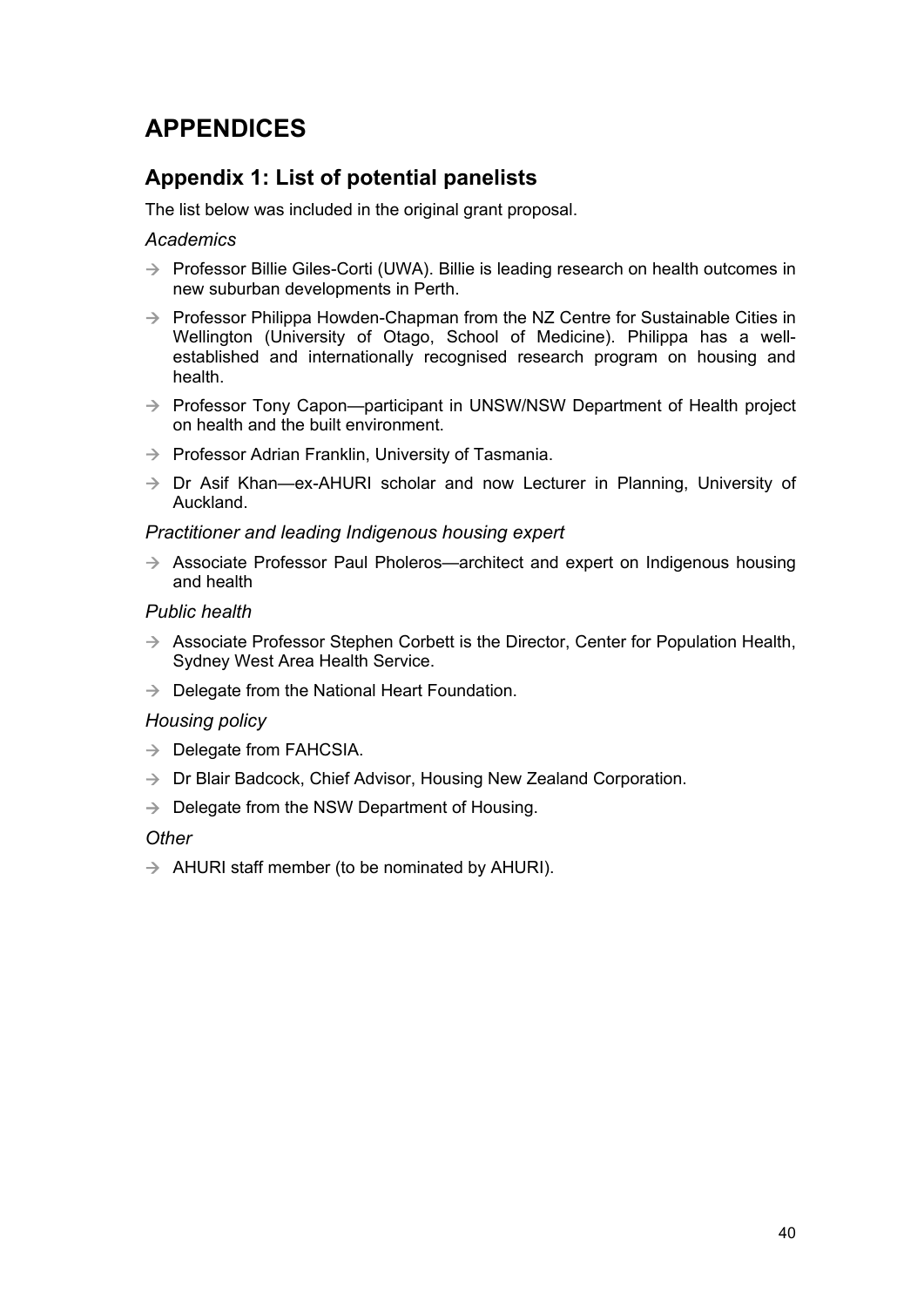# <span id="page-47-0"></span>**Appendix 2: List of invited participants**

### *Researchers—out of Sydney*

- $\rightarrow$  Professor Billie Giles-Corti; Director of Centre for the Built Environment and Health, Faculty of Medicine, Dentistry and Health Sciences, University of Western Australia.
- $\rightarrow$  Professor Philippa Howden-Chapman; Centre for Sustainable Cities, School of Medicine, University of Otago, Wellington, NZ.
- $\rightarrow$  Professor Adrian Franklin, University of Tasmania.
- $\rightarrow$  Dr Asif Khan—ex-AHURI scholar; Senior Lecturer in Planning, University of Auckland.
- $\rightarrow$  Associate Professor Mike Dockery, Curtin University.

## *Researchers and policy-makers—Sydney-based*

- $\rightarrow$  Professor Tony Capon (Co-Director, Healthy Built Environments Program, City Futures Research Centre, UNSW; ANU).
- $\rightarrow$  Associate Professor Stephen Corbett, Director, Centre for Population Health, Sydney West Area Health Service.
- $\rightarrow$  Delegate from the National Heart Foundation.
- $\rightarrow$  Delegate from Sydney South West Area Health Service.
- $\rightarrow$  Delegate from Sax Institute—Melanie Andersen.
- $\rightarrow$  Joanne Quinn (ageing and housing researcher).

*Practitioner and leading Indigenous housing expert* 

 $\rightarrow$  Associate Professor Paul Pholeros—Sydney-based Healthabitat.

*Housing policy representatives* 

- $\rightarrow$  Delegate from FAHCSIA.
- $\rightarrow$  Delegate from the NSW Department of Housing.

#### *Other representatives*

 $\rightarrow$  AHURI staff member (to be nominated by AHURI).

#### *UNSW and UWS research team*

- $\rightarrow$  Associate Professor Susan Thompson.
- $\rightarrow$  Professor Peter Phibbs.
- $\rightarrow$  Mr Devin Gibson—AHURI researcher.
- $\rightarrow$  Ms Joanna York—Healthy Built Environments Program, Senior Research Officer.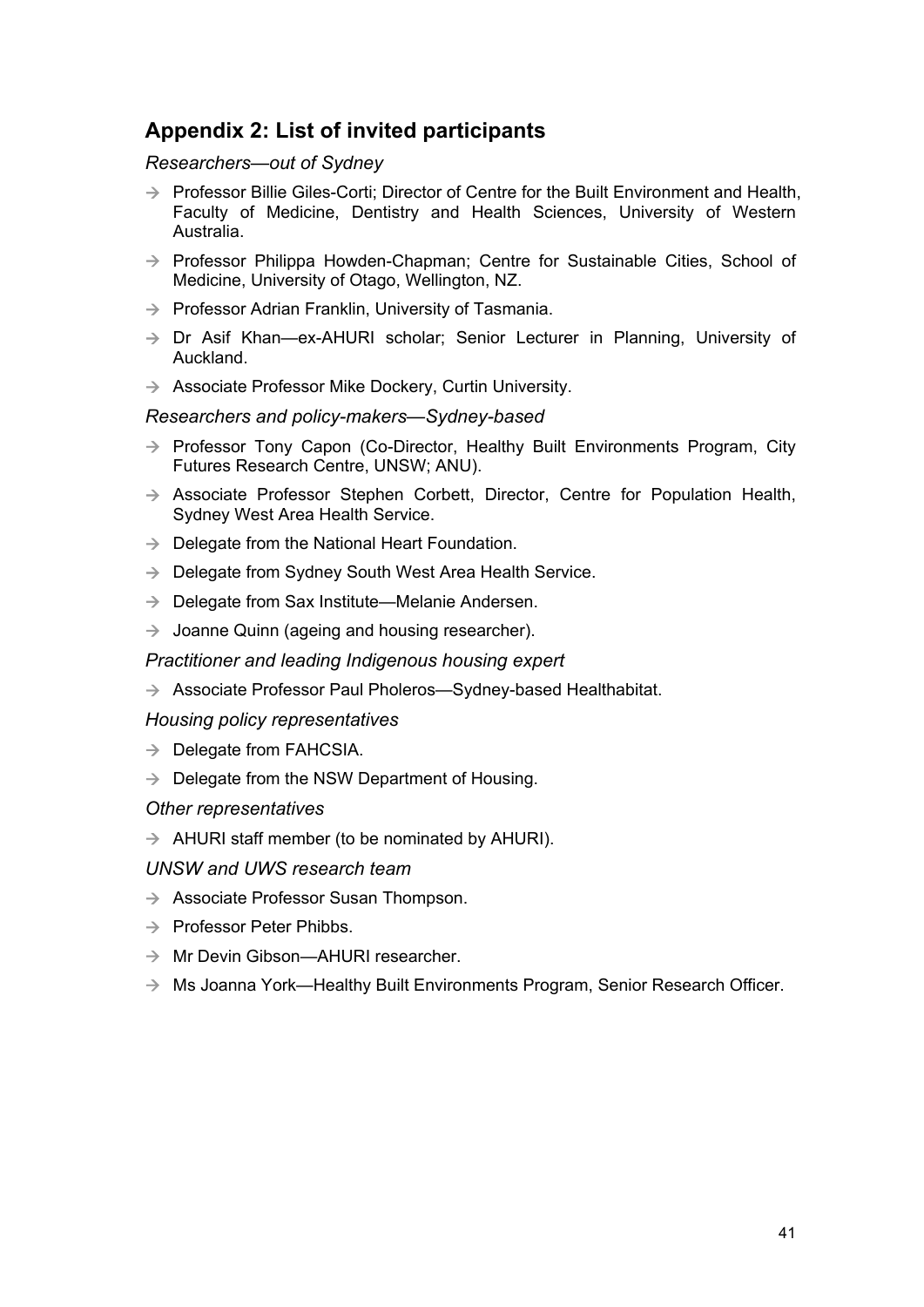# <span id="page-48-0"></span>**Appendix 3A: Invitation to panel—non-Sydney based invitee**

*The Health Impacts of Housing—An Investigative Panel of Australian and New Zealand researchers, public health and housing officials* 

Dear  $\qquad \qquad$ 

I am writing to invite you to participate in a workshop of experts to examine the health impacts of housing. The workshop will be held in Sydney over a day and a half in the week of July 19 (most likely towards the end of the week). We will fund your return air travel to Sydney and two nights accommodation for the workshop. This is part of an Australian Housing and Urban Research Institute (AHURI) research project which Professor Peter Phibbs and I are currently undertaking. The aim of this project is to identify potential research projects in the area of the health impacts of housing by identifying current gaps in knowledge. The outcomes will form part of the final report to be presented to AHURI. We hope that this will establish high-priority research questions for inclusion in a national housing-health research agenda.

We are inviting leading researchers and public policy officials from across Australasia to participate in this investigative workshop panel. We are currently preparing a literature review as a background paper for the panel. This will be distributed before the workshop. At this stage we anticipate that a number of themes will be addressed in the review. These include:

- $\rightarrow$  The impact of dwelling design on health.
- $\rightarrow$  The impact of the state of repair the dwelling on health.
- $\rightarrow$  The impact of the use of the dwelling on health.
- $\rightarrow$  The impact of the location of the dwelling on health.
- $\rightarrow$  The impact of housing connected variables such as residential mobility on health.

The workshop will begin with a session on the literature review in order to identify any obvious omissions from the review. This will be followed by several invited presentations on the potential of different data sources to address housing and health, including specific needs of children and Indigenous communities.

Workshop participants will then consider where there are gaps in the research base and be invited to pitch potential research projects that address these gaps. We will evaluate the proposals from a research and policy perspective considering the following criteria:

- 1. 'Researchability'—would the research method work?
- 2. Value for money.
- 3. Potential change in health outcomes.
- 4. Potential to implement 'housing' change.

Following the workshop, the highest rated projects will be more fully documented and identified as high-priority research questions for inclusion in a national housing-health research agenda. This will be presented to AHURI as part of our research project.

In terms of the workshop program, we propose to commence around mid afternoon, with a working dinner that evening. The next day will be devoted to examining different project ideas, with a closing drinks session and dinner for those leaving the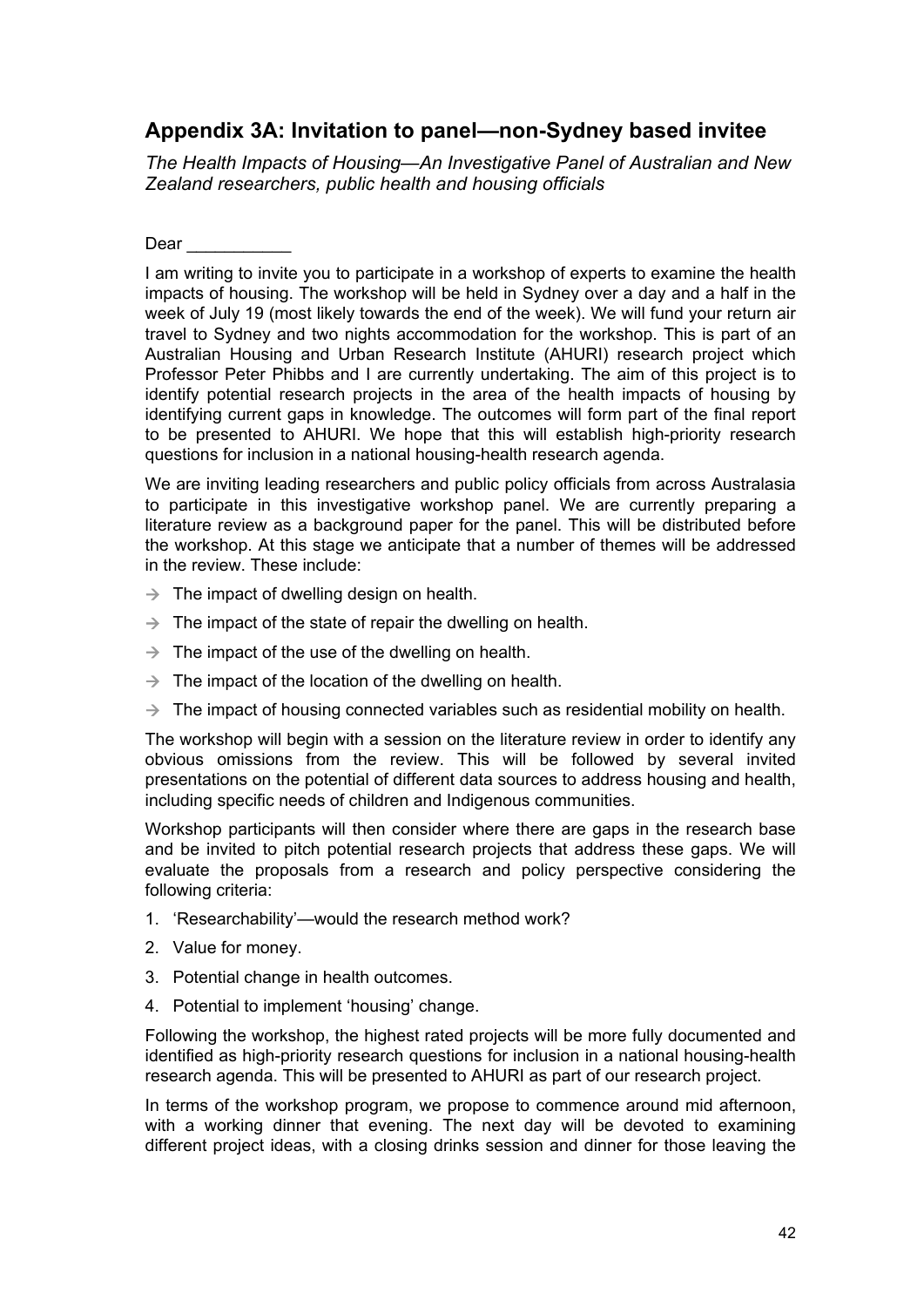following day. The venue will be a Sydney hotel in reasonable proximity to the airport. We will advise of details.

Can you please let me know if you would be able to attend the workshop and if you have any initial questions or comments about the workshop process.

I look forward to hearing from you.

Kind regards,

Susan Thompson

(for the research team of Susan Thompson and Peter Phibbs)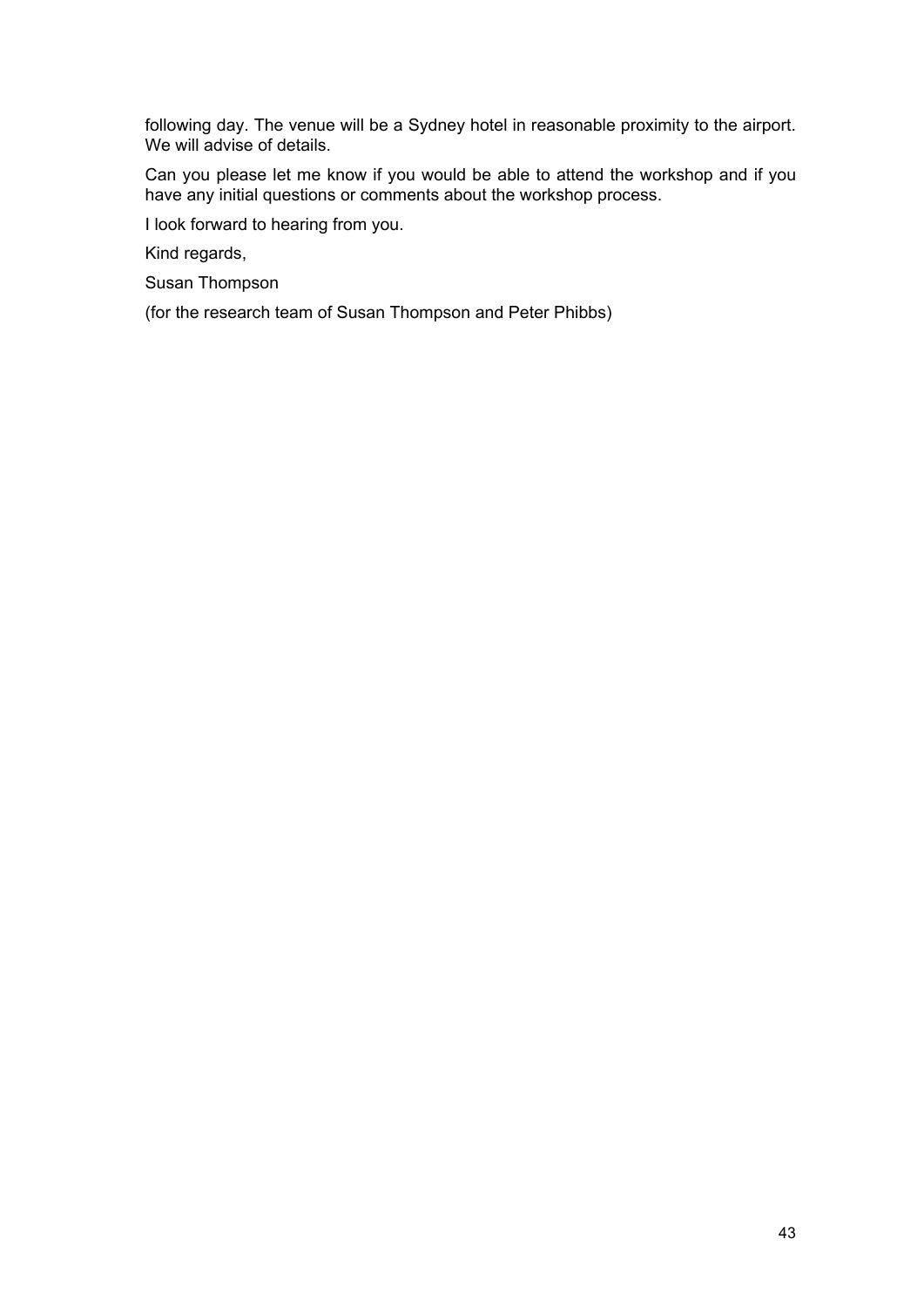# <span id="page-50-0"></span>**Appendix 3B: Invitation to panel—Sydney-based invitee**

*The Health Impacts of Housing—An Investigative Panel of Australian and New Zealand researchers, public health and housing officials* 

Dear \_\_\_\_\_\_\_\_\_\_\_

I am writing to invite you to participate in a workshop of experts to examine the health impacts of housing. The workshop will be held in Sydney over a day and a half in the week of July 19 (most likely towards the end of the week). The workshop is part of an Australian Housing and Urban Research Institute (AHURI) research project that Professor Peter Phibbs and I are currently undertaking. The aim of this investigation is to identify potential research projects in the area of the healthy impacts of housing by identifying current gaps in knowledge. The outcomes will form part of the final report to be presented to AHURI. We hope that this will establish high-priority research questions for inclusion in a national housing-health research agenda.

We are inviting leading researchers and public policy officials from across Australasia to participate in this investigative workshop panel. We are currently preparing a literature review as a background paper for the panel. This will be distributed before the workshop. At this stage we anticipate that a number of themes will be addressed in the review. These include:

- $\rightarrow$  The impact of dwelling design on health.
- $\rightarrow$  The impact of the state of repair the dwelling on health.
- $\rightarrow$  The impact of the use of the dwelling on health.
- $\rightarrow$  The impact of the location of the dwelling on health.
- $\rightarrow$  The impact of housing connected variables such as residential mobility on health.

The workshop will begin with a session on the literature review in order to identify any obvious omissions from the review. This will be followed by several invited presentations on the potential of different data sources to address housing and health, including specific needs of children and Indigenous communities.

Workshop participants will then consider where there are gaps in the research base and be invited to pitch potential research projects that address these gaps. We will evaluate the proposals from a research and policy perspective considering the following criteria:

- 1. 'Researchability'—would the research method work?
- 2. Value for money.
- 3. Potential change in health outcomes.
- 4. Potential to implement "housing" change.

Following the workshop, the highest rated projects will be more fully documented and identified as high-priority research questions for inclusion in a national housing-health research agenda. This will be presented to AHURI as part of our research project.

In terms of the workshop program, we propose to commence around mid afternoon, with a working dinner that evening. The next day will be devoted to examining different project ideas, with a closing drinks session and dinner for those leaving the following day. The venue will be a Sydney hotel in reasonable proximity to the airport. We will advise of details.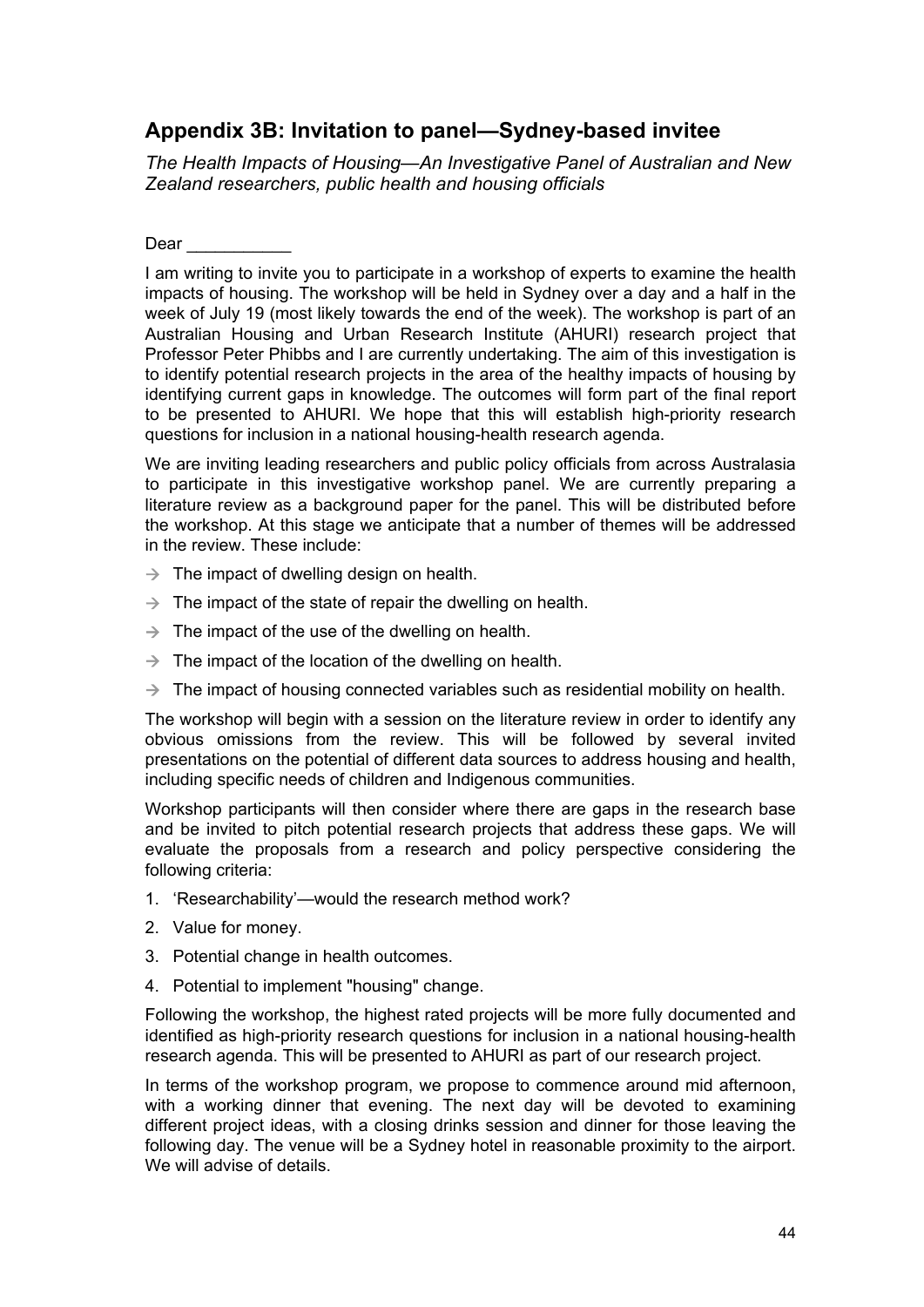Can you please let me know if you would be able to attend the workshop and if you have any initial questions or comments about the workshop process.

I look forward to hearing from you.

Kind regards,

Susan Thompson

(For the research team of Susan Thompson and Peter Phibbs)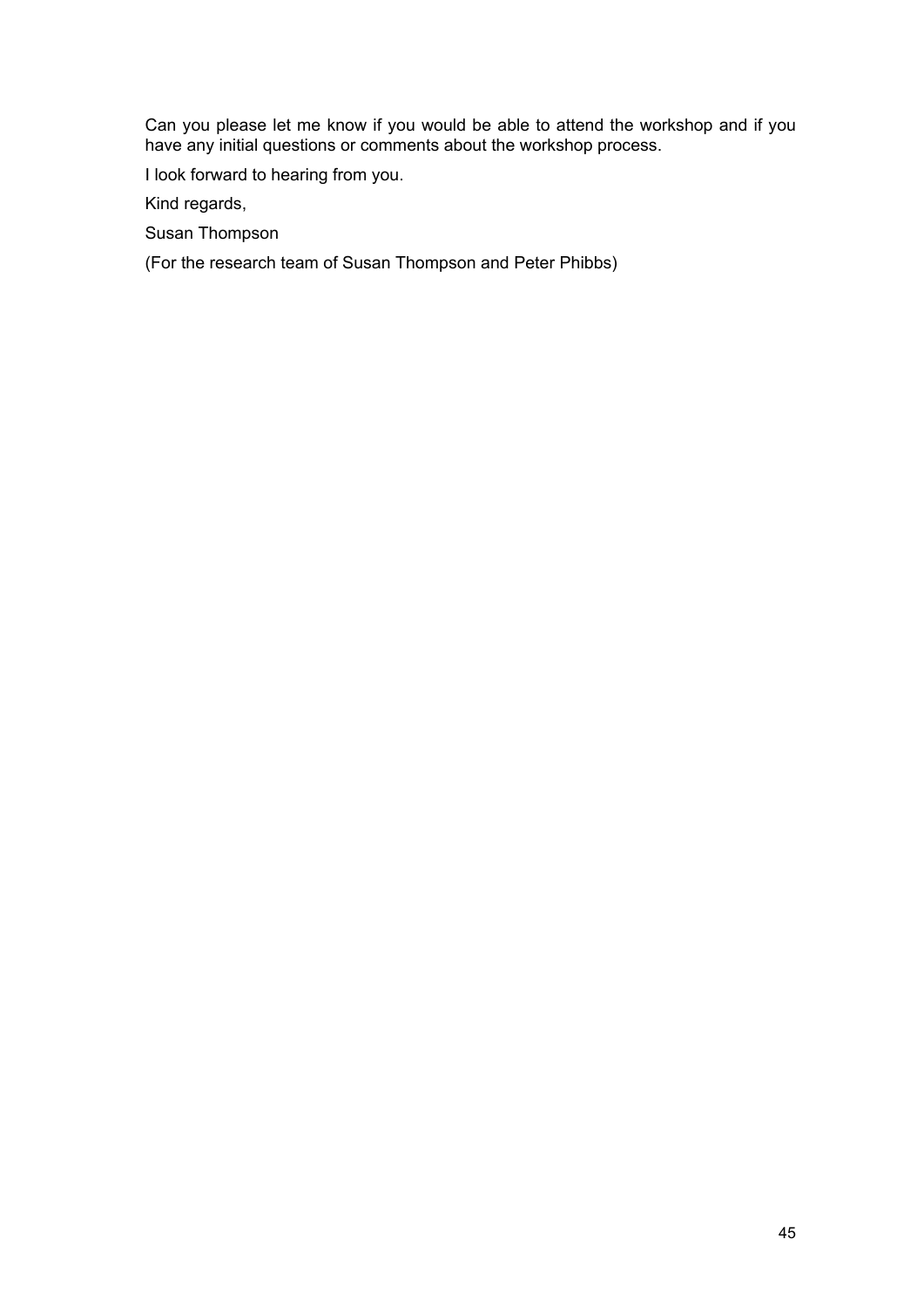# <span id="page-52-0"></span>**Appendix 4: Invited participants' biographies**



*Ms Melanie Andersen (Sax Institute)* 

Melanie Andersen works at the Sax Institute in Sydney, an organisation which builds partnerships between health researchers and policy agencies and facilitates population health research projects. Melanie recently commenced a PhD at the University of New South Wales with the School of Public Health and Community Medicine. Her thesis aims to describe the housing situation of Aboriginal children and families living in urban areas of NSW, particularly Western Sydney, and to explore associations between housing quality and health outcomes. This work is an extension of the Study of Environment, Aboriginal Resilience and Child Health (SEARCH), a longitudinal study of the health of approximately 2000 Aboriginal children from 800 families living in urban communities in NSW.

Melanie's interest in the links between housing and health stem from her time working as an occupational therapist in community health and hospital settings. Much of her clinical work involved designing and coordinating home modifications for clients with disabilities and chronic illnesses, many of whom lived in public housing. Thus Melanie has an interest in the role physical and social environments play in supporting and restricting human health and participation. This interest deepened while undertaking postgraduate study in epidemiology. Melanie is particularly interested in the housing issues facing vulnerable populations, namely Indigenous people, children, those on low incomes, the elderly and those with disabilities.

#### *Professor Tony Capon (University of New South Wales/Australian National University)*

Tony is a public health physician with expertise in environmental health and health promotion. He is professor of population health at the Australian National University and convenes the Australian Climate Change Adaptation Research Network for Human Health. His research focuses on urban sustainability and health. Tony codirects the Healthy Built Environments Program in the City Futures Research Centre at the University of New South Wales.

#### *Associate Professor Stephen Corbett (Sydney West Area Health Service)*

Stephen is a public health physician currently working as Director of the Centre for Population Health in Western Sydney and was previously Director of the Environmental Health Branch within NSW Health.

In this former position he had an active interest in housing and health issues which included:

- $\rightarrow$  Health impacts of indoor and outdoor air quality.
- $\rightarrow$  Lead contamination in soil and roof spaces and its impacts on children's health.
- $\rightarrow$  Asthma prevention through housing interventions.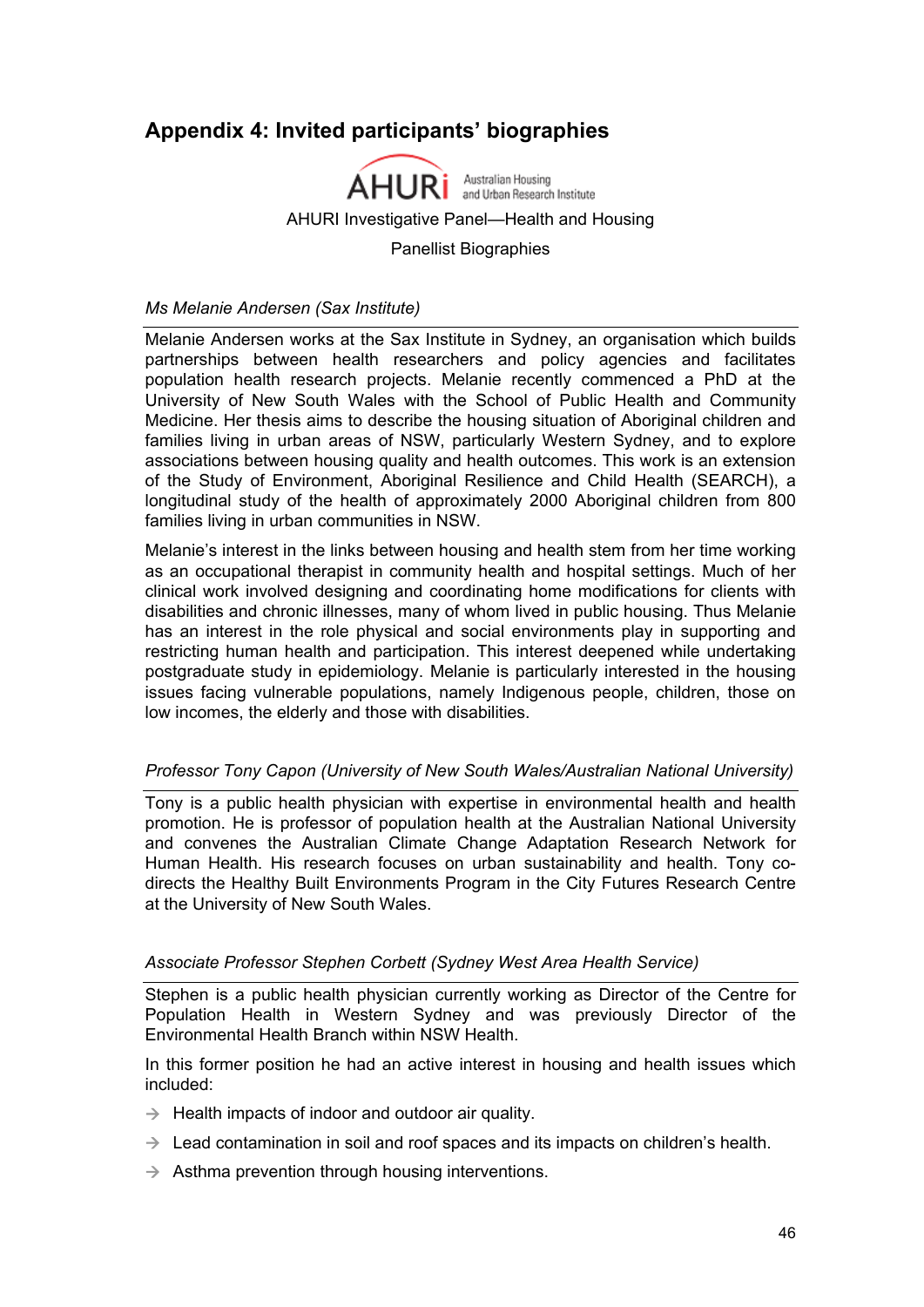$\rightarrow$  Housing and health in Indigenous communities.

More recently these interests have broadened to include:

- $\rightarrow$  Some of the potential conflicts between the need for urban densification and potential exposures to air and noise pollution.
- $\rightarrow$  The resilience of our current and future housing stock to predicted increases in extremes of temperature.
- $\rightarrow$  The challenges to both health and housing of densification in urban areas.

## *Ms Michelle Daley (Heart Foundation)*

Michelle has a background in health promotion and recently commenced working as Senior Manager, Active Living with the Heart Foundation. Previously, she was Program Manager, Obesity Prevention with the Health Promotion Service in SSWAHS.

Her recent experience has been in active transport advocacy and promotion as well as physical activity and nutrition project implementation and evaluation with public housing residents and other low-income communities.

Michelle's current interest is the creation of supportive environments for active living (especially walking) through the integration and evaluation of the Heart Foundations 'Healthy by Design' principles in urban planning and development.

## *Mr Jim Davison (Australian Housing and Urban Research Institute)*

Jim Davison has been the Assistant Director of Research at AHURI for the last six years. During that time Jim has helped to build a body of Australian research on housing and non-shelter outcomes, especially in relation to economic participation, through AHURI's research program. He is keen to see AHURI take a lead in producing high-quality empirical work examining the links between health and housing, relevant to the Australian context.

#### *Associate Professor Mike Dockery (Curtin University)*

Dr Alfred Michael Dockery is Associate Professor with the School of Economics and Finance at Curtin University, and Research Fellow with the Centre for Labour Market Research. Mike's principal expertise is the analysis of applied labour market issues, much of which has involved the used of longitudinal (panel) data. He has worked extensively as a consultant for government and private organisations, concentrating in the areas of labour economics, vocational education and training and evaluative studies. His current research focuses upon: the school-to-work transition; the effects of work and other labour market experience on 'happiness' and 'well-being'; Indigenous labour market and social outcomes and the effects of housing assistance on labour market outcomes. He recently led a multi-disciplinary scoping study on the links between housing and children's well-being. Mike has authored or co-authored around 30 papers in peer-reviewed journals, including *Social Science & Medicine, Housing Studies, Economic Record, International Labour Review, International Journal of Manpower* and the *Australian Journal of Labour Economics* plus a variety of monographs.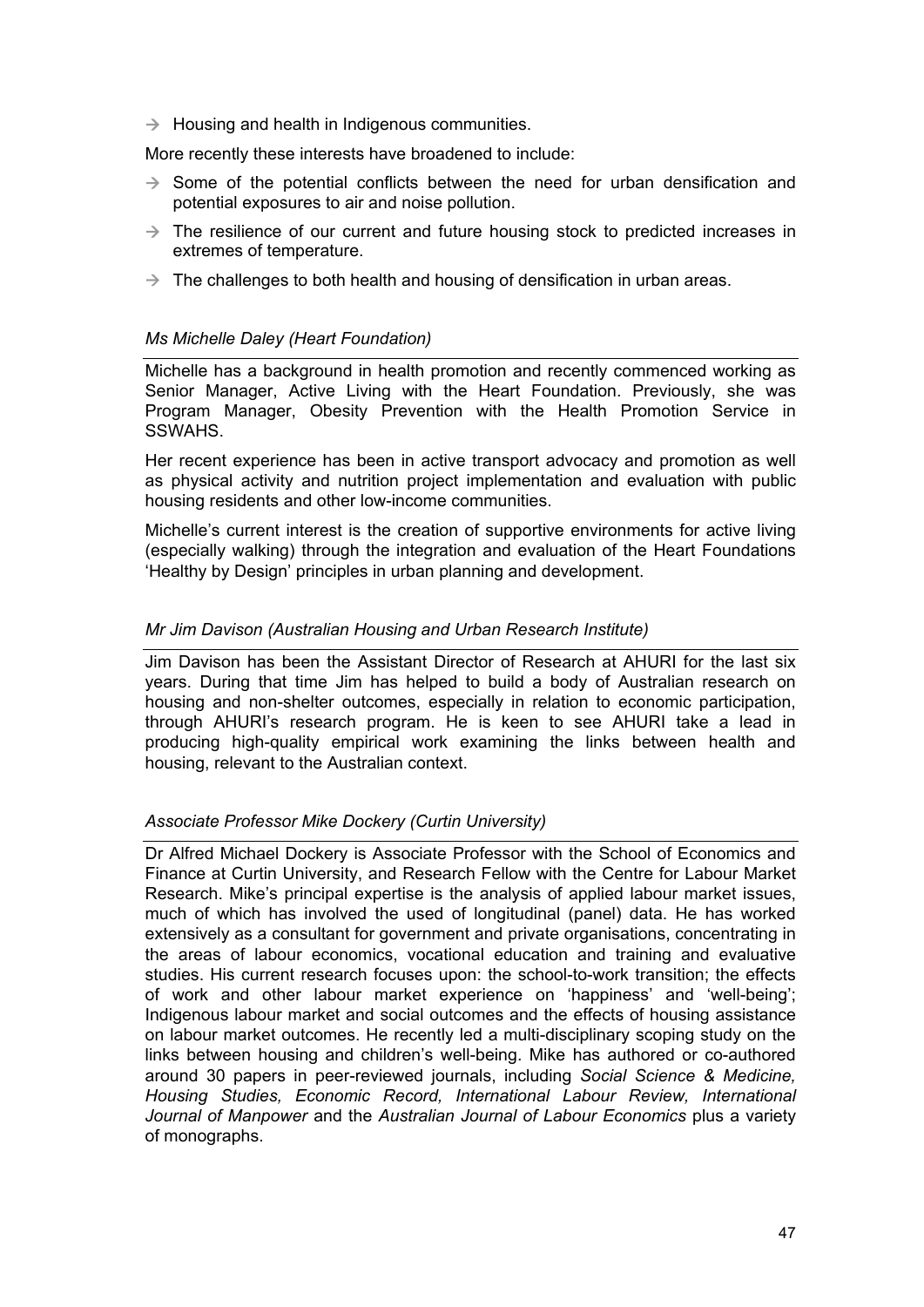## *Ms Helen Fletcher (FaHCSIA)*

Helen Fletcher is a public servant of 30 years experience, and has worked at both the Federal and state level. The first decade of Helen's career was in Indigenous affairs, where she worked in the Department of Aboriginal Affairs, Aboriginal Development Commission, National Aboriginal Conference and ATSIC. Helen then accepted a position with the ACT government, initially working in the Community Services area and then transferring to what is now Housing ACT. In the time she was in Housing ACT, Helen worked in areas such as service improvement and policy, as well as managing a Regional Office and the central Applicant Services Centre for the ACT. In 1998, Helen became the Director of Housing ACT; a position she performed until 2005. She then spent a year working at the Federal level on support to child care services and in the Office for Women. Helen returned to housing in FaHCSIA in 2006, where she is now the Manager, Housing Research. Helen is a member of the Australasian Housing Institute and the president of Capital Community Housing (formerly TAS Housing), a community housing organisation in Canberra dedicated to the provision of socially just housing and tenancy support services to people with disabilities.

## *Professor Adrian Franklin (University of Tasmania)*

Professor Adrian Franklin trained as an urban anthropologist in the UK and has held Professorial positions at the University of Bristol and Oslo. In 2003–05 he was Head of Urban Studies at the School of Policy Studies, University of Bristol. His work on cities has focused mostly on urban culture, neighbourhood and social networks although he has also conducted work on the relationship between people and nature—and companion animals (and human health)—in the city. Inspired by the recent work of Zygmunt Bauman on the decline of the social bond in liquid modernity, he has been conducting research on mobility in contemporary societies (he founded and is Editor of *Tourist Studies*); as well as research on loneliness in contemporary societies. In the past five years he has completed theoretical analyses of loneliness and has completed two national surveys of loneliness in Australia. In 2010 Sage published his new monograph *City Life*. His PhD was on privatism, modernity and the modern home and this recent work is something of a return to an older area of interest.

#### *Mr Devin Gibson (University of New South Wales)*

Devin is completing his final year of an urban planning degree with a focus on sustainability. He seeks work in the field of sustainable development and transport. Working for a year at Sydney Water as a student planner gave him experience in infrastructure management and planning. While finishing off his studies, Devin has been volunteering at The Watershed as a Project Officer for the development of a Bike Library. He is also currently working as a Research Assistant for the Healthy Built Environments Program at the University of NSW.

#### *Professor Billie Giles-Corti (University of Western Australia)*

Professor Billie Giles-Corti is Director of the Centre for the Built Environment and Health at the School of Population Health, The University of Western Australia and an NHMRC Senior Research Fellow. For more than a decade, she and a multidisciplinary team of researchers and postgraduate research students have been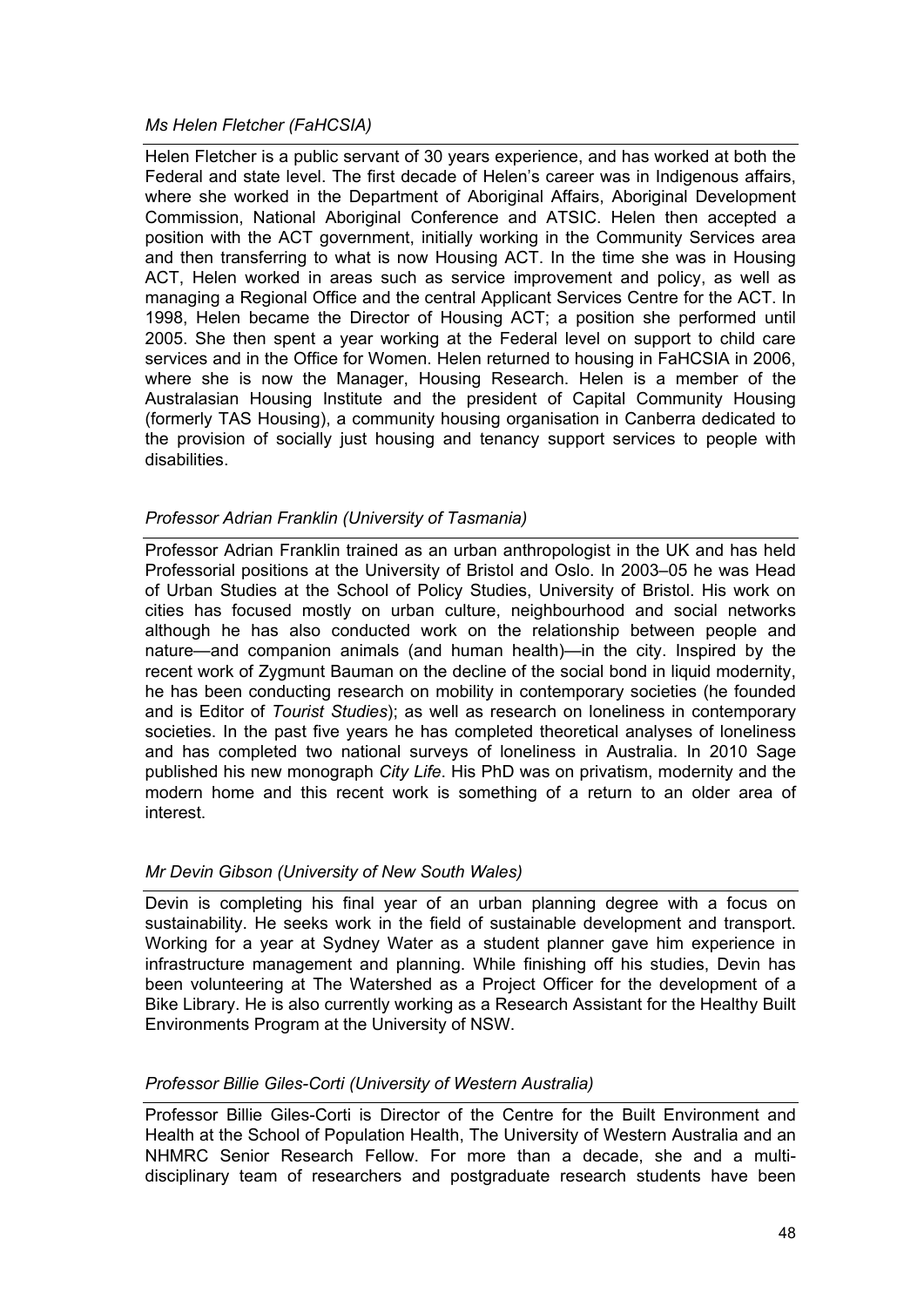studying the impact of the built environment on health, social and health behaviour outcomes, including walking, cycling, public transport use, overweight and obesity, social capital and dog-walking. She is a leading health promotion researcher in Australia and recognised internationally for her research on the built form.

## *Professor Philippa Howden-Chapman (University of Otago)*

Philippa Howden-Chapman is a social scientist and Professor of Public Health at the University of Otago, Wellington, New Zealand. She is Director of He Kainga Oranga/Community Housing Intervention Research Programme and the New Zealand Centre for Sustainable Cities. She has won a number of national awards for her research into housing, energy efficiency and health, as well as for mentoring students. She is currently a member of the WHO Bonn Working Housing Group which is establishing the attributable burden of disease from housing.

Philippa was the leader of two major community trials which have been published in the *British Medical Journal*, a trial of the effectiveness of retrofitted insulation, the Housing, Insulation and Health Study and a trial of the effect of installing more effective, clean heating in the homes of children with asthma, the Housing, Heating and Health Study. These studies have led to major infrastructure investments by successive governments in insulation and clean heat. The housing research group is currently carrying out two further trials, the first related to electricity grants to encourage older people who have been hospitalised, to heat their homes, and the second to remediate home hazards to prevent injuries. The research group is also conducting a cohort study of all social housing tenants in New Zealand to see if rehousing people in social housing reduces hospitalisation. The Sustainable Cities research group is carrying out research about the link between housing and transport affordability and the link with urban form.

#### *Professor Bin Jalaludin (Sydney South West Area Health Service)*

Professor Jalaludin is an epidemiologist and a public health physician who also has 10 years of experience in clinical paediatrics. His current research interests are in the areas of environmental epidemiology, health services research, neighbourhoods and health and social epidemiology. His expertise is in quantitative research methods and biostatistics. He has received funding from Federal and state government agencies, as well as from the NHMRC and ARC. He is a Board member and member of Scientific Review Panel, Australian Paediatric Surveillance Unit, Royal College of Physicians; the Human Research Ethics Committee, SSWAHS; the Research Advisory Committee, Ingham Health Research Institute; the Lane Cove Tunnel Health Study Steering Committee, NSW Health and an ex officio member of the Air Pollution Expert Committee, NSW Health.

#### *Dr Asif Khan (Sydney South West Area Health Service)*

Asif Khan is Senior Lecturer in the School of Architecture and Planning at the University of Auckland in New Zealand. His PhD thesis investigated the role of housing in children's education, using both qualitative and quantitative approaches. His research interests include housing policy and non-shelter outcomes of housing. He is particularly interested in looking at how housing can impact on children's health.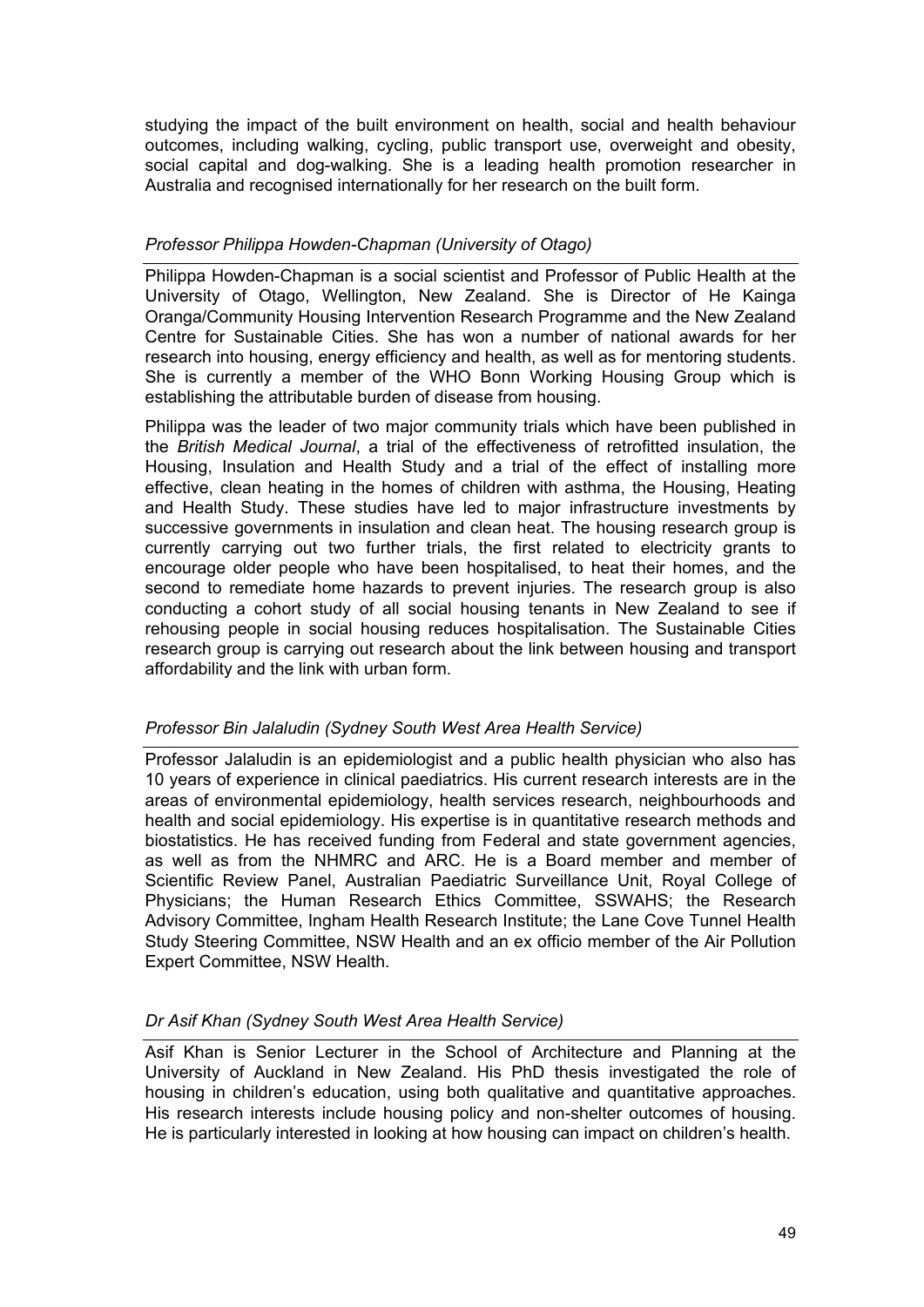## *Ms Michelle Maxwell (Sydney South West Area Health Service)*

Michelle is Service Development Officer for Population Health in Sydney South West Area Health Service. In that role Michelle's responsibilities include workforce development, healthy urban development, and building capacity for evidence-based practice and Health Impact Assessment within Population Health and the Area Health Service.

Michelle was jointly responsible for the initiation and development of the Housing and Health Partnership between Greater Western Sydney Division of Housing NSW, SSWAHS Population Health and the Centre for Health Equity Training, Research and Evaluation (CHETRE) which now has a formal partnership agreement and implementation plan for the next two years. Michelle is also a co-investigator on the Evaluation of the Malcolm and Macduff Ways Regeneration Project in the public housing area of Rosemeadow.

#### *Professor Peter Phibbs (University of Western Sydney)*

Professor Phibbs is a planner/economist at the Urban Research Centre, UWS, whose main area of research concerns housing. His research in recent years has been in two main themes: the non-shelter outcomes of housing and the broad area of affordable housing.

He undertook a major AHURI study on the non-shelter outcomes of housing and has subsequently supervised a number of research degrees in the same area. He is currently the Director of the UNSW–UWS AHURI Research Centre.

#### *Associate Professor Paul Pholeros (Healthabitat)*

Paul is the Director of Healthabitat and National Program Manager of Fixing Houses for Better Health and Housing for Health projects, including several research and development projects. For over 12 years Healthabitat has worked to improve the health of Aboriginal people, particularly children, by making healthier living environments in many remote, and more recently rural and suburban, areas of Australia. Paul trained as an architect at the University of Sydney, and has run a private architectural practice working on urban, rural and remote projects throughout Australia since 1984.

## *Ms Joanne Quinn (University of New South Wales)*

Joanne is currently completing a PhD on 'Design of the Home for an Ageing Australian Population'. Rather than age-focused housing, this research examines how all housing can be more usable, safe and accessible for people of all ages and the widest range of abilities, and flexible to accommodate different life stages, through the use of universal and flexible design approaches. This doctoral research led to the opportunity to work in the UNSW City Futures Research Centre on the recently completed project 'Dwelling, Land and Neighbourhood Use by Older Home Owners' funded by AHURI and DoHA. Included in this project was a comparative design and cost analysis of visitable, adaptable and universal design approaches in housing.

Her primary research interests include:

 $\rightarrow$  Accessibility, usability and safety in the design of residential neighbourhoods, buildings and products.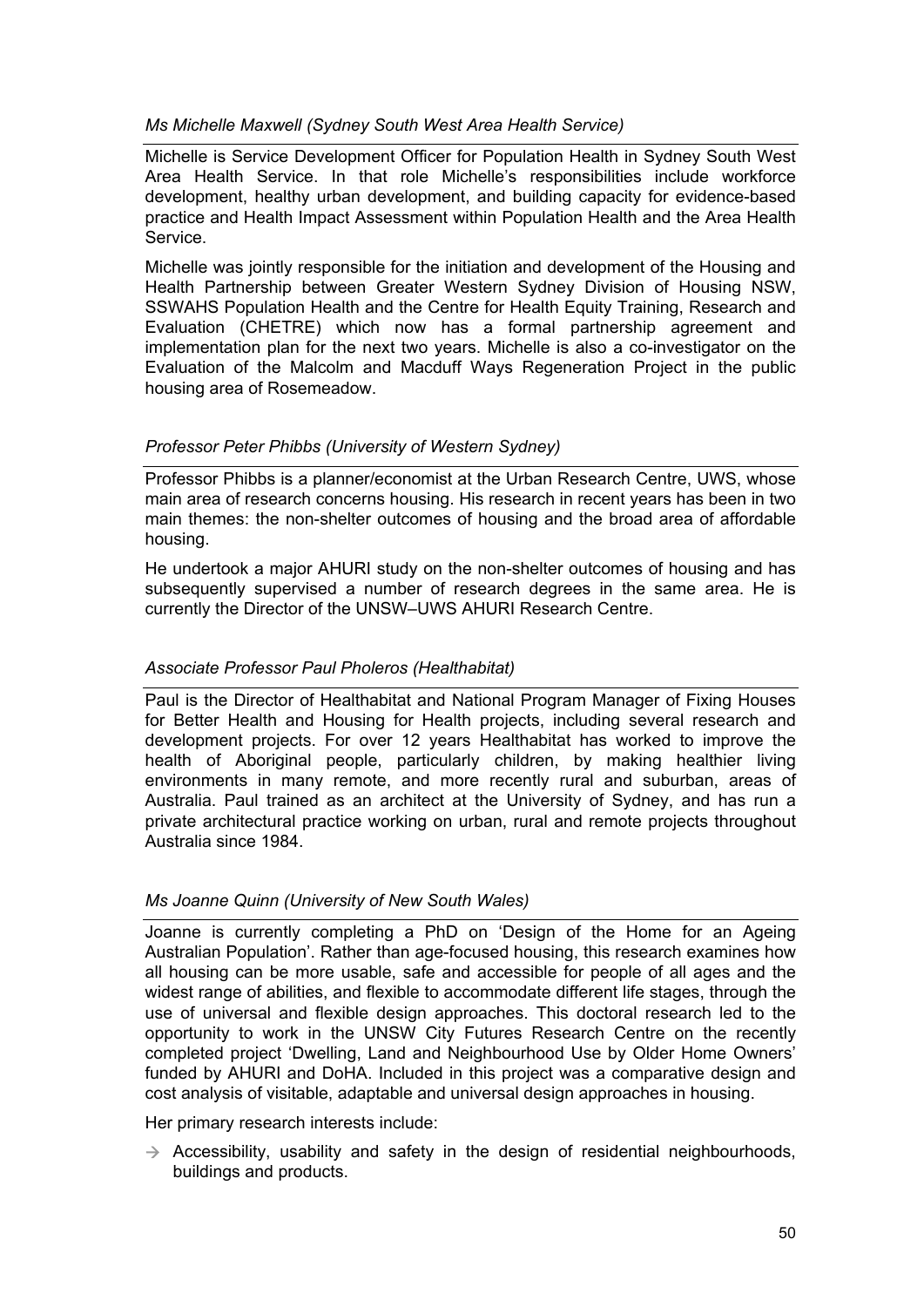- $\rightarrow$  The differing, and sometimes conflicting, needs of people of different ages and abilities in residential environments.
- $\rightarrow$  Anthropometric measurement of people and assistive devices in residential environments.

#### *Associate Professor Peter Sainsbury (Sydney South West Area Health Service)*

Peter Sainsbury is Director of Population Health in Sydney South West Area Health Service and Associate Professor in the School of Public Health at Sydney University. He is currently a member of the Australian Health Ethics Committee and has been a member of the National Health and Medical Research Council (2002–06) and president of the Public Health Association of Australia (2000–04). Peter's qualifications and experience cover medicine, health planning, sociology, health services management and public health.

#### *Associate Professor Susan Thompson (University of New South Wales)*

Susan Thompson has over 30 years of experience as an urban planning practitioner, teacher and researcher. She is Associate Professor of Planning and Co-Director of the Healthy Built Environments Program, City Futures Research Centre, Faculty of the Built Environment, University of NSW ([http://www.fbe.unsw.edu.au/cf/HBEP/\)](http://www.fbe.unsw.edu.au/cf/HBEP/).

Susan's interests are wide and cross-disciplinary, encompassing healthy planning, meanings of home and belonging, the implications of cultural diversity for cities and planning practice, and the importance of everyday local environments. Her research has significantly contributed to understandings of belonging and settlement practices in contemporary urban communities, as well as the impact of cultural diversity on the city. Her research on meanings of home for migrant women made a significant contribution to understandings of migrant home-making and resettlement in an Australian urban planning context. Her use of qualitative methodologies in this research assisted the acceptance and subsequent development of qualitative methods in urban planning research and practice.

Susan's more recent work on community development and health has further developed understandings of belonging, home-making and well-being in diverse communities. Her research on the role of community gardens in enhancing the physical and psychological health of public housing tenants in inner Sydney has achieved state and national awards. This, and related work, has also illuminated the importance of food in bridging cultural difference, as well as being a critical aspect of health and well-being.

#### *Ms Joanna York (University of New South Wales)*

Joanna York is Senior Research Officer for the Healthy Built Environments Program (HBEP) in the City Futures Research Centre. In 2010 she was involved in coordinating large funding proposals in the areas of climate change and low carbon cities, and providing research support for grant projects in the Faculty of Built Environment. Joanna completed a Master of Social Development at UNSW in 2009 and is interested in applying community development principles to the provision of affordable, culturally appropriate and sustainable housing, particularly in Western Sydney.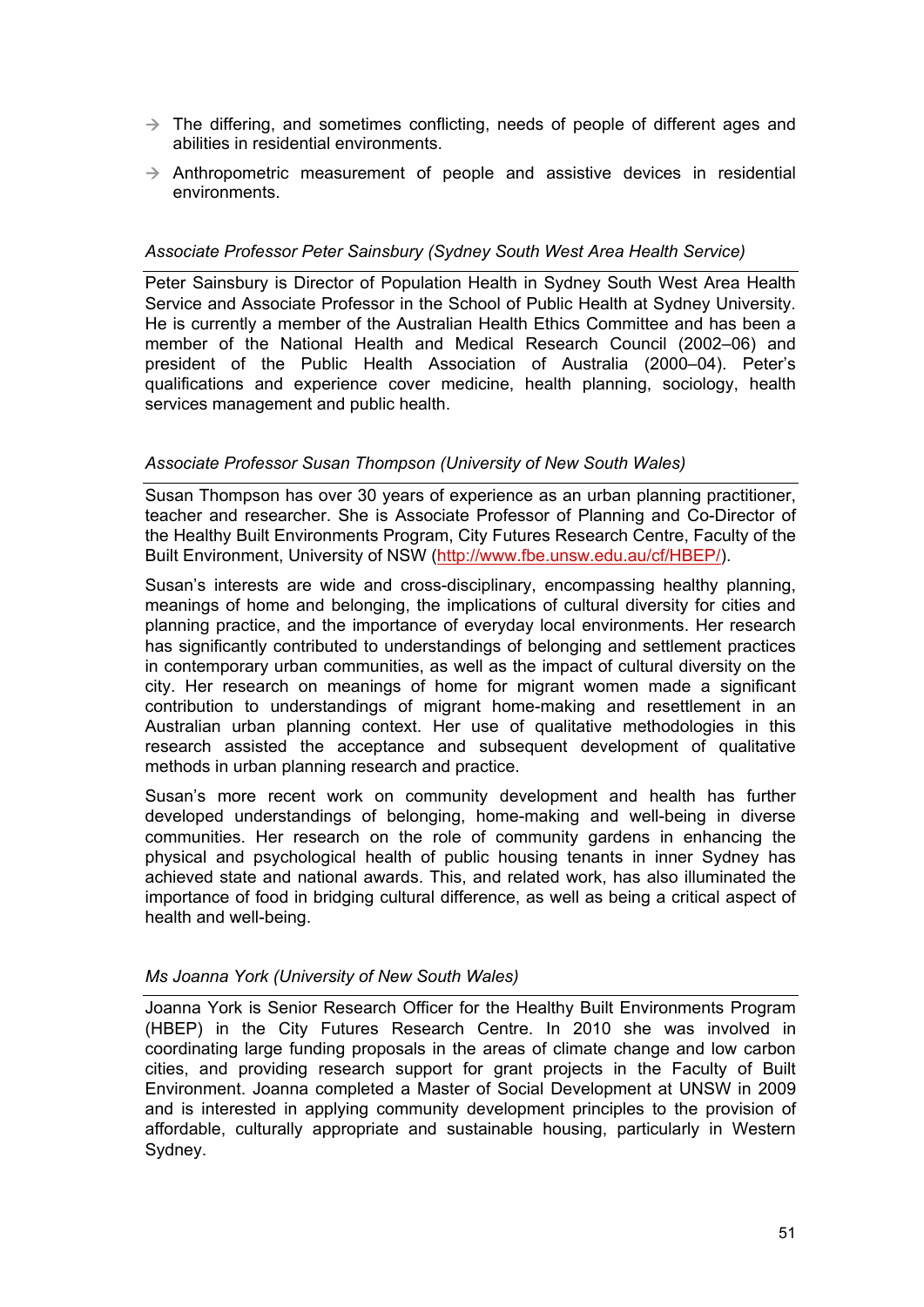# <span id="page-58-0"></span>**Appendix 5: Major panel discussion themes**

## *Research*

- 1. Current methods (such as surveys) of capturing data regarding the conditions of people's housing have limitations, as people tend to positively overstate the conditions they live in. This is also in part due to a general belief that a person's living conditions are their own choice.
- 2. There are so many effects of housing stress that it's hard to say any one factor has greater adverse effects on a child. Hence, one of the many benefits to longitudinal studies in housing is to study people's movements, and thus accumulate richer data.
- 3. Key issue is how you frame housing and health research and engage policymakers and community, as research has a solution focus rather than identifying problems.
- 4. There exists a great potential for sharing of data and ideas between Australia and NZ, particularly since urban design problems are so similar.
- 5. Following the [Australian] national election there will be an opportunity for collaboration between policy-makers and researchers about what can be learnt from insulation experience (benefits versus the losses). If we stop things every time there is a tragedy that we would never progress.

#### *Legislation*

- 1. Market failure, attrition laws and a poor appreciation of the danger to occupants of poorly designed structures, are all reasons behind landlords refusing to update their properties.
- 2. There is an opportunity to use the Building Code of Australia (BCA) for good, as it offers a way of turning public health research into policy. Hence, is there a suite of issues that we can include in the Code in relation to health?
- 3. The Universal Code which was created in 1990 is vastly outdated and therefore inappropriate to properly influence the design of healthy housing.
- 4. From a public policy perspective, how do you get health dollars to fix public housing, which makes the issue whether Housing Departments should fix their own housing? Hence, there is a need to measure the health impacts of housing regeneration. There is growing interest and commitment from NSW Health to not only be involved in urban development, but also housing.

#### *Economics*

- 1. The price of land is prohibitive. Hence, the concept of 'community land-trust', where the individual owns the dwelling and the community owns the land (allowing tenants to have partial ownership of their homes), is worth exploring.
- 2. There is evidence of racism in the rental market. 'We won't improve it because they'll just wreck it'.
- 3. Rivalry effects and competition with housing means one benefits where another suffers.

#### *Housing conditions*

1. Heating and cooling are important factors in the quality of housing conditions and is largely influenced by socio-economic status. This will increase in importance on the housing and health agendas, that is, the concept of 'fuel poverty' where a household has to spend more than 10% of income on heating or cooling.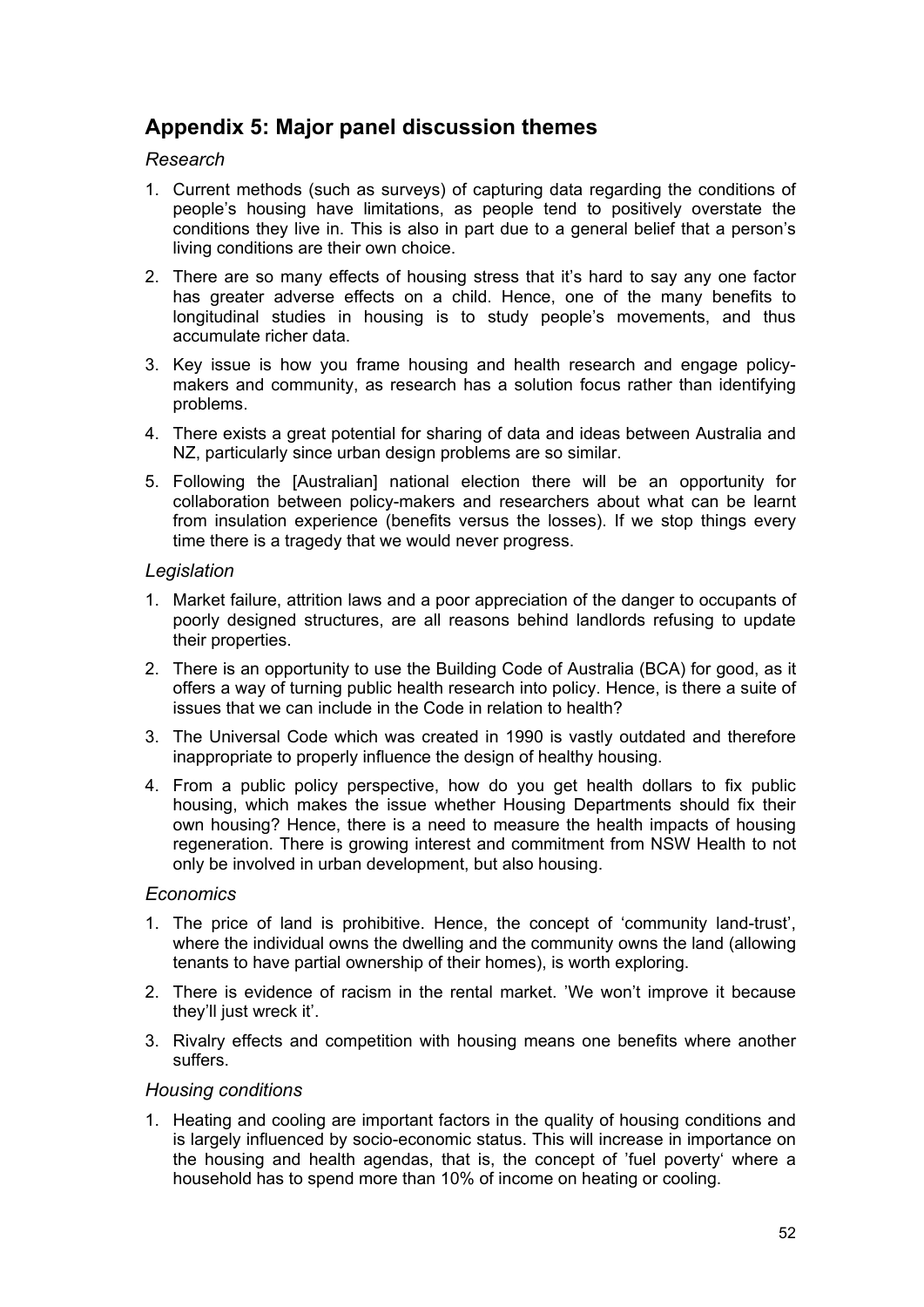## *Housing design*

- 1. There must be more care taken in separating public space and open space. Developers have been very active in trying to create town centres, but it is a privately owned space which limits freedom of expression/access/rights to remain.
- 2. The universal approach to housing accommodates differences in life stage, household type and lifestyle, and thus does not require modifications in the future.
- 3. More research into the universal design approach is required, as a dwelling right from the start needs to appeal to everyone to be commercially viable. This is why home owners are reluctant to modify their rental properties despite government subsidies, as the modified property will then be undesirable to other groups.

#### *Indigenous housing*

- 1. Aboriginal people are over-represented in public housing, so all decisions will have a greater impact on them. The notion of wealth accumulation and ownership of a home is not necessarily something to which Indigenous people aspire.
- 2. In regards to Indigenous housing in Australia, reducing overcrowding is a recurring theme because authorities continuously fail to solve the problem by making cheap houses which fall apart. This is a complex issue, as simply providing more houses doesn't solve the problem; houses need to be fixed as well. Healthabitat is a program that endeavours to counteract this while incorporating Indigenous participation and self-determination principles.

#### *Public housing*

- 1. Overcrowding in public housing is. an issue.
- 2. In regards to regeneration projects, there needs to be a greater focus on what ends up happening to the residents once they are moved away. Regeneration and relocation of people against their will can have major impacts on physical and mental health.
- 3. What is the ideal social mix of private and public housing? The current trend is a good mix: 70% private/30% public housing. But is this evidence-based? This debate has been going on for many decades. The evidence should look at health, social and neighbourhood outcomes.

#### *Health issues affecting housing*

- 1. The literature on noise and its effects on health is surprisingly strong. Health issues can be dealt with, but most noise-related issues are raised as annoyance which doesn't take the same precedent.
- 2. There are different methods of defining overcrowding—which ones are correct and appropriately incorporate cultural implications? Furthermore, it is important to maintain the difference between overcrowding and the functioning of a house.
- 3. There was a proposal to Department of Health a decade ago to prevent asthma and heat-related illnesses with simple home modifications. The benefits of this proposal were proved using a cost–benefit exercise. However, the Director General at the time said no because he thought it would cause an avalanche of requests for rehousing. Can this be revisited?
- 4. Asthma and heart disease occur more regularly in hotter conditions. If climate change scenarios involve extreme temperature changes, then it is something we can't ignore.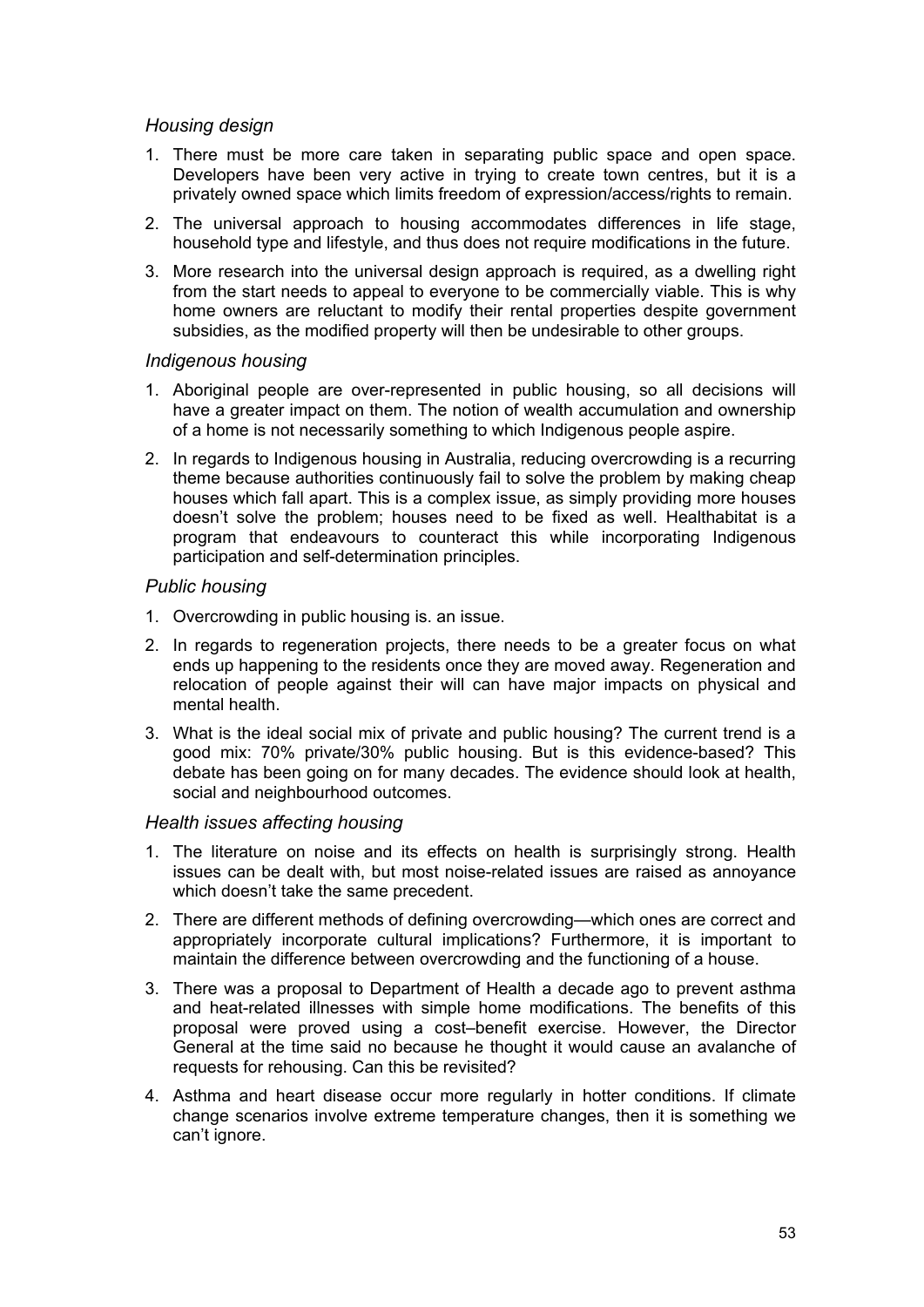- 5. Noise and air pollution outcomes in housing adjacent to major roadways are causing major illness/perverse outcomes. This issue needs research and policy development as we are far behind Europe in regards to noise abatement. Also noise is a key issue in densification.
- 6. Unflued gas heating is the cause of enormous health problems in Australia. How do you manage the issues surrounding these heaters when the Department of Education has installed them in almost all classrooms? There are studies from NSW Health which reveal the health problems associated with this type of heating, particularly in Sydney. A possible alternative is low 'NOx heaters'.
- 7. Hypothermia incidence underpins an index of isolation. As more older people are living alone this will only get worse.
- 8. There has been an extensive body of work on how to manage urban squalor. This is troublesome for councils as they have limited power to act. To prove there is harm is difficult, so there needs to be great evidence for authorities to act. Urban squalor represents a greater issue in high-rise inner city buildings; however, there are active community groups aiming to counteract this (e.g. Concord and Westmead).
- 9. Health systems often focus on diseases; however, in this forum it is preferable to focus more on broader concepts such as well-being.
- 10. In regards to tenure, it is important to remember mortgage stress can have an effect on health and well-being. However, is mortgage stress offset by stress caused by other factors involved in renting?

#### *Culture*

- 1. The merging of home and workplace changes the meaning of home, and also has an affect on children's health and educational outcomes and more broadly community interactions.
- 2. There is a need for more focused work regarding acculturating people to [living in] denser conditions.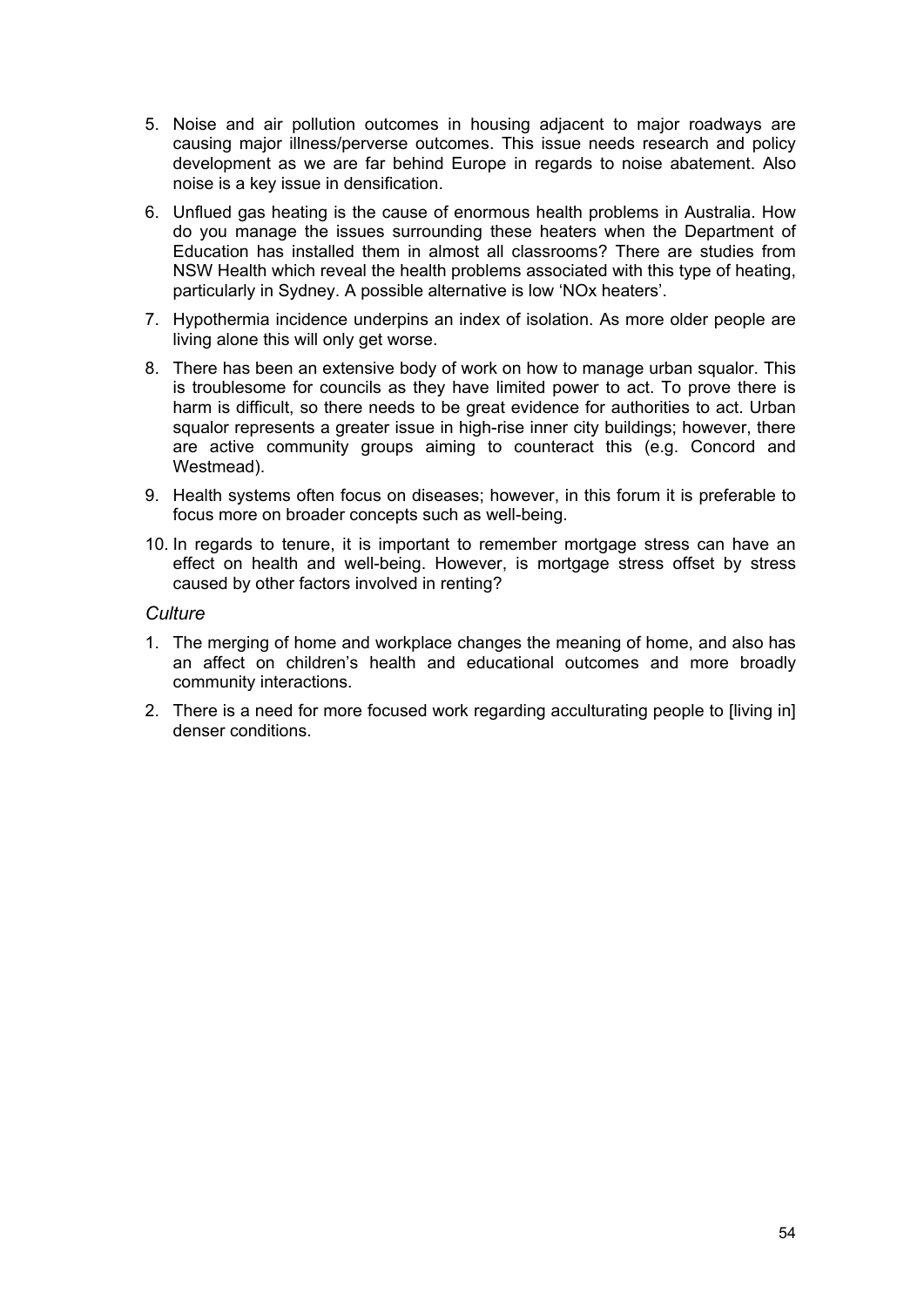# <span id="page-61-0"></span>**Appendix 6: Panel agenda**



AHURI Investigative Panel – Health and Housing Meeting of Researchers and Policy-Makers Convened by Peter Phibbs and Susan Thompson Agenda Dates: Wednesday 21 and Thursday 22 July 2010

Venue: Mercure Hotel, Sydney (in close proximity to Central Station)

818-820 George Street

Sydney NSW 2000

(02) 9217 6666

<http://www.mercuresydney.com.au/>

|                                                    | <b>WEDNESDAY</b>                                                                                                                                                                                        |                                                       |  |  |  |
|----------------------------------------------------|---------------------------------------------------------------------------------------------------------------------------------------------------------------------------------------------------------|-------------------------------------------------------|--|--|--|
| (Approx. times)                                    | Agenda item details                                                                                                                                                                                     | Speaker/s                                             |  |  |  |
| Afternoon tea                                      | Meet and greet with afternoon tea                                                                                                                                                                       | N/A                                                   |  |  |  |
| $(3.00 - 3.30)$                                    | (Coffee, tea and biscuits will be provided).                                                                                                                                                            |                                                       |  |  |  |
| Welcome<br>and<br>overview                         | Welcome, formal introductions and overview of project. Aims of the<br>Investigative Panel and process. Housekeeping.                                                                                    | ST and PP                                             |  |  |  |
| $(3.30 - 4.00)$                                    |                                                                                                                                                                                                         |                                                       |  |  |  |
| Research                                           | Major research themes in housing and health.                                                                                                                                                            | PP and ST                                             |  |  |  |
| themes<br>$(4.00 - 6.00)$                          | Literature review; areas for investigation – where there is work; where<br>there is no work; where are the potential areas for research?                                                                |                                                       |  |  |  |
|                                                    | Discussion.                                                                                                                                                                                             | All                                                   |  |  |  |
|                                                    | Short urban walk.                                                                                                                                                                                       |                                                       |  |  |  |
| <b>Dinner</b><br>and<br>speaker<br>$(6.30 - 9.00)$ | Dinner and guest speaker – focus on Indigenous housing and health<br>(Attendees will be asked to choose two courses from the attached<br>menu, drinks including wine and coffee will also be provided). | Special<br>guest<br>Paul<br>Pholeros:<br>Healthabitat |  |  |  |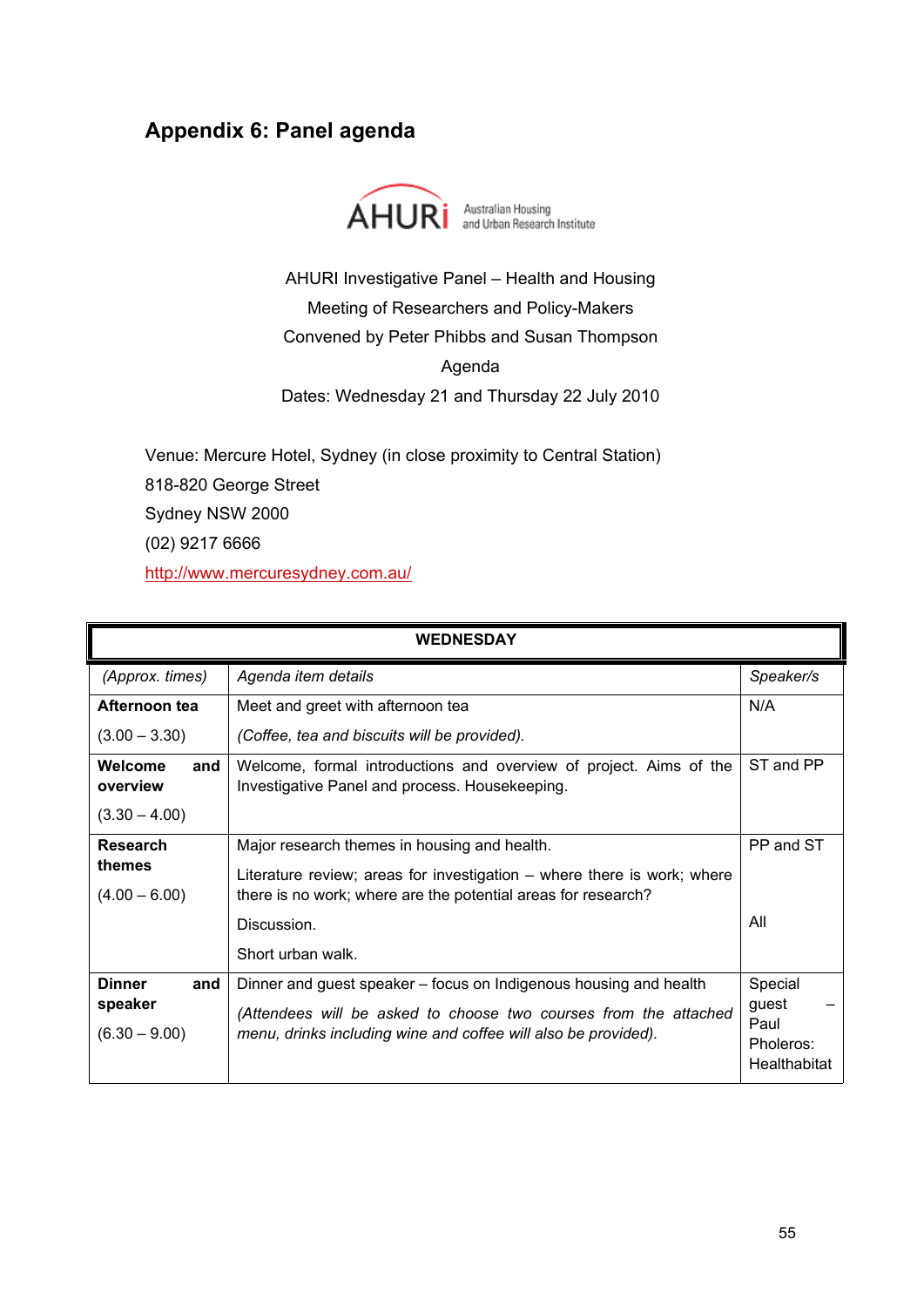|                                       | <b>THURSDAY</b>                                                                                                                                                                                                |                                            |  |  |
|---------------------------------------|----------------------------------------------------------------------------------------------------------------------------------------------------------------------------------------------------------------|--------------------------------------------|--|--|
| (Approx. times)                       | Agenda item details                                                                                                                                                                                            | Speaker/s                                  |  |  |
|                                       |                                                                                                                                                                                                                |                                            |  |  |
| <b>Policy context</b>                 |                                                                                                                                                                                                                | Stephen                                    |  |  |
| $(9.00 - 10.30)$                      | Policy context – presentations and discussion.                                                                                                                                                                 | Corbett<br>SWAHS#;                         |  |  |
|                                       | Short presentations from policy-makers from Housing, Health and<br>Community.                                                                                                                                  | Rep.<br>from<br>Dept.<br>of                |  |  |
|                                       | Suggested areas of discussion: what is the policy context? What are the<br>major issues? What is known? What needs to be researched?<br>Research opportunities that are of specific interest to policy-makers. | Housing;<br>Rep<br>from<br>SSWAHS#;<br>All |  |  |
|                                       | Opportunities for policy-makers and researchers to collaborate.                                                                                                                                                | # Health                                   |  |  |
| <b>Morning tea</b>                    | Morning tea                                                                                                                                                                                                    |                                            |  |  |
| $(10.30 - 11.00)$                     | (Coffee, tea and biscuits will be provided).                                                                                                                                                                   |                                            |  |  |
| <b>Presentations</b>                  | Presentations from Mike Dockery and Philippa Howden-Chapman.                                                                                                                                                   | <b>MD</b>                                  |  |  |
| $(11.00 - 12.00)$                     | Opportunities for policy-relevant research; use of existing databases for<br>research.                                                                                                                         | <b>PHC</b>                                 |  |  |
| <b>Discussion</b><br>$(12.00 - 1.00)$ | Discussion of key research themes - start to make links with policy<br>needs and issues; consideration of research-ability.                                                                                    | All                                        |  |  |
| Lunch                                 | Lunch and informal continuing discussion.                                                                                                                                                                      | All                                        |  |  |
| $(1.00 - 2.00)$                       | (A stand-up lunch including sandwiches, wraps and soup will be<br>provided).                                                                                                                                   |                                            |  |  |
| <b>Presentations</b>                  | Presentations on ageing and housing; neighbourhood context of the                                                                                                                                              | JQ                                         |  |  |
| $(2.00 - 3.00)$                       | dwelling.                                                                                                                                                                                                      | ST and TC                                  |  |  |
| <b>Discussion</b>                     | Interactive discussion                                                                                                                                                                                         | All                                        |  |  |
| $(3.00 - 5.00)$                       | Prioritise areas / themes for housing research $-$ using the literature<br>review and presentations - construction of draft research agenda.                                                                   | including<br><b>AHURI</b><br>rep<br>JD     |  |  |
|                                       | Afternoon tea.                                                                                                                                                                                                 |                                            |  |  |
| <b>Close and</b>                      | Post-panel process, questions, comments and thankyou drinks                                                                                                                                                    | PP and ST;                                 |  |  |
| thanks                                | (Attendees will proceed to the Conference Bar on Level 2 for beer, wine<br>and soft drink).                                                                                                                    | All                                        |  |  |

## *Post-panel*

The following will occur (to be discussed during the panel):

- $\rightarrow$  Notes from the interactive panel distributed to participants for comment/approval.
- $\rightarrow$  Notes finalised in consultation with other key researchers and policy-makers.
- $\rightarrow$  Opportunities to frame a one-page research proposal on projects identified in the priority areas.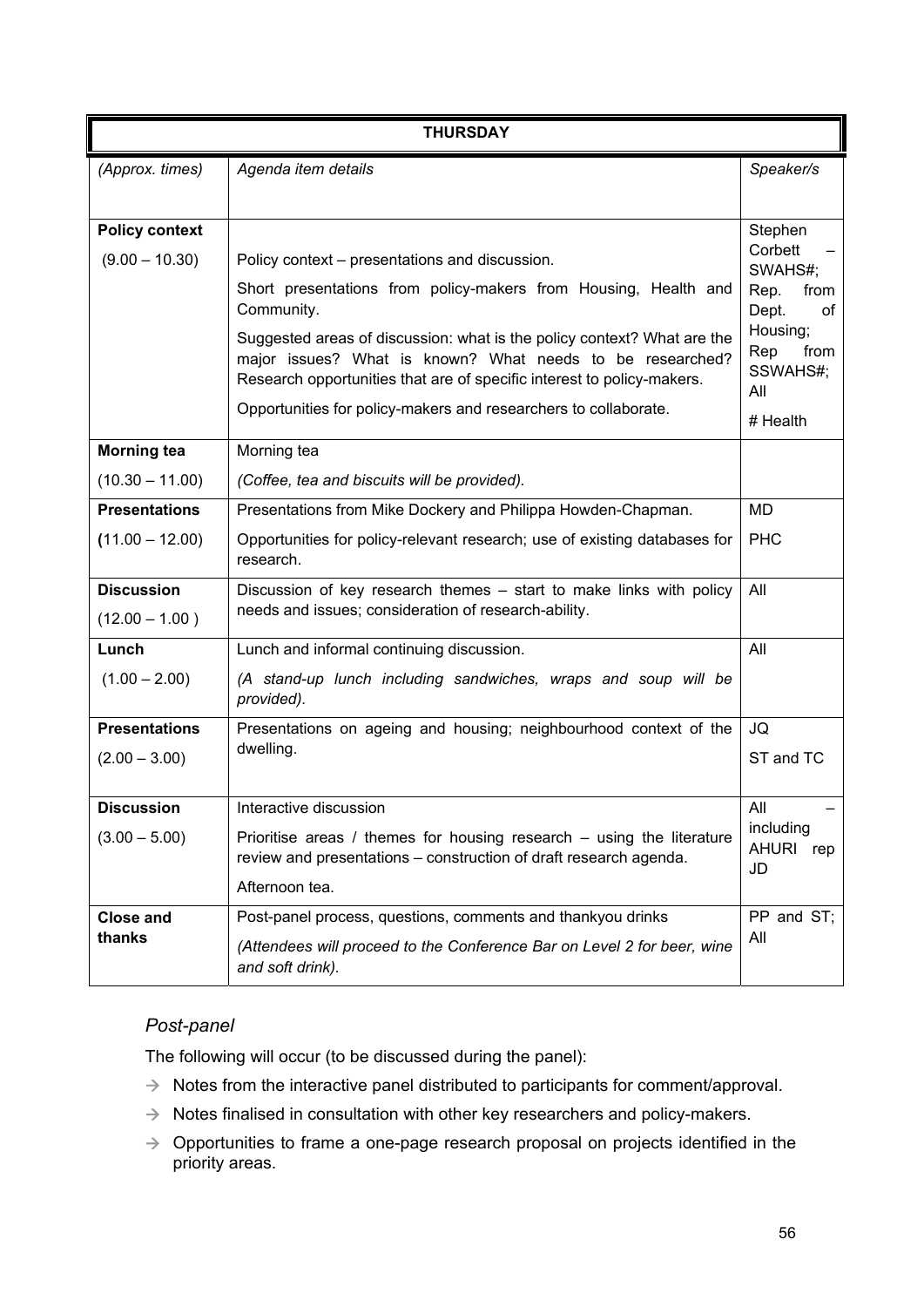- $\rightarrow$  Finalisation of report to AHURI.
- $\rightarrow$  Recommendations to AHURI for research agenda on housing and health.

## *Panellists*

| <b>Name</b>                                 | Organisation                                                                            | <b>Attending</b> |
|---------------------------------------------|-----------------------------------------------------------------------------------------|------------------|
| Ms Melanie Andersen                         | Sax Institute                                                                           | Yes              |
| Professor Tony Capon                        | University of New South Wales and<br>Australian National University                     | Yes              |
| Associate Professor Stephen<br>Corbett      | <b>Sydney West Area Health Service</b>                                                  | Yes#             |
| Mr Jim Davison                              | Australian Housing and Urban Research<br>Institute                                      | Yes              |
| Associate Professor Mike<br>Dockery         | <b>Curtin University</b>                                                                | Yes              |
| Professor Adrian Franklin                   | University of Tasmania                                                                  | No.              |
| Professor Billie Giles-Corti                | University of Western Australia                                                         | No               |
| Professor Philippa Howden-<br>Chapman       | University of Otago                                                                     | Yes              |
| Dr Asif Khan                                | University of Auckland                                                                  | <b>No</b>        |
| Ms Michelle Daley                           | National Heart Foundation                                                               | Yes#             |
| Associate Professor Paul<br><b>Pholeros</b> | <b>Health Habitat</b>                                                                   | Yes#             |
| Ms Joanne Quinn                             | University of New South Wales                                                           | Yes              |
| Representative %                            | Department of Families, Housing,<br><b>Community Services and Indigenous</b><br>Affairs | No               |
| Representative %                            | <b>NSW Department of Housing</b>                                                        | Yes              |
| Representatives **                          | Sydney South West Area Health Service                                                   | Yes              |

# Can only attend for part of the panel.

\*\* Peter Sainsbury, Bin Jalaludin, Michelle Maxwell - at different times during the panel.

% Representatives from these organisations had been named but subsequently requested that they not be named in the report – they withdrew for unforseen circumstances with very little notice.

#### *Research team*

| <b>Name</b>                           | Organisation                  | <b>Attending</b> |
|---------------------------------------|-------------------------------|------------------|
| Professor Peter Phibbs                | University of Western Sydney  | Yes              |
| Associate Professor Susan<br>Thompson | University of New South Wales | Yes              |
| Ms Joanna York                        | University of New South Wales | Yes              |
| Mr Devin Gibson                       | University of New South Wales | Yes              |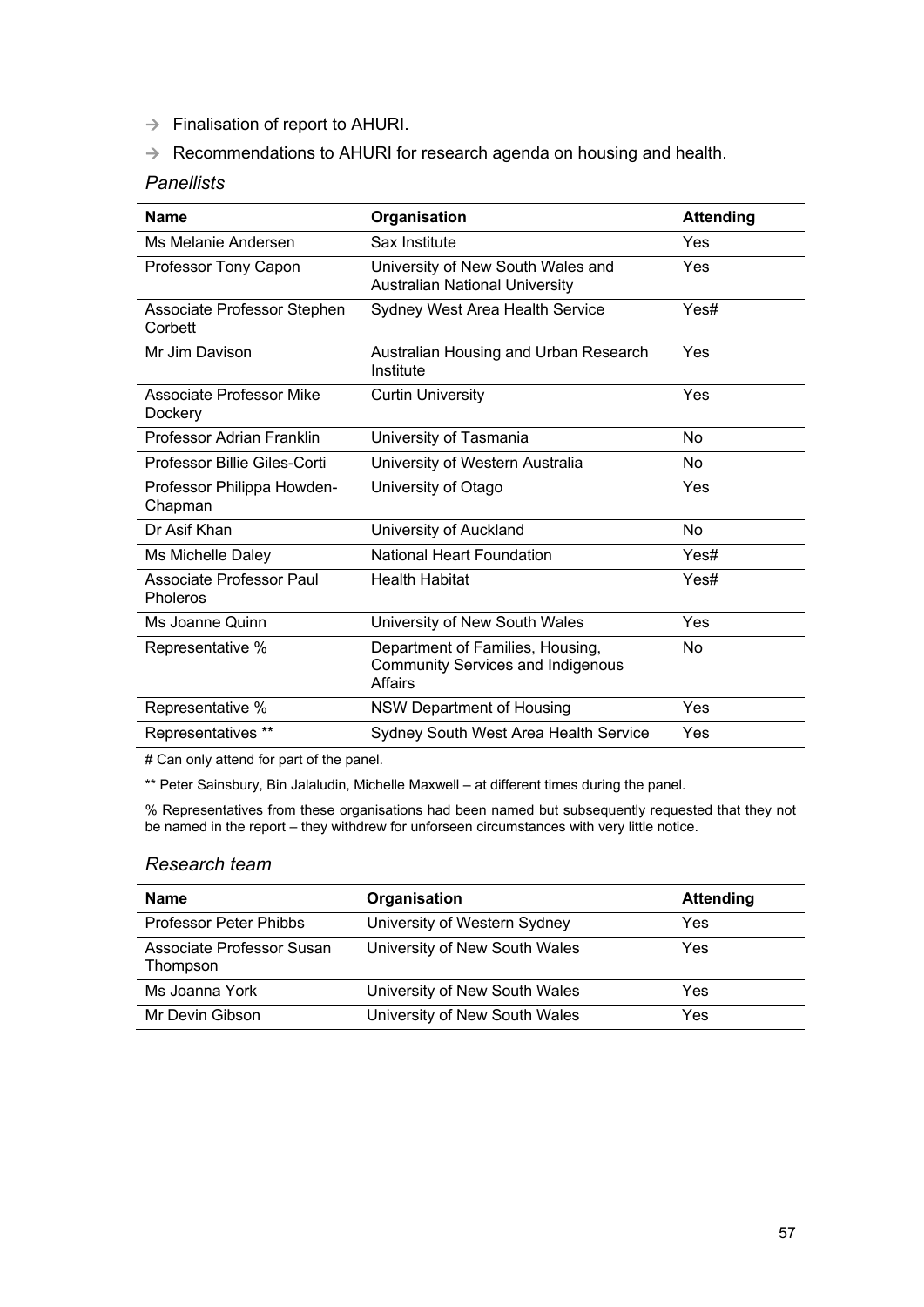# <span id="page-64-0"></span>**Appendix 7: List of available presentations**

- $\rightarrow$  Pholeros (Healthabitat): 'Housing for Health: 25 years of improving housing design, construction & maintenance'.
- $\rightarrow$  Dockery (UWA): 'Housing and Children's Development and Well-being: A scoping study'.
- $\rightarrow$  Howden-Chapman (Otago University): 'Improving Impact of Housing Research on Policy'.
- $\rightarrow$  Corbett (SWAHS): 'Housing and Health: A health policy perspective'.
- $\rightarrow$  Anderson (Sax Institute): 'Wiser Decisions for a Healthier Australia'.
- $\rightarrow$  Thompson and Capon (HBEP): 'Housing and Health: The neighbourhood location'.

#### *Link to presentations*

#### <http://www.fbe.unsw.edu.au/cf/hbep/research/>

On this page, go to 'Australian Housing and Urban Research Institute (AHURI) Project—Investigative Panel to examine the impacts of housing on health'. Underneath this heading, select 'Click here to view selected presentations from the panel meeting on 21–22 July 2010'. The available presentations will appear.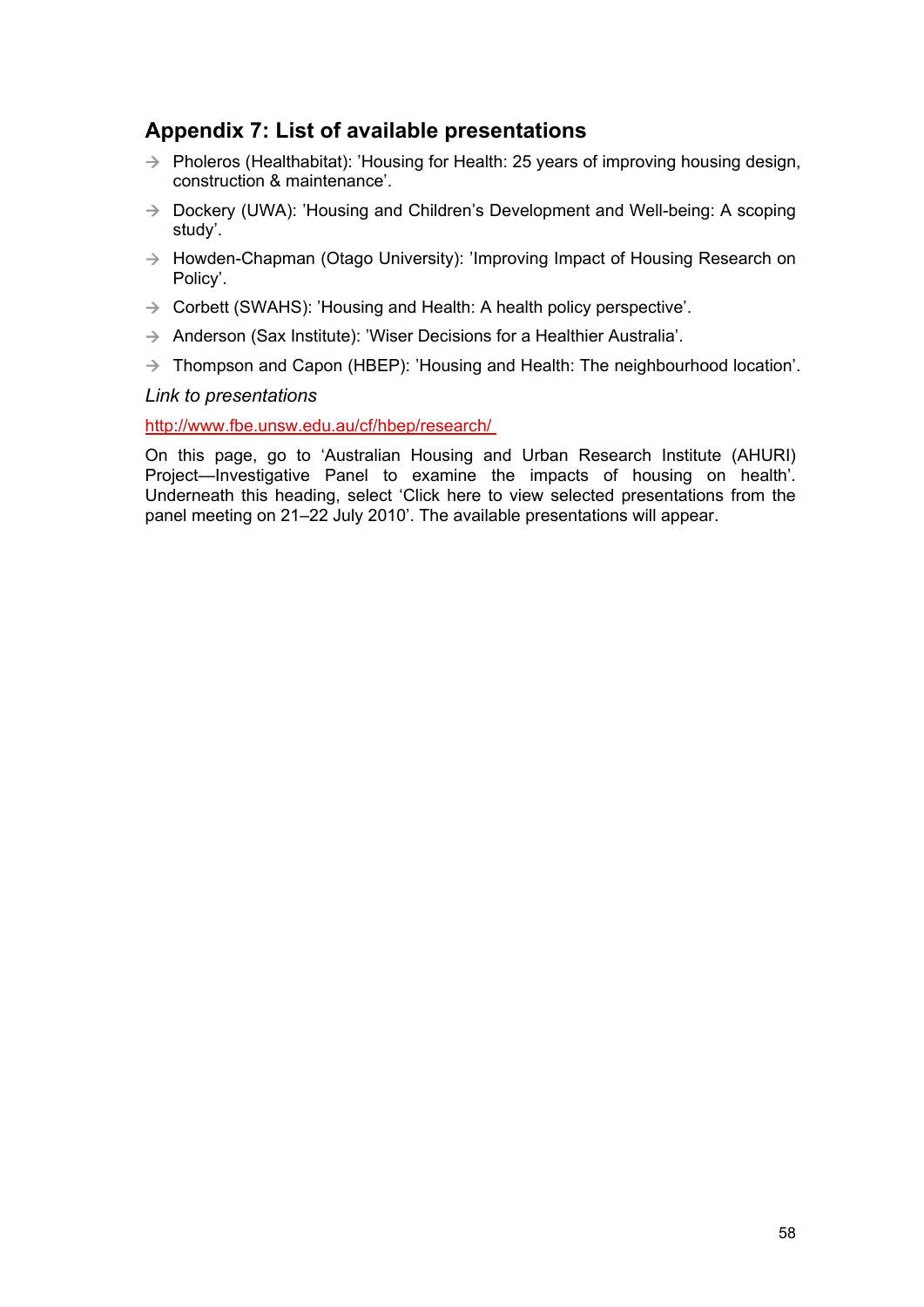# <span id="page-65-0"></span>**Appendix 8: Panel evaluation summary**

#### *Good things*

#### **Research and policy learning**

- $\rightarrow$  Inform on research in Australia and NZ. Highlights common issues, potential collaboration for future research.
- $\rightarrow$  Good overview of wide range of housing issues related to health—find out what other researchers/organisations are doing.
- $\rightarrow$  Showed potential use of existing data sets that could be used for additional research projects.
- $\rightarrow$  Opportunity to hear about work others are doing—closely related but slightly outside your particular box.
- $\rightarrow$  Fantastic having people with such extensive knowledge in the area.
- $\rightarrow$  Excellent cross-fertilisation of people from different disciplines/policy areas, re: methods, priorities, data sources.
- $\rightarrow$  I learnt a great deal about housing and health issues.
- $\rightarrow$  I learnt about different projects currently underway.
- $\rightarrow$  An opportunity to find out more about the background and focus of AHURI.
- $\rightarrow$  An opportunity to learn from the vast experiences and ideas of colleagues.

#### **Panel process**

- $\rightarrow$  Nice to have time / a forum specifically for thinking about research agendas in this space.
- $\rightarrow$  Bringing together the expertise and thoughts of a range of academics and professional that work in this area.
- $\rightarrow$  Brought together a group of people who were knowledgeable about research, policy and practice and committed to trying to improve things.
- $\rightarrow$  The flexible structure allowed for open and free flow of ideas.
- $\rightarrow$  The amount of information exchanged and presented was relatively high for the time allocated.
- $\rightarrow$  Small, collegial and informed group.
- $\rightarrow$  Participants were generous.
- $\rightarrow$  Combining ideas and resources.
- $\rightarrow$  Networking between disciplines.
- $\rightarrow$  Non-politicised discussion allowed people to speak freely.
- $\rightarrow$  Great opportunity to look strategically at Australian and NZ housing research.
- $\rightarrow$  Breadth of presentations. Time for discussion.
- $\rightarrow$  Literature review was helpful to guide discussion.
- $\rightarrow$  All the logistics worked really well, good to have scribes so can concentrate on discussion.
- $\rightarrow$  Evervone well introduced and got on well, made interaction easy.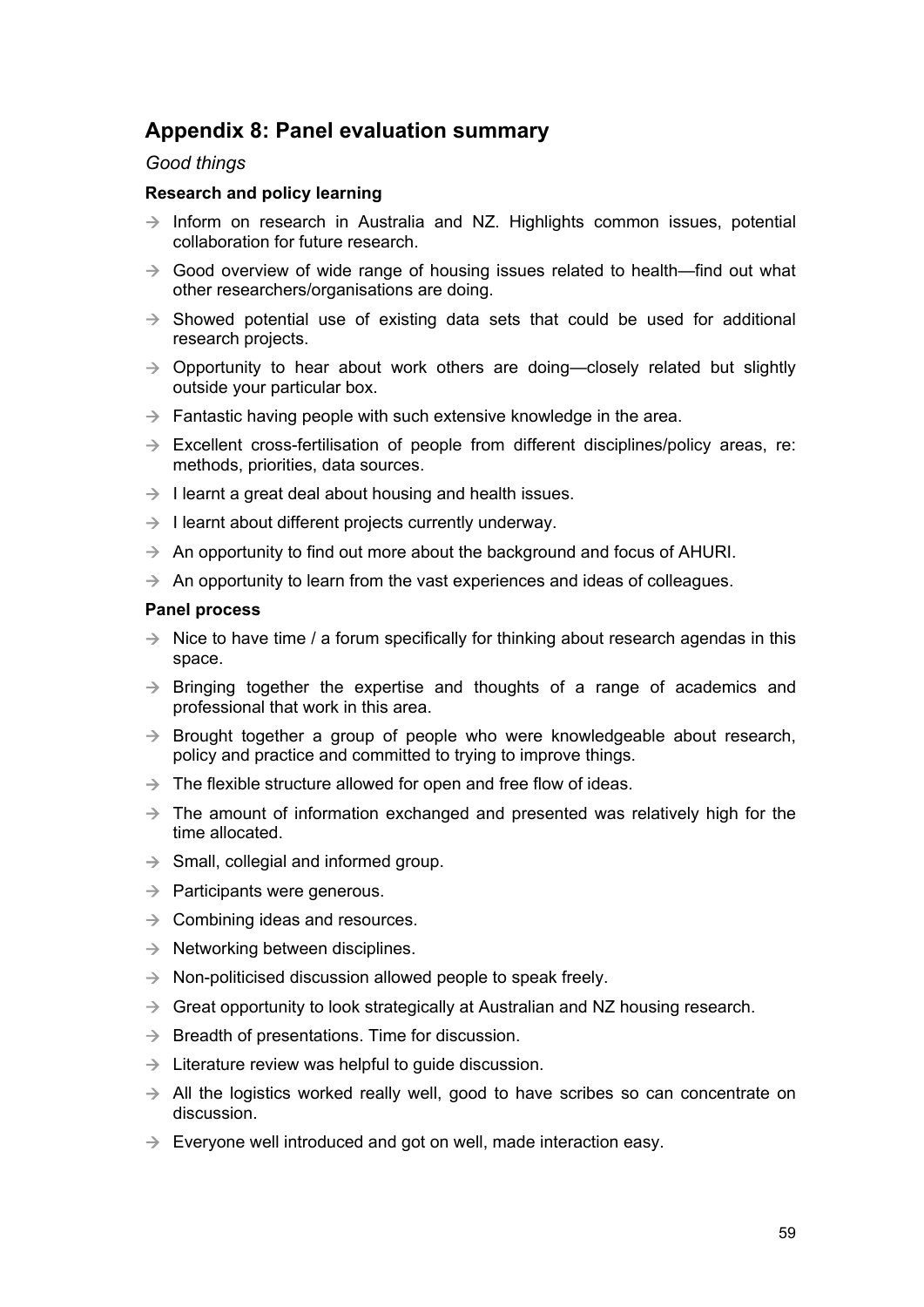- $\rightarrow$  Group was right size—big enough to have a stimulating range of contributions but small enough for everyone to be involved all of the time.
- $\rightarrow$  It had a clear purpose.

#### **Future opportunities for collaboration**

- $\rightarrow$  Opportunity to identify areas of joint interest and potential collaborations.
- $\rightarrow$  Great scope for research into the future.
- $\rightarrow$  The panel came up with ideas that would have been impossible without the engagement of both health and housing people in the room together. The generation of ideas would not have occurred even if the document had been circulated for comment.

#### *Areas where it could have been better*

#### **Panel process—focus and content**

- $\rightarrow$  At times it felt a little unclear about what we were being asked to produce.
- $\rightarrow$  Might have been good to come up with more concrete project plans or ideas—felt satisfying, i.e. more focused/targeted discussions.
- $\rightarrow$  Lack of focus at times. Slipped into areas of irrelevance to health and housing (e.g. water policy).
- $\rightarrow$  Could have structured discussions around key themes/domains of research. Needed to have clearer facilitation role in eliciting the input from participants (need clearer objectives).
- $\rightarrow$  Session devoted to specific funding opportunities / grant schemes, ways of promoting further collaboration.
- $\rightarrow$  Greater discussion of arising challenges such as climate change.
- $\rightarrow$  Didn't get to clear outcomes that were reported back during the day (e.g. in terms of Qs on page 20).

#### **Panel process—representation**

- $\rightarrow$  Is there any way to incorporate the views of the target groups themselves (e.g. elderly, health workers, etc)? Since they were absent from discussions—have we properly represented their opinions?
- $\rightarrow$  A lack of policy-makers from housing and from health, planning, local government.
- $\rightarrow$  Wider representation of people for more scope.
- $\rightarrow$  Perhaps larger and more diverse group would have improved this.
- $\rightarrow$  Representation from community housing or social welfare sector/advocacy groups (e.g. Brotherhood of St Lawrence, etc).
- $\rightarrow$  Policy-makers from housing—a pity they could not attend.

#### **Panel process—logistics**

- $\rightarrow$  Greater use of visual props to summarise stated ideas—there were two people taking notes but since they [the notes] weren't visible the panel was unable to reference them during discussions.
- $\rightarrow$  Useful to have facilitation to enable everyone to have a say.
- $\rightarrow$  Ideas on wall didn't really work- syndicate group might have worked as a better means of generating ideas.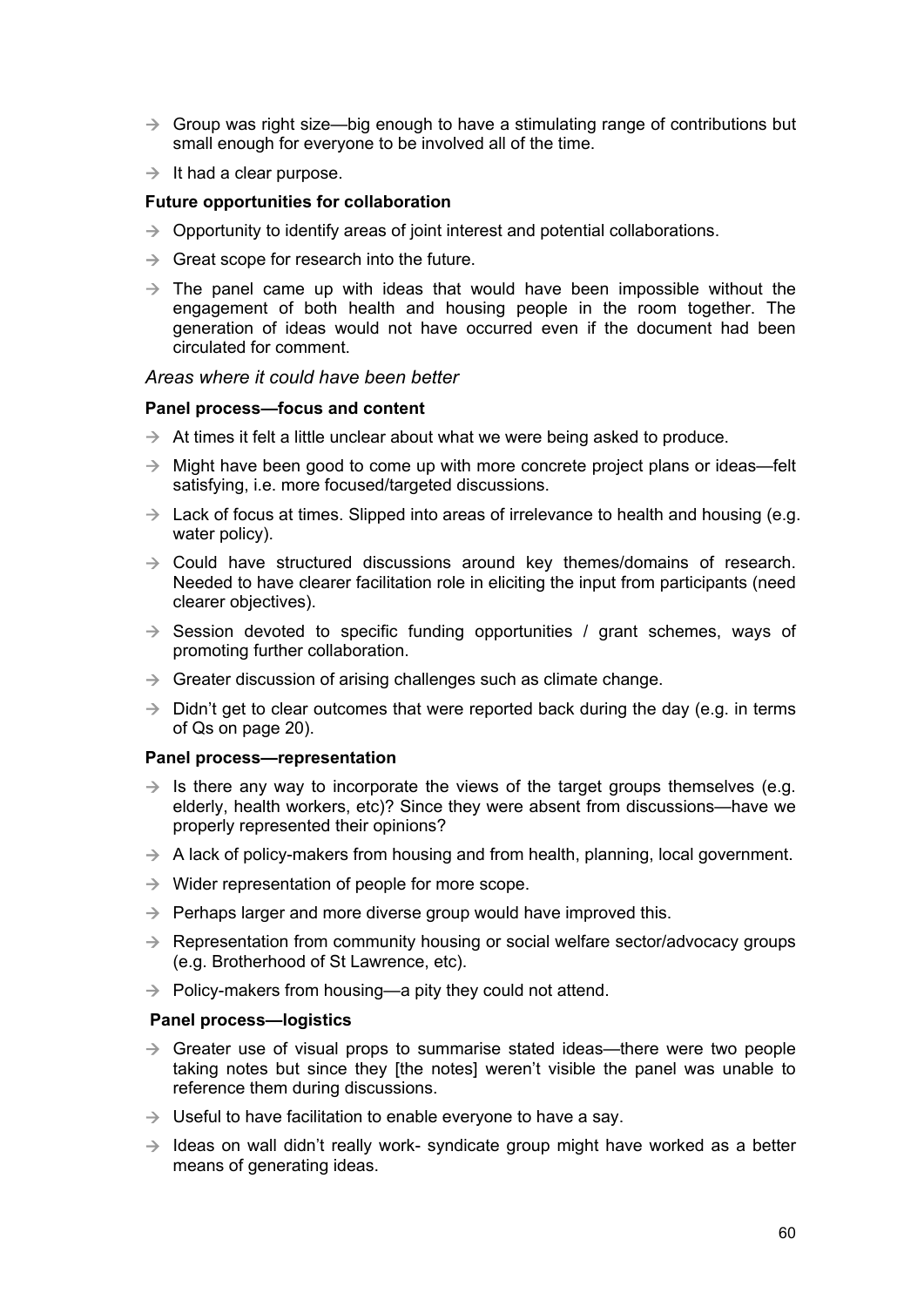- $\rightarrow$  More sharing of thoughts through focusing on individual ideas.
- $\rightarrow$  Decision not to have chair led to relaxed tone, but wonder if we could have developed research ideas more.
- $\rightarrow$  In the room too long.
- $\rightarrow$  Too much listening.
- $\rightarrow$  Some more structured exercises would have helped.
- $\rightarrow$  Smaller group discussions to brainstorm ideas.

## **Panel process—timing**

- $\rightarrow$  Would be good to condense to a single day so it is more feasible for people to attend entire workshop.
- $\rightarrow$  Two mornings plus one afternoon.

#### **Pre-panel process**

- $\rightarrow$  Useful to have summaries of workshop participants research prior to workshop.
- $\rightarrow$  Some more lead time.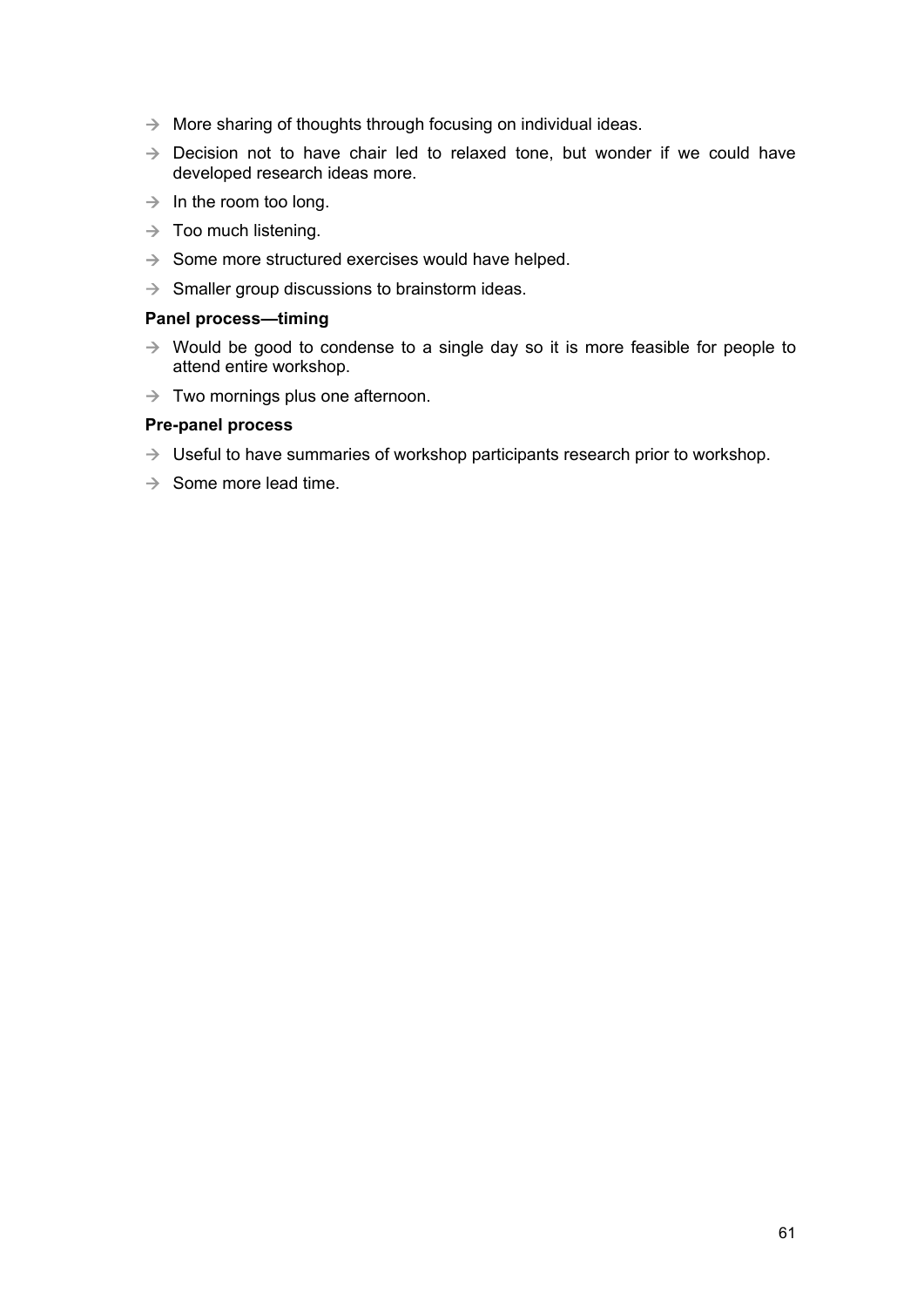# <span id="page-68-0"></span>**Appendix 9: Participant organisations**

Panel participants were invited for their strong expertise in the areas of 'health' and 'housing'. Participation on the panel does not necessarily represent the specific views of participants' organisations. Nevertheless, it is useful to provide some general information about these housing and health organisations. Much of the material below is taken from organisational websites.

## *Healthabitat (represented by Paul Pholeros)*

Healthabitat aims at improving people's living environment and consequently their health. The work has focused on Australian Indigenous people where the need has been greatest. The principles and practical techniques extend from immediate fix work of urgent faults in housing, through to research and development projects that can contribute to longer-term change. The work commenced in central Australia in 1985 and has slowly developed to become a national program since 1999.

Involvement and employment of local community people and the skill of the national team are essential in achieving housing and subsequently health improvements.

## <http://www.healthabitat.com/>

## *Sax Institute (represented by Melanie Anderson)*

The Sax Institute is a unique organisation in Australia. The Institute builds partnerships between researchers and health policy and service delivery agencies for better health. Through these partnerships, the Institute develops research assets and programs and strengthens policy and practice-focused research. The Institute has at its foundation a coalition of university and research groups undertaking population health and health services research in NSW.

### <http://www.saxinstitute.org.au/>

## *Healthy Built Environment Program (represented by Professor Tony Capon, AssociateProfessor Susan Thompson and Ms Joanna York)*

The Healthy Built Environments Program (HBEP) is an initiative that brings the built environment and health together. It is situated in the City Futures Research Centre, Faculty of the Built Environment, UNSW.

As Australia faces increasing health costs from an ageing population and rising rates of obesity, diabetes and other lifestyle diseases, health workers are seeking to influence the design of cities to make them more supportive of healthy ways of living. Recent research has demonstrated links between modern epidemics and the way of life in cities. Car-dominated transport, reduced opportunities for exercise, increased fast food availability and lack of social connection are all implicated.

The NSW Department of Health is providing core funding of \$1.5 million over five years for the Program. The HBEP aims to contribute to revitalising the relationship between the built environment and health professions so that together these disciplnes can create built environments that support people being healthy in their everyday lives.

#### <http://www.fbe.unsw.edu.au/cf/HBEP/>

## *Otago University Department of Public Health (represented by Professor Philippa Howden-Chapman)*

The mission of the Department of Public Health is to contribute to the good health of all New Zealanders through independent, critical and innovative research, teaching,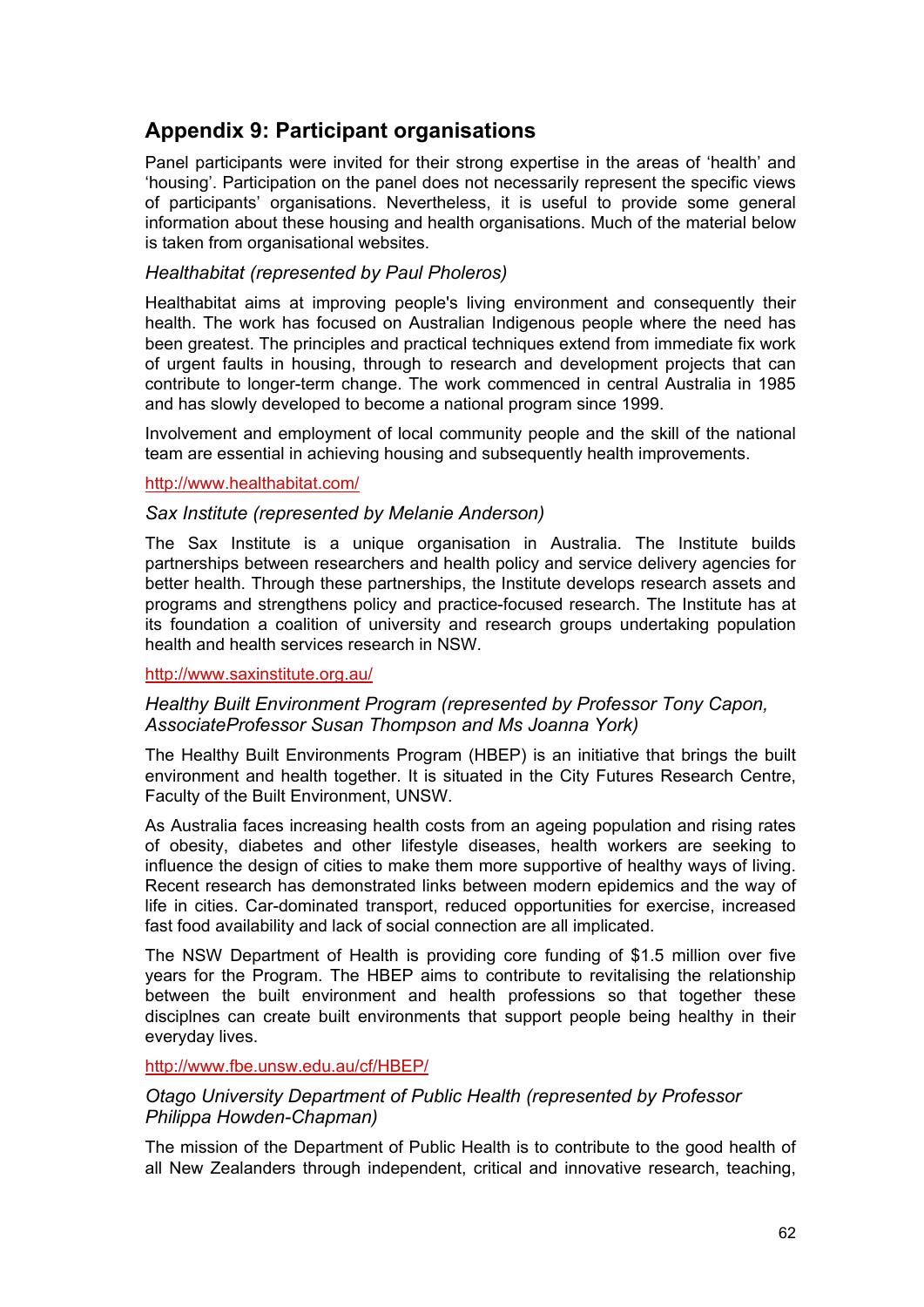and community service. The Department of Public Health is distinctive in its breadth of academic disciplines, research interests, and its links with national and regional health agencies.

The Department contributes to the undergraduate medical course, but the majority of its teaching is to public health postgraduate students. The Department is committed to the active learning of students, personal development of staff, openness and accountability in decision-making, and meeting its obligations under the Treaty of Waitangi.

#### <http://www.wnmeds.ac.nz/academic/dph/>

### *Sydney South West Area Health Service represented by Associate Professor Peter Sainsbury, Professor Bin Jalaludin and Ms Michelle Maxwell)*

SSWAHS is one of the most populous Area Health Services in the State. SSWAHS staff treat and care for patients in public hospitals and healthcare facilities from Balmain to Bowral. SSWAHS covers a land area of 6380 square kilometers, across 15 local government areas with an estimated population of 1.3 million residents.

The SSWAHS vision is underpinned by four goals and seven strategic directions. The four goals are:

- 1. To keep people healthy.
- 2. To deliver high quality health services.
- 3. To provide the health care people need.
- 4. To manage health services well.

The seven strategic directions are:

- 1. Make prevention everybody's business.
- 2. Create better experiences for people using the health system.
- 3. Strengthen primary health and continuing care in the community.
- 4. Build regional and other partnerships for health.
- 5. Make smart choices about the costs and benefits of health services and health support services.
- 6. Build a sustainable health workforce.
- 7. Be ready for new risks and opportunities.

<http://www.sswahs.nsw.gov.au/>